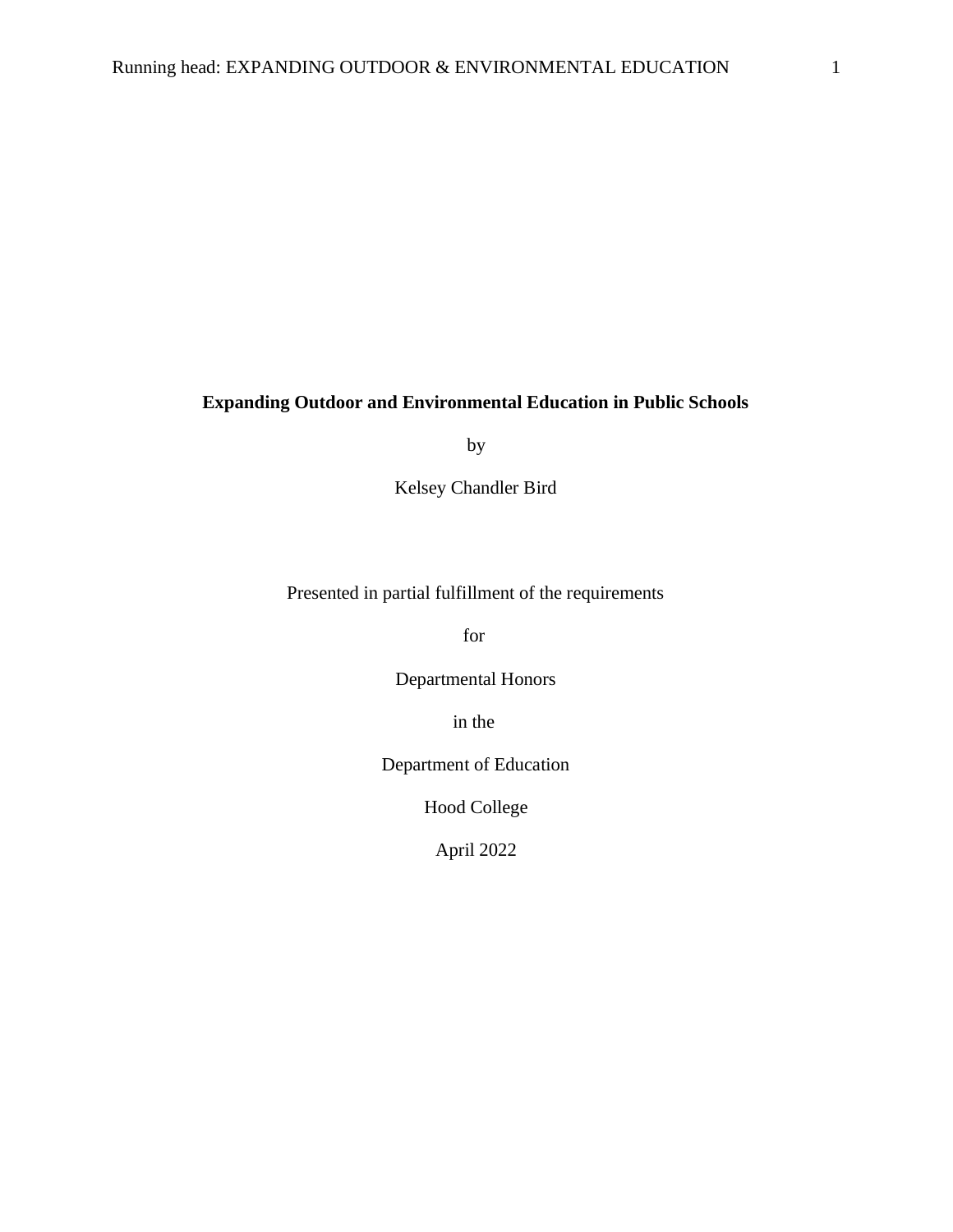# **Table of Contents**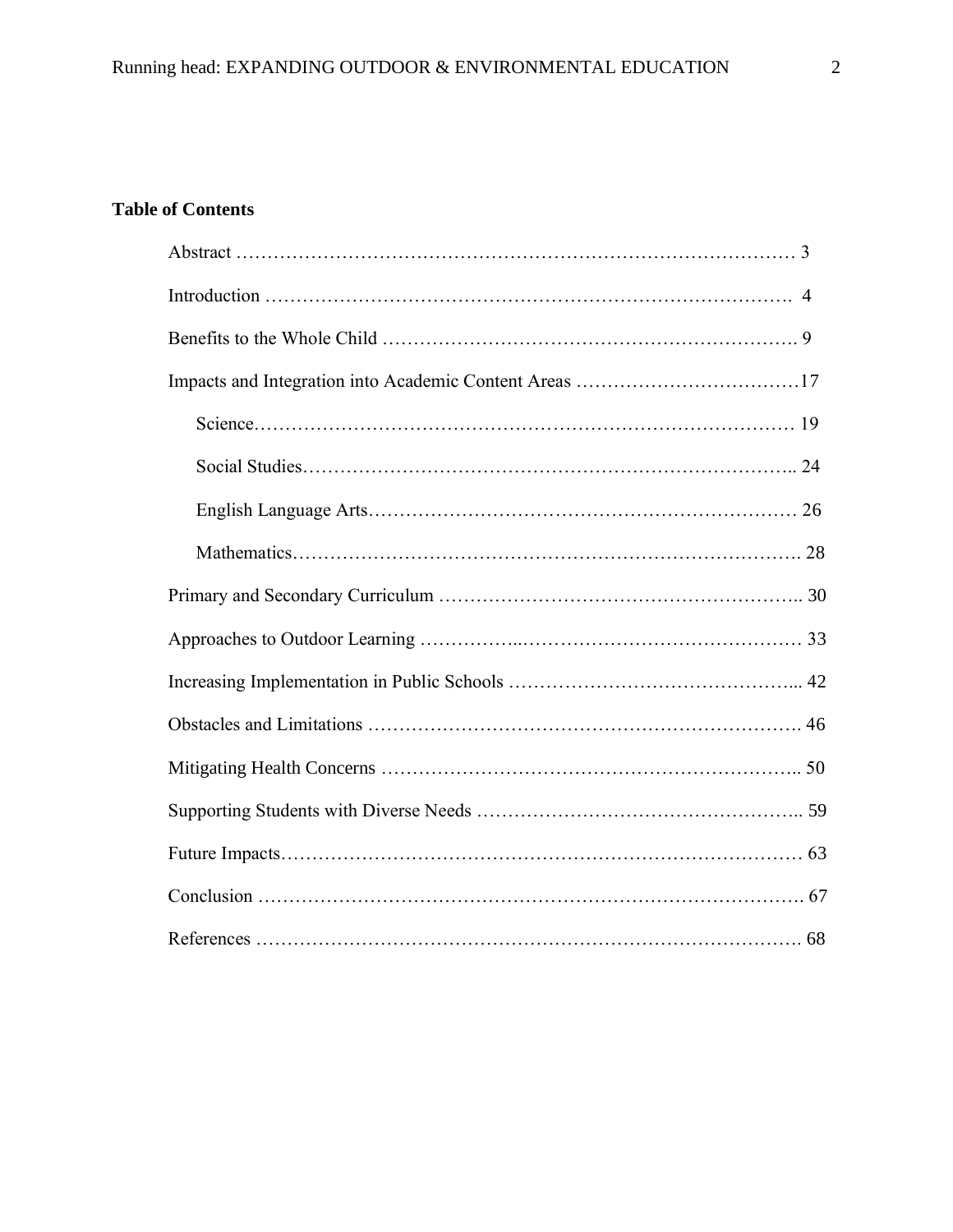#### **Abstract**

Outdoor and environmental education programs in public schools have the potential to change the outcomes for students, targeting academic success, mental health, and physical health. This paper compiles evidence of these outcomes in a variety of topics to support this claim. Additional long-term research is needed to fully understand the impacts outdoor and environmental education can have on students, but short-term analyses from multiple scholars provide sufficient evidence of benefits to students to support the implementation of programs. I suggest implementing them slowly, beginning with pilot programs at schools to produce data that will encourage other educators and administrators to try it for themselves. This paper addresses benefits to the whole child, impacts on learning in academic content areas, primary and secondary curriculum, types of programs that exist, increasing implementation into public schools, obstacles and limitations, health concerns, supporting students with diverse needs, and the future impacts of outdoor and environmental education in schools. From the compiled research, there are positive implications to conclude that increasing time spent outside will have both short-term and long-term benefits for students, such as increased focus and engagement, and pro-environmental attitudes.

Keywords: outdoor and environmental education, academic success, whole child development, curriculum, pedagogy, programs, students with diverse needs, future impacts, focus, engagement, pro-environmental attitudes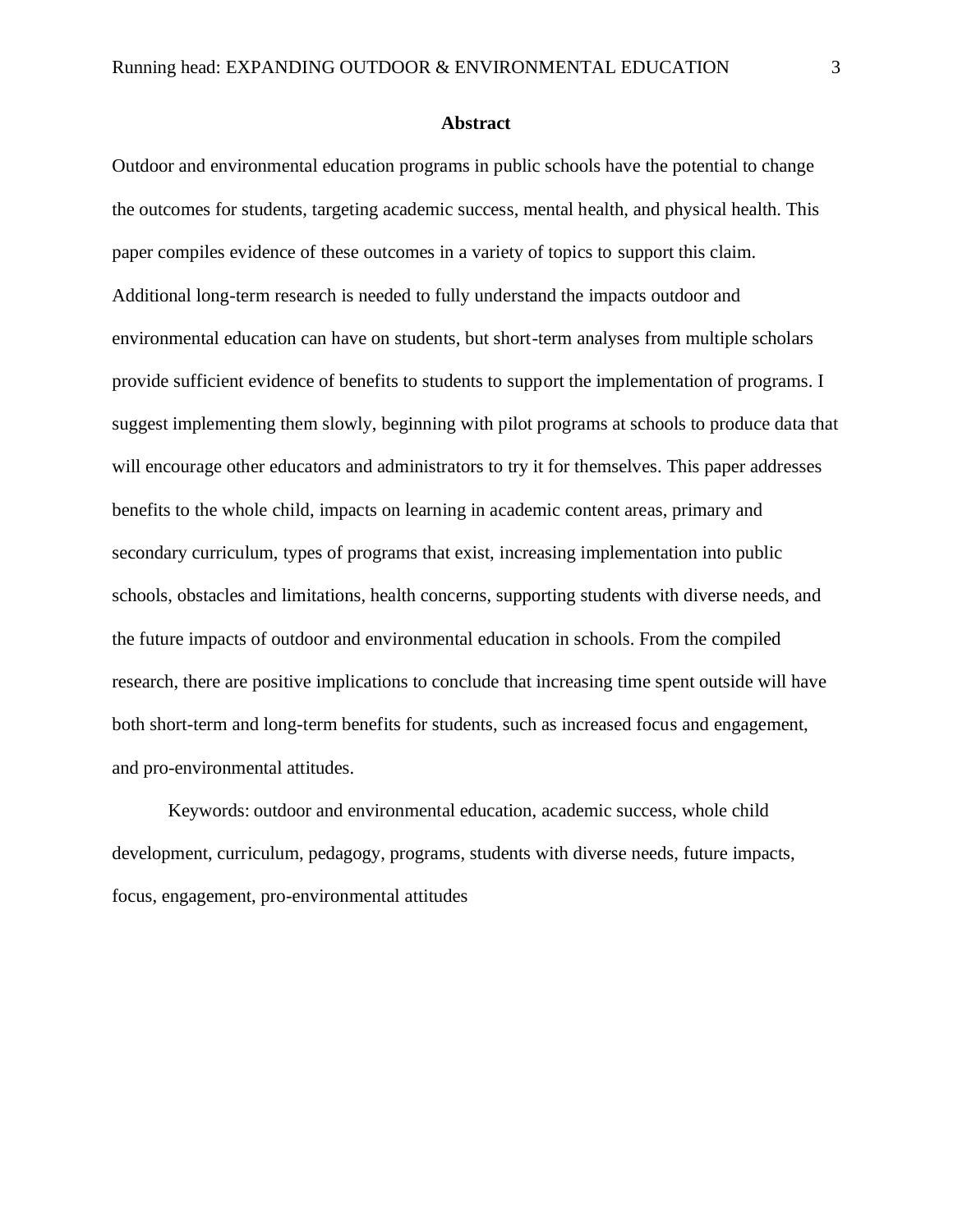#### **Expanding Outdoor and Environmental Education in Public Schools**

More than ever before, there is a great need to get children outside, moving, engaged in meaningful exploration, and connected with nature on a deeper level. Research shows that aside from school recess, "the average American child spends 4-7 minutes a day playing outside", less than 1 hour outside per week (Cohen, 2021). In fact, the Institute for Social Research study (2009), found that "since the late 1970's, children have lost 12 hours/week in free time, including a 25% decrease in play and a 50% decrease in unstructured outdoor activities" (Barros, Silver, & Stein, 2009, p. 434). In schools, the average recess is 20-30 minutes, giving kids the opportunity to spend just 3.5 hours outside a week at school, unless they go home to spend more time outside. Some middle and high school students receive no recess, but may spend the same amount of time outside as it relates to physical education. Historically, recess times have be en anywhere from 60-90 minutes, but with more focus on academics, recess has been cut down and diminished over time. Louv (2008) describes this shift as well as the potential consequences:

In the United States, as the federal and state governments have pushed for higher test scores in the first decade of the 21st century, nearly 40 percent of American elementary schools either eliminated or were considering eliminating recess… many districts considered recess a waste of potential academic time or too risky… the detachment of education from the physical world not only coincided with the dramatic rise in lifethreatening childhood obesity but also with a growing body of evidence that links physical exercise and experience in nature to mental acuity and concentration. (pp. 99- 100)

In addition, the average child 8-12 years old spends between 4-6 hours a day and between 28-42 hours a week using an electronic device, with teens spending up to 9 hours a day, and 63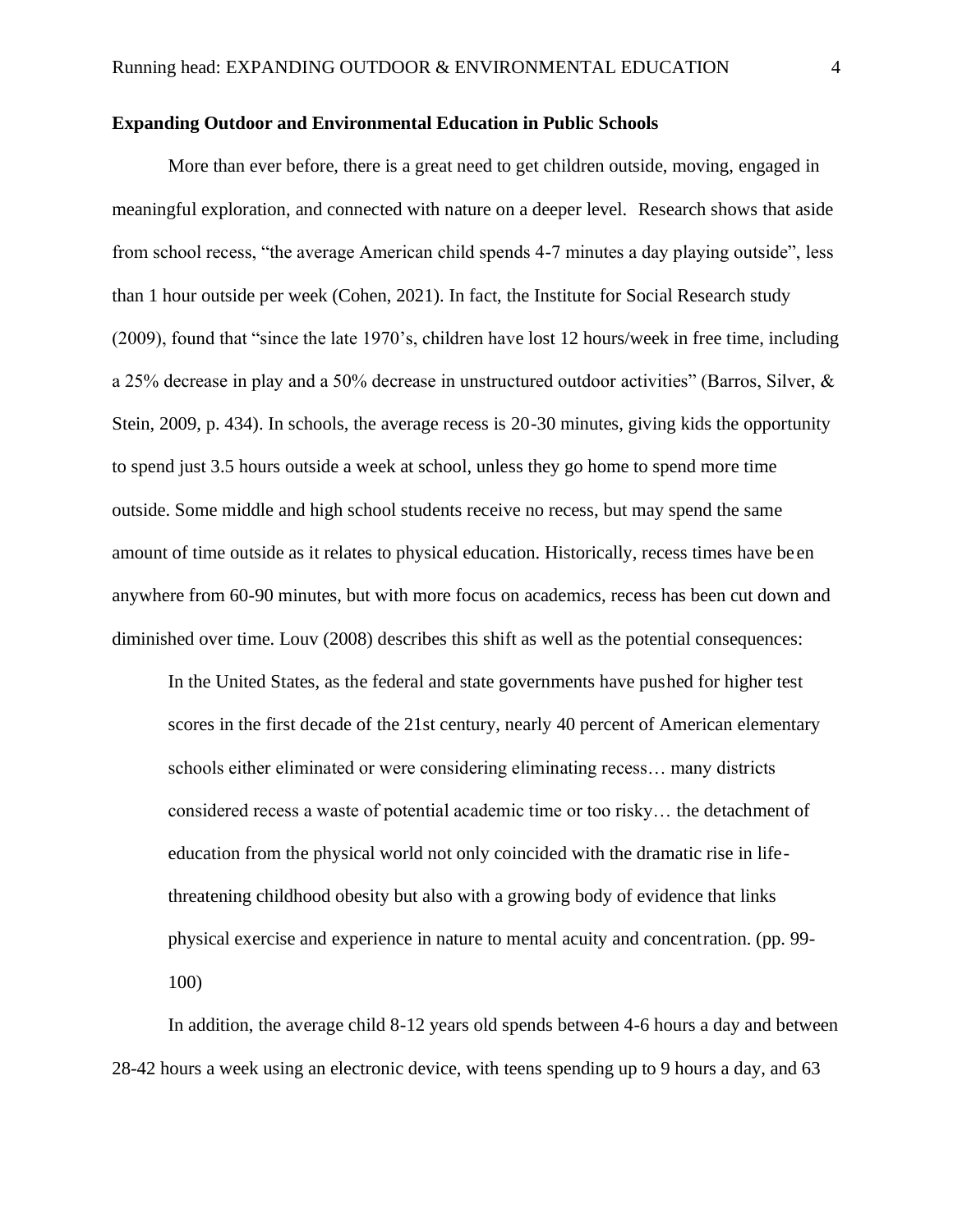hours a week using a device; far surpassing the hours of a full-time job. Some of the ways children use devices include completing assignments during the day, doing homework, watching tv, playing games, texting, and interacting on social media. While not all are negative uses, there are detrimental effects of too much screen time, including "sleep problems, lower grades, not enough outdoor or physical activity, weight, mood problems, and poor self-image" (Aacap, 2020). These negative effects carry over into their performance in school.

As educators, what can we do? Just increasing the amount of outdoor time to 2 hours a week can make a significant difference, according to a 2014-2016 survey of 19,806 people by White of the European Centre for Environment & Human Health at the University of Exeter. In this study the participants who were in contact with nature in the past seven days, for sixty minutes at a time, "were substantially more likely to report good health and psychological wellbeing" (2019, p. 1; Robbins, 2020, para. 1). By increasing our time outside to one more hour per week, or twelve more minutes a day, we could shift our current educational habits to improve the health and well-being of our students. Even greater, if we could dedicate time each day to move learning outside, what could we accomplish? While addressing the dissociation from nature that our education system has unintentionally ingrained in our society, Louv (2008) writes,

If educators are to help heal the broken bond between the young and the natural world, they and the rest of us must confront the unintended educational consequences of an overly abstract science education: ecophobia and the death of natural history studies. Equally important, the wave of test-based education reform that became dominant in the late 1990s leaves little room for hands-on experience in nature. Although some pioneering educators are sailing against the wind, participating in an international effort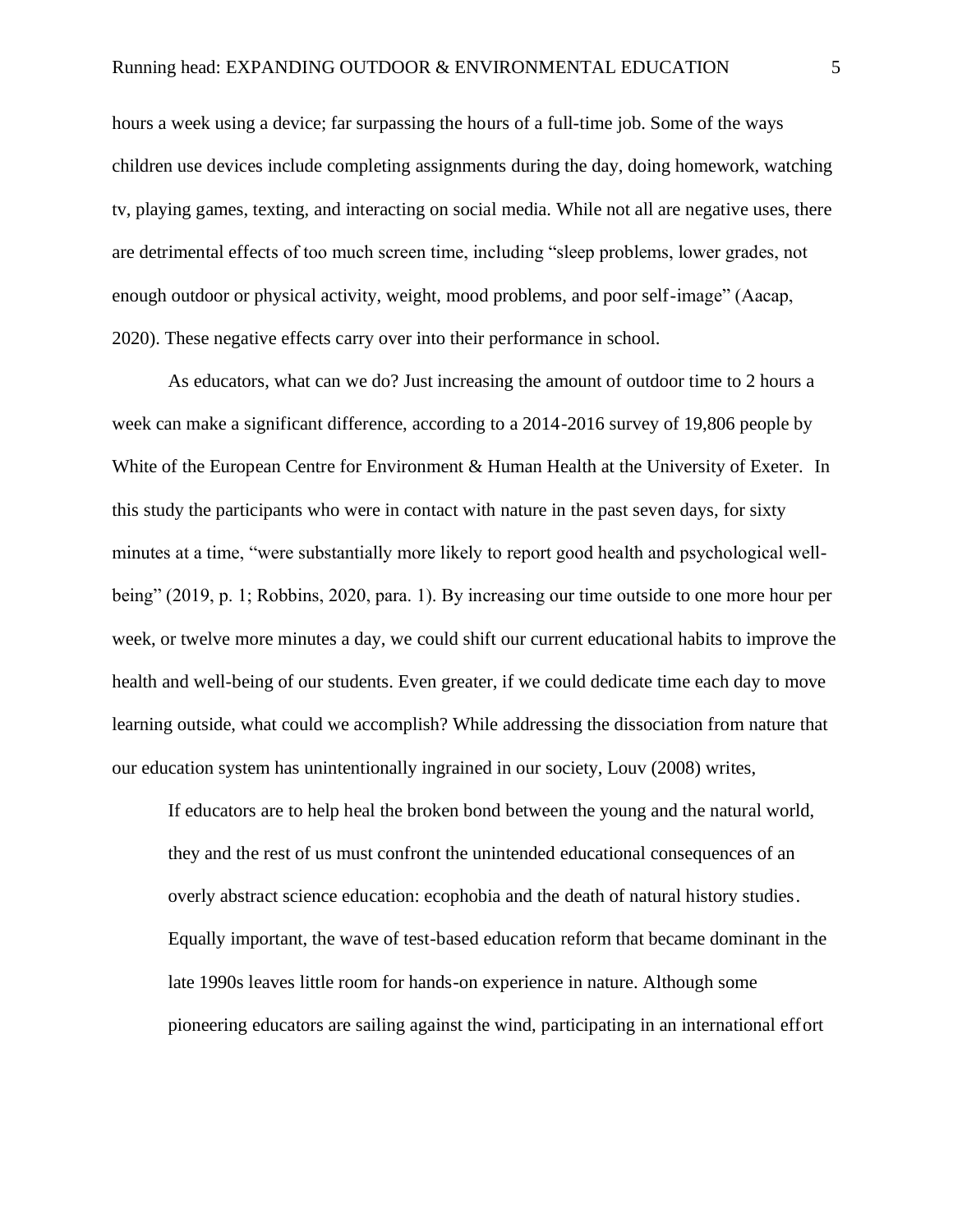to stimulate the growth of nature education in and outside classrooms, many educational trends are, in fact, part of the problem. (p. 135)

The problem, being that children are disconnected from the world that they are learning about within textbooks and devices used for learning. Students need learning experiences that help them to become more engaged and active participants in learning, focus their attention, and help them understand the content that they are being taught by seeing it firsthand, such as in science. Additionally, children are the future stewards of the earth, and helping them learn about environmentalism and sustainability early on gives them the best chance at becoming responsible caretakers later in life. The proposed solution is to expand outdoor and environmental education programs in public schools, to meet both the academic, physical, and socio-emotional needs of children, while also encouraging a more positive relationship with the environment and sustainability.

To see this solution come to fruition, it is important to understand what is meant by outdoor and environmental education. As defined by the North American Association for Environmental Education, or NAAEE, "Environmental education in early childhood is a holistic concept that encompasses knowledge of the natural world, as well as emotions, dispositions, and skills'' (EE Works, 2021; Simmons et al., 2016). An overall goal of environmental education is to develop "a local, regional, and global community of environmentally active people through engaging young children in meaningful, relevant environmental learning experiences" (Davis & Elliot, 2014; EE Works, 2021; Wilson, 1996). On the other hand, outdoor education is most commonly defined as "concerned with personal and social development of young people across a range of areas of interest, such as: 'self-awareness, teamwork, decision making, environmental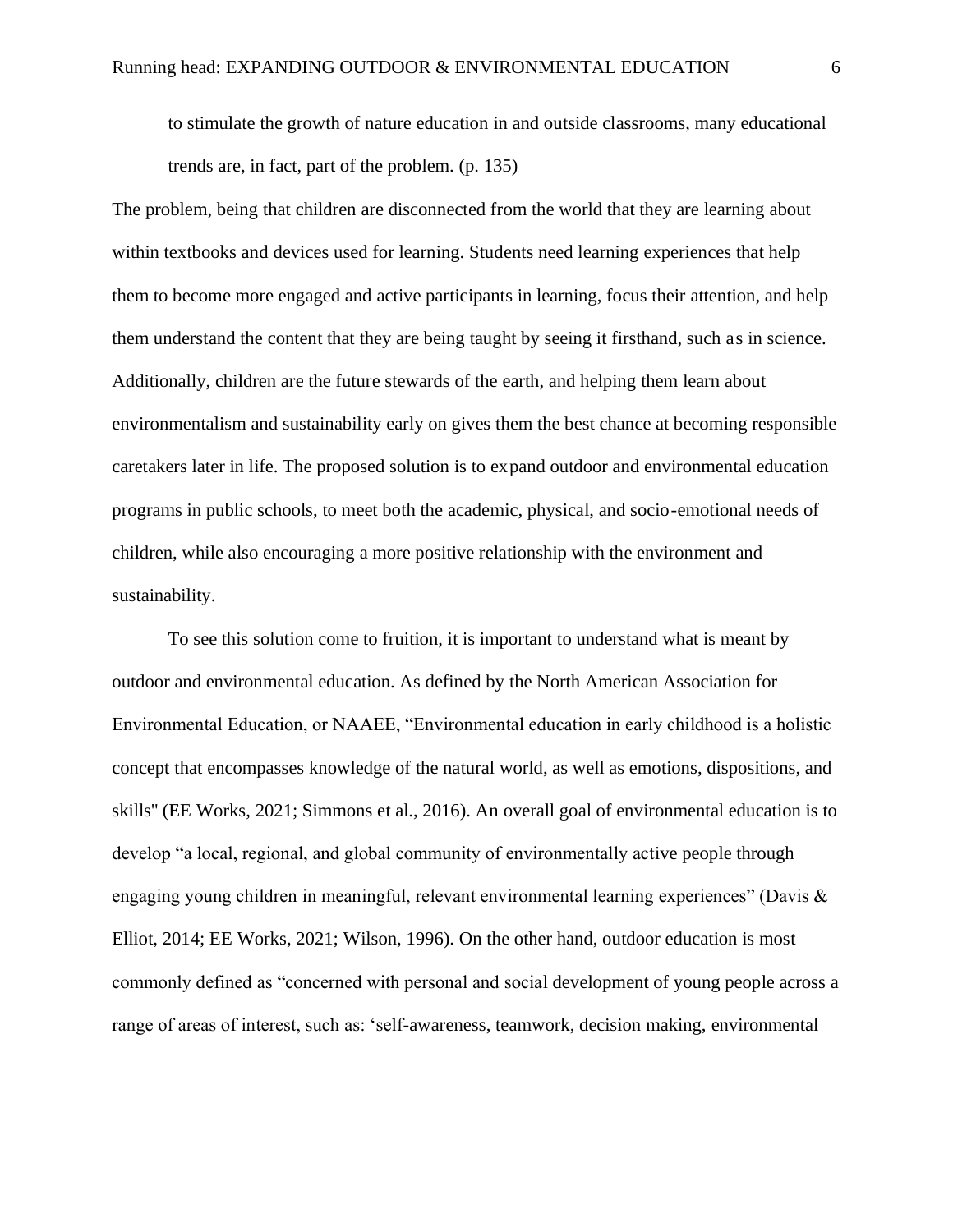awareness, spiritual and aesthetic awareness, relationship-building, taking responsibility, communication skills, and physical awareness'" (Gair 1997; Wattchow & Brown, 2011). **Figure 1.** Comparing and contrasting outdoor and environmental education.

| <b>Outdoor Education</b> |                                                                                      | <b>Environmental Education</b> |                                                                                          |  |  |
|--------------------------|--------------------------------------------------------------------------------------|--------------------------------|------------------------------------------------------------------------------------------|--|--|
|                          | - Personal and social<br>development: teamwork,<br>decision making,<br>relationships | Learning<br>in and             | - Holistic approach:<br>physical, emotional,<br>social emotions,<br>dispositions, skills |  |  |
|                          | - Learning in an outdoor<br>environment                                              | from<br>nature                 | - Authentic learning<br>experiences related to the<br>environment                        |  |  |
|                          | - Appreciation for nature                                                            |                                | - Environmental literacy                                                                 |  |  |
|                          |                                                                                      |                                |                                                                                          |  |  |

As shown above in Figure 1, outdoor and environmental education coincide in some ways, with the obvious being that both are focused on learning in and from nature, but the two differ pedagogically in that environmental education prepares students to be stewards of the earth who are active participants in problem solving, and respecters of environmental literacy, which are, according to the NAAEE, "[people] who, both individually and together with others, make informed decisions concerning the environment; [are] willing to act on these decisions to improve the well-being of other individuals, societies, and the global environment; and participate in civic life" (Hollweg, et. al. 2011; Simmons et al., 2016, para. 6). Outdoor education gives students the foundation of an appreciation of nature with the combination of learning in an outdoor environment. Sometimes this comes in the form of wilderness adventure programs, other times it is nature-based education, or outdoor classrooms that offer a more natural, open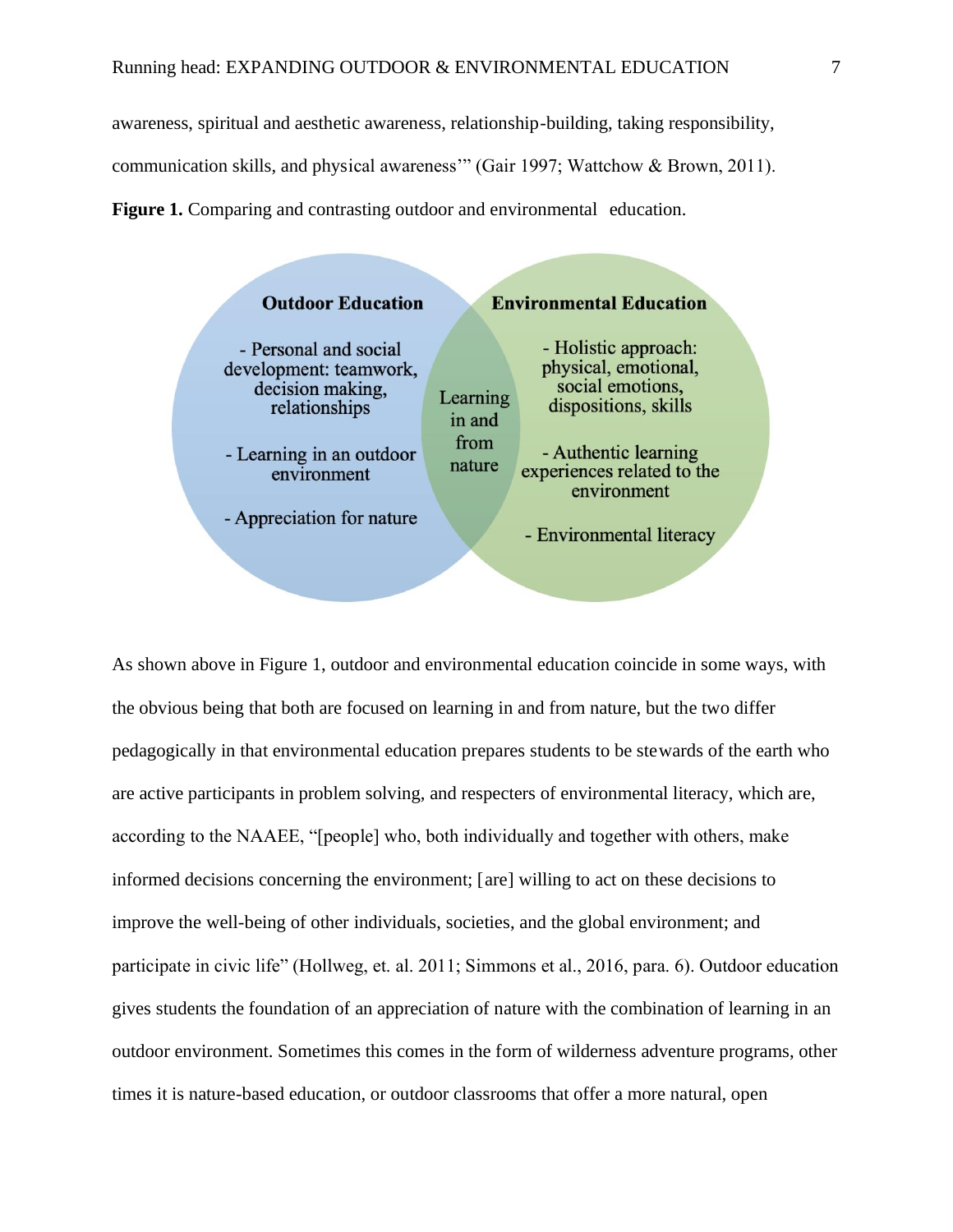environment for learning academic content. Figure 2 below shows some examples of each type of instruction, illustrating key differences in the types of programs that fall under each term.



**Figure 2.** Examples of outdoor and environmental education instructional approaches.

While there are multiple approaches and various pedagogy related to outdoor and environmental education, many of which will be highlighted here, the overall benefits are the same. Students with access to nature benefit from a better sense of place, a better sense of self, and a better sense of purpose. The following is intended to argue that introducing or expanding outdoor and environmental education programs in public schools will benefit the whole child, increase retention of academic content, build connections between students' own experiences and the world around them, and elicit inquiry and engagement through hands-on exploration, resulting in children who are overall happier and healthier.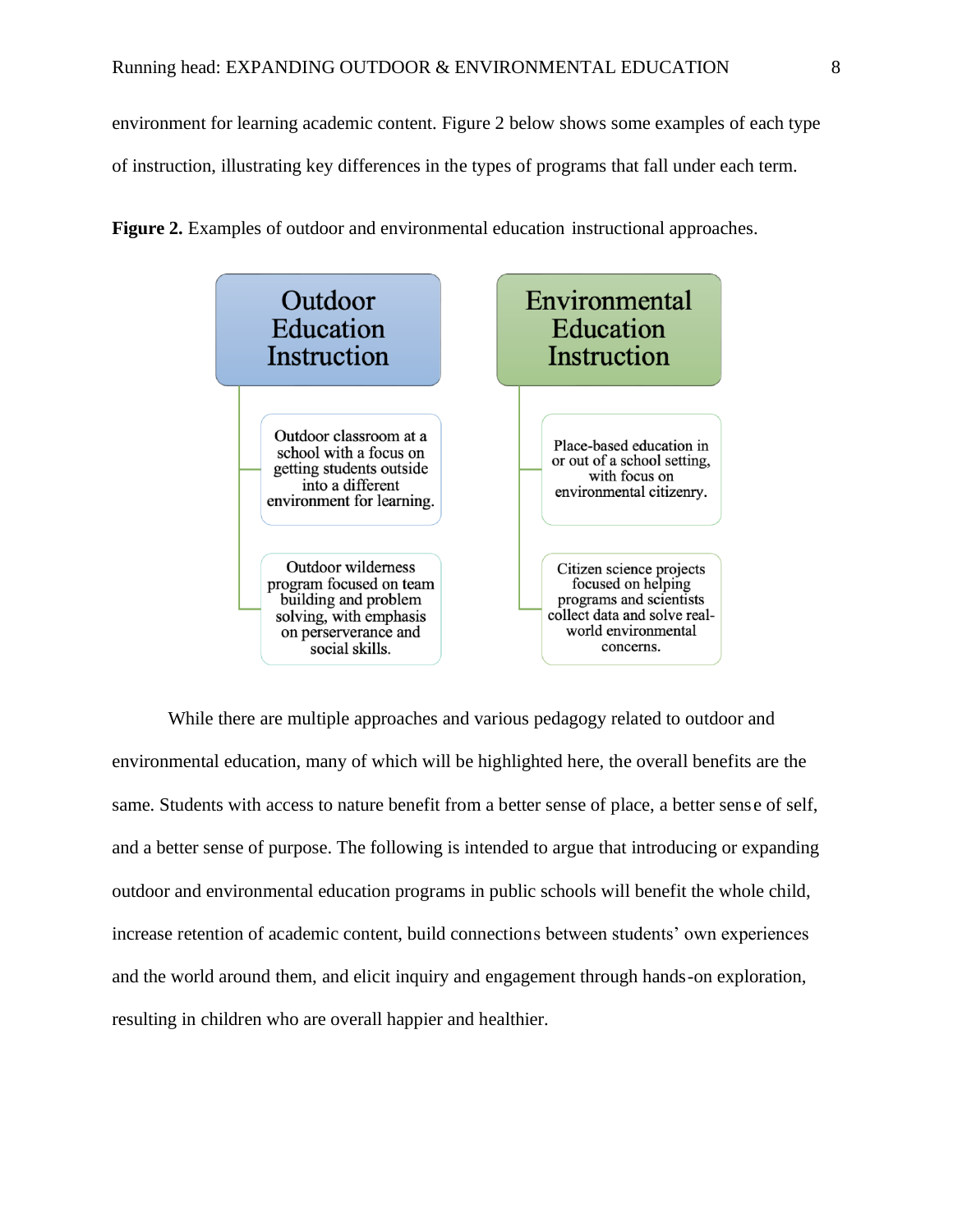



Figure 3 above shows a synthesis of the following paragraphs which detail support and evidence of the goal to expand outdoor and environmental education in public schools, with an overall priority to encourage students to learn in outdoor environments. These topics highlight existing programs and plans for implementation, as well as important factors to consider for equity in these outdoor learning environments.

#### **Benefits to the Whole Child**

To provide more well-rounded and developmentally appropriate experiences for our children, we need to understand the benefits of outdoor and environmental education as they relate to the whole child, which includes socio-emotional, mental, cognitive, physical, sensory, and academic development. In a recent review of the literature titled "Early Childhood Environmental Education Delivers Many Benefits to Learners", Stanford researchers found substantial evidence that early childhood environmental education can:

provide wide-ranging benefits for children, such as increased learning in a range of areas such as mathematics, science, language, and literacy; enhanced social and emotional skills; and improved physical development. (EE Works, 2021, p. 1)

Similarly, the Council of Nature-Based Early Childhood Education Administrators found that, "Natural environments have a positive effect on developing executive functioning skills and reducing ADHD symptoms… Schools with dedicated natural spaces for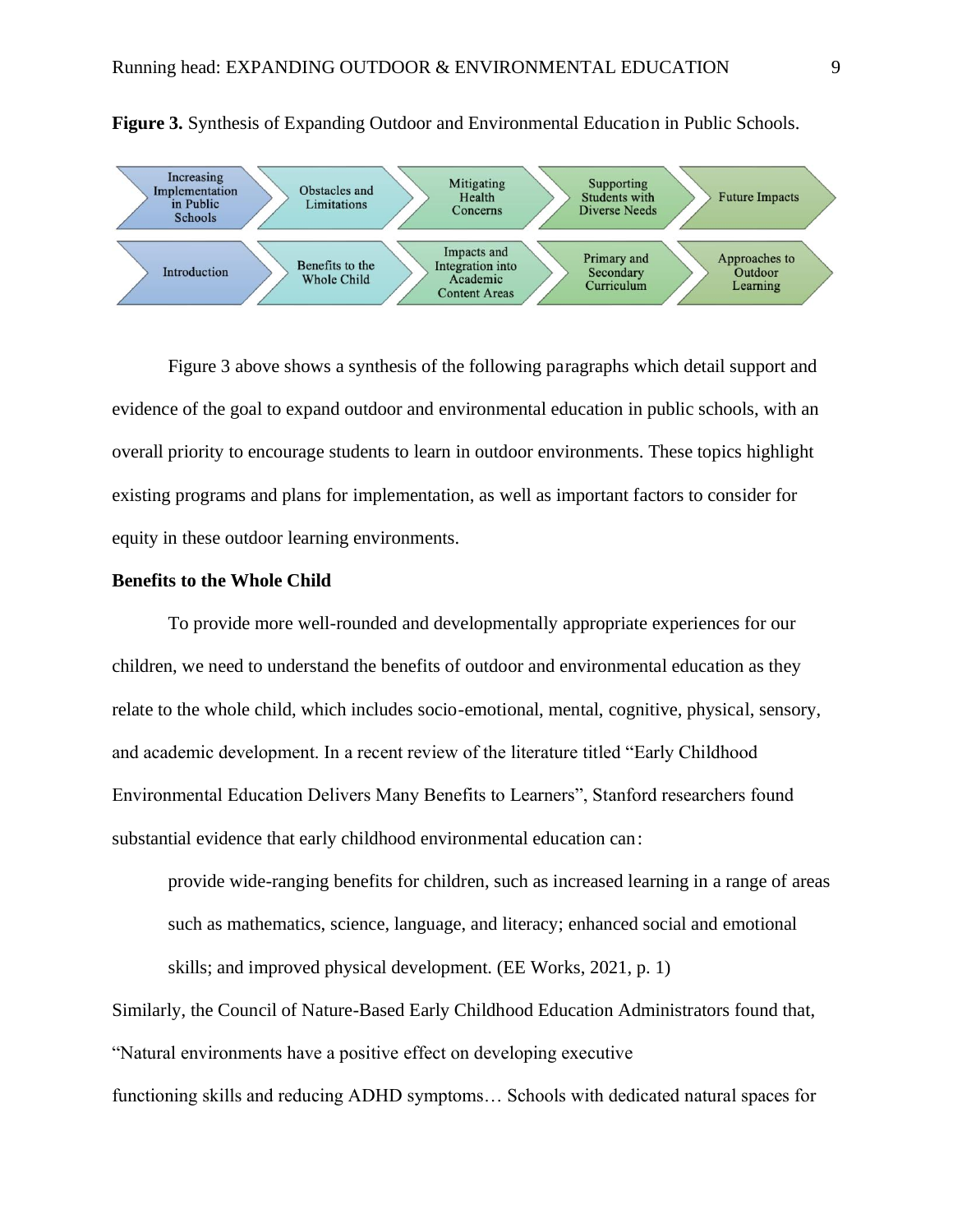student exploration saw improved learning outcomes in math, science, and language arts" (Williams et al., 2020, paras. 5-6). Ironically, oftentimes guidelines for developmentally appropriate practice from leading organizations for the education of young children, such as the National Association for the Education of Young Children (NAEYC) do not include time in nature as a critical component of development, rather it is "associated with outdoor play and its benefits for gross motor development" (Ardoin & Bowers, 2020, p. 11). The subsequent paragraphs examine the integral role nature plays in whole child development beyond academics, such as socio-emotional and cognitive development.

Social-emotional development influences all other areas of development because students are expected to control themselves and interact with others within the learning environment. Without a solid foundation in this area, students cannot be fully successful in other areas of development. While students can develop healthy social-emotional dispositions in a classroom environment, "Experiences in natural environments foster children's emotional intelligence: selfdiscovery, -confidence, -esteem, and -regulation… Exposure and contact with natural spaces is emotionally restorative and a wellspring for inner strength and reduction of stress and mental fatigue" (Williams et al., 2020, para. 7). In other words, when children step outside of the fluorescent lights and cinder block walls that impede their full potential for growth, they are able to think more clearly, broaden their perspectives, and self-regulate, therefore becoming more successful in approaching learning and their interactions with others.

Of the experiences that children have with nature, compassion and empathy are some of the most significant qualities that can be developed, which are both reflected in environmental activism and social justice. The authors of "Outdoor education and students' wellbeing" wrote, "Several studies showed that, to the purpose of an effective behavioral change, educational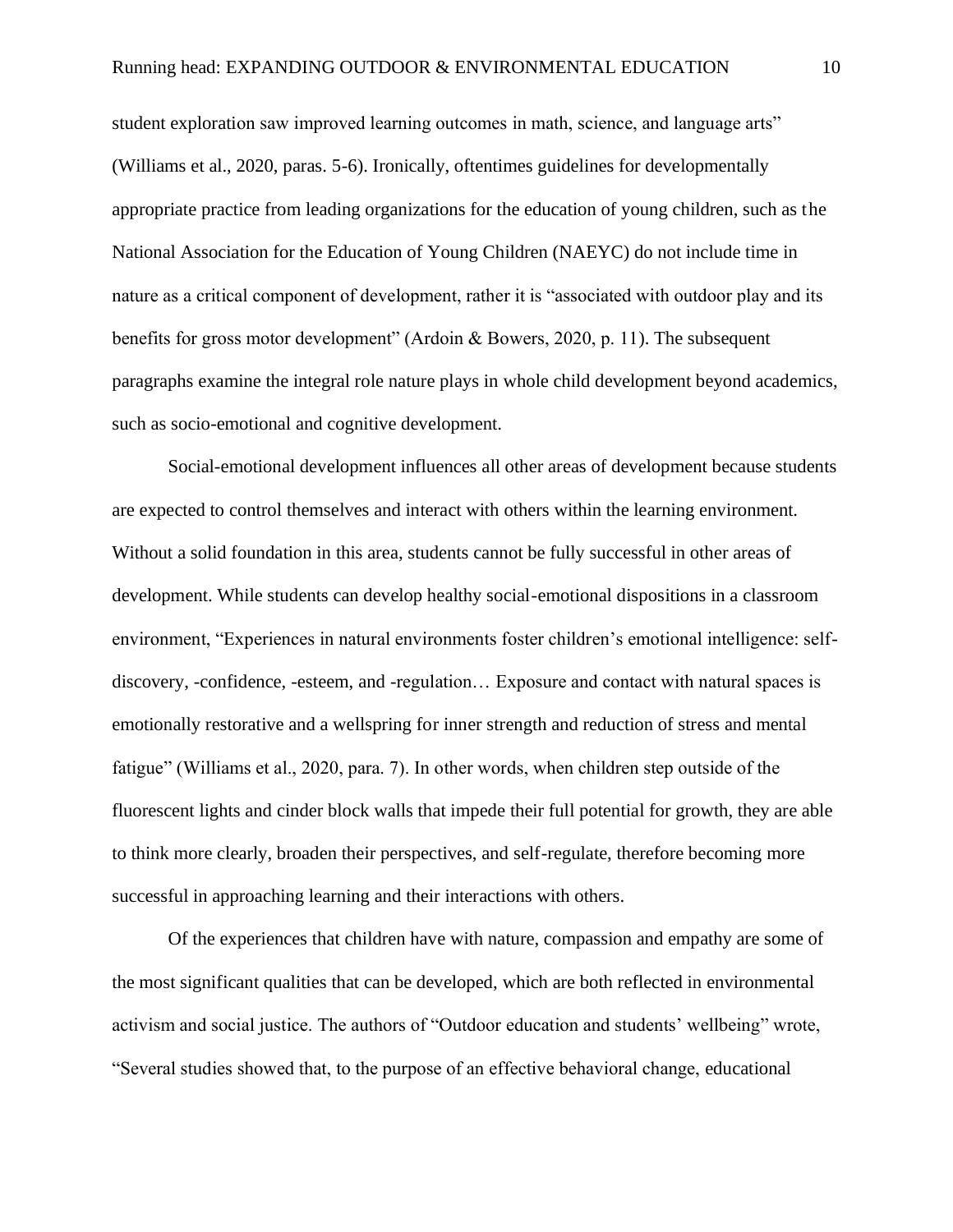approaches that are capable to generate an emotional involvement in environmental problems may be more effective than those focusing on mere knowledge of environmental facts" (Passafaro et al., 2010; Pirchio et al., 2021, p. 2). As we help students form an emotional connection to the world around them, they are better able to understand the importance of the way the environments around them function and the purpose of the flora and fauna in those environments. In her poem, "Wilder Bond", Sowder (2019), Founder of Wilder Child, wrote,

May we raise children who love unloved things – the dandelion, the worms, and spiderlings. Children who sense the rose needs the thorn and run into rainswept days the same way they turn towards sun… And when they're grown and someone has to speak for those who have no voice, may they draw upon that wilder bond, those days of tending tender things, and be the ones.

There is power in teaching children to respect nature and understand it, rather than to fear it. They will carry these lessons with them into life and their interactions with others, as well as their feelings about the environment in which they live. When children learn to respect the smallest of organisms and their purpose, they will learn to respect and have empathy for others around them.

Pirchio, et al. (2021), conducted two studies of 745 students ages 9-11 years old, at 6 schools in Italy. There were 324 students in the intervention groups, and 421 students in the control groups. Researchers administered a pre- and post-intervention questionnaire. Researchers used statistical analysis, including correlational analysis and repeated measures ANOVA. Results showed a slight increase in connectedness to nature with the intervention group, but a slight decrease with the control group. Researchers also found a significant increase in psycho-physical wellbeing with the intervention group, but a slight decrease with the control group. there is a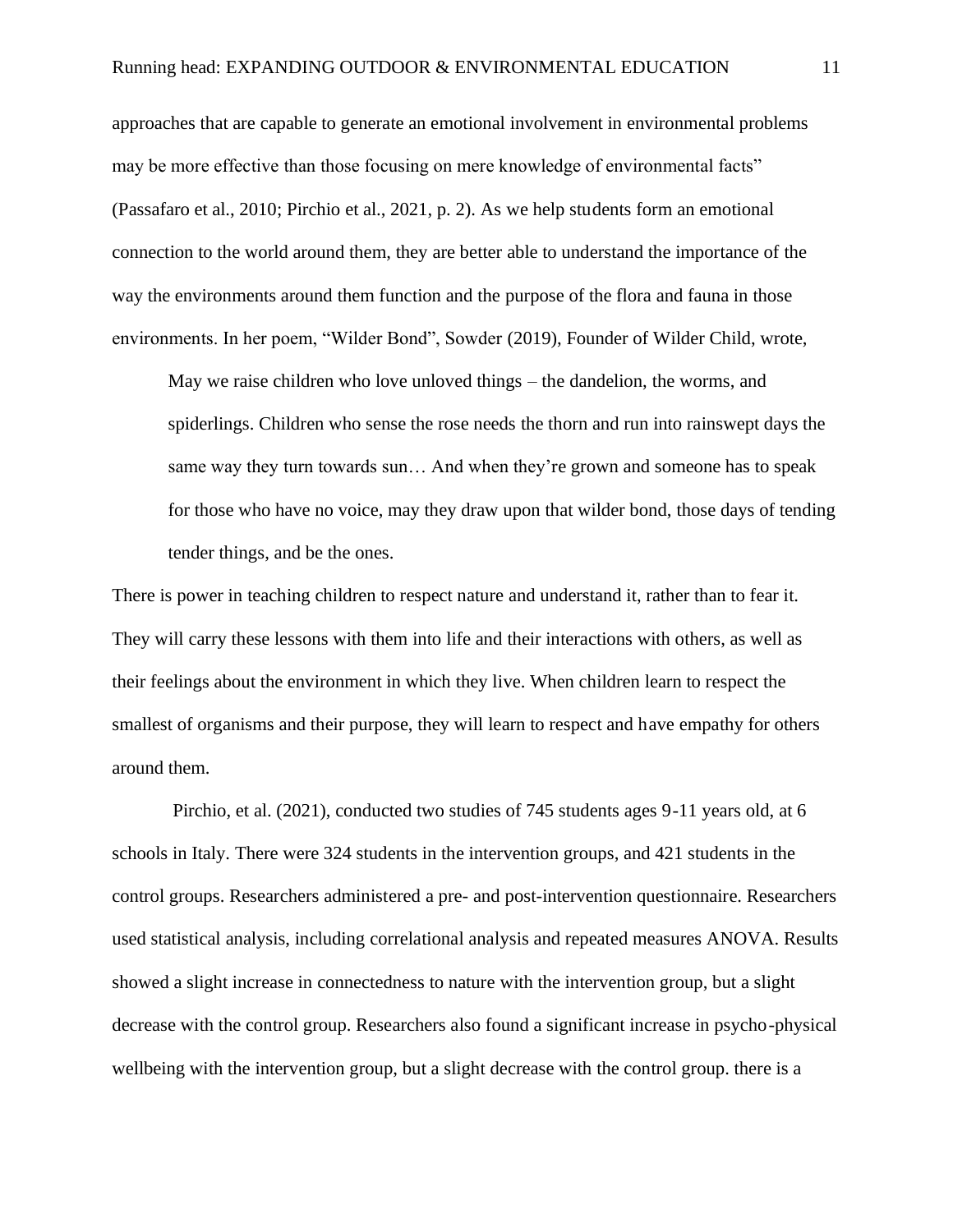positive association among the two intervention groups, compared to the control groups, showing a connection between nature with "pro-environmental attitudes, psycho-physical wellbeing, prosocial behaviors, empathy, students' life satisfaction, anxiety… and connectedness to nature" (Pirchio et al., 2021, pp. 4-5). This positive correlation shows promise in exposing students to "restorative environments", which are natural spaces that can help a person feel more renewed.

Research by Sprague and Ekenga (2021) further supports the findings of Pirchio et al. In their research Sprague and Ekenga found that, "Nature experiences have been found to produce several health benefits, including mental health promotion, happiness and well-being promotion, aggression reduction, increased social cohesion, and cognitive and motor development in children" (p. 5).

Another area of development in which outdoor or environmental education can have a significant impact is cognitive development – how children and adults understand the world around them, sensory experiences, executive function, memory, risk-taking, and problemsolving. As cited in "Ecopsychology", Louv (2005) is quoted as saying, "[The studies] point in one direction: Nature is not only nice to have, but it's a have-to-have for physical health and cognitive function" (Robbins, 2020, para. 5). When students can exercise both their minds and bodies, they will be stronger both mentally and physically. "Outdoor education also more nimbly fosters traits like adaptability, perseverance, grit, and resilience – equally important to sustained academics" (Williams et al., 2020, para. 6). In addition to mental acuity, students will become better apt to face challenges and recognize where they need to be psychologically flexible, making them more likely to be successful.

One of the biggest ways that adaptability, perseverance, grit, and resilience are developed is through nature play, specifically open-ended. Play has an essential role in outdoor and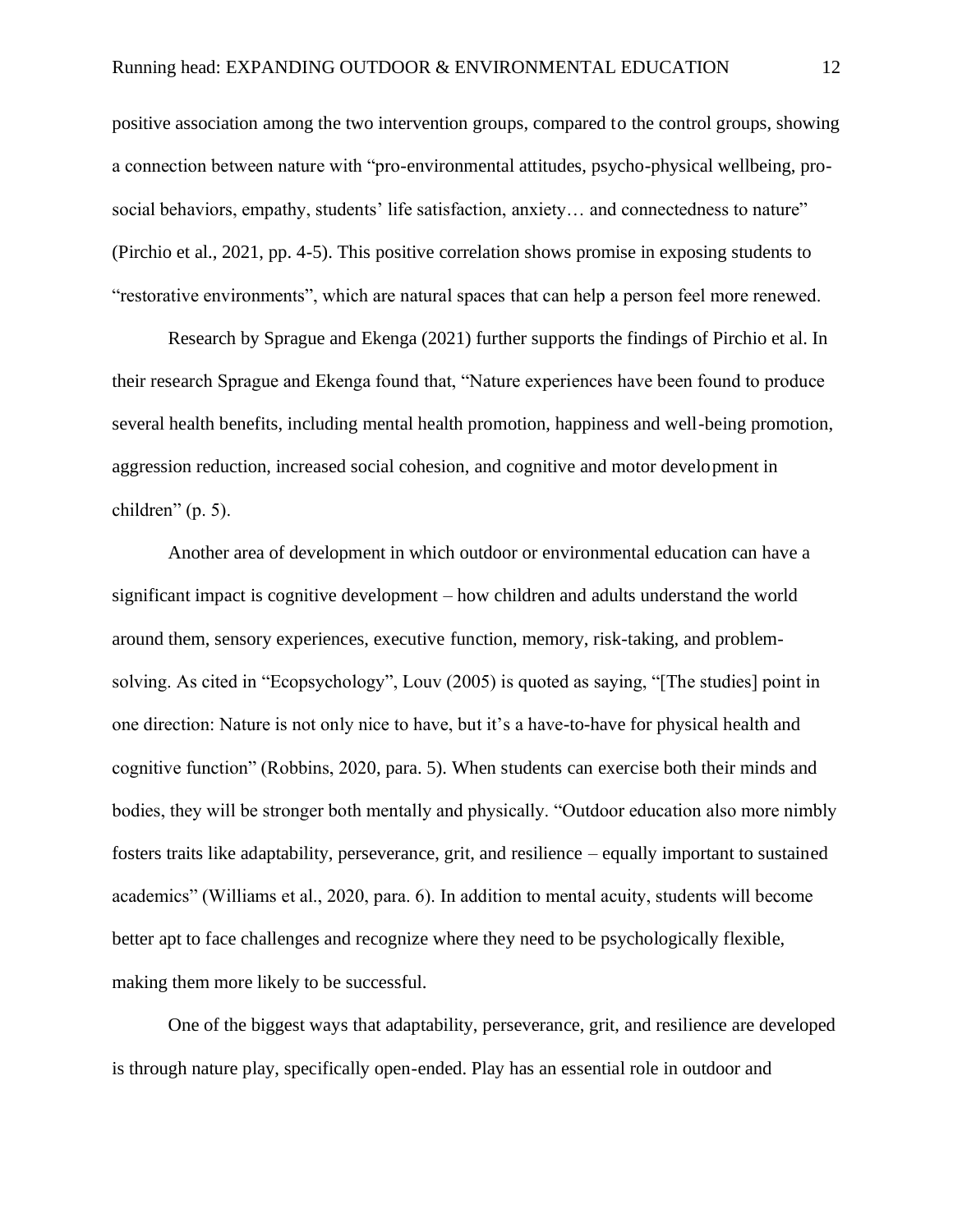environmental education because being outdoors, in nature, encourages exploration, creativity, and ingenuity. Therefore, outdoor play has significant impacts on the development of the whole child, as seen in Figure 4 below. These impacts stretch across all domains of child development, including socio-emotional, mental, cognitive, physical, sensory, and academic development. **Figure 4.** The Power of Nature Play on the Development of the Whole Child.



Play should not only be in our pre-kindergarten settings but continue into adulthood. "Play is not frivolous; it is brain building. Play has been shown to have direct and indirect effects on brain structure and functioning" (Yogman et al., 2018, p. 5). There are lessons to be learned and growth to be had through play. We process emotions and experiences through play and lightheartedness, by taking a step back from the harshness of life, making sense of our reality, and letting go. Gray (2013) emphasizes the power of play: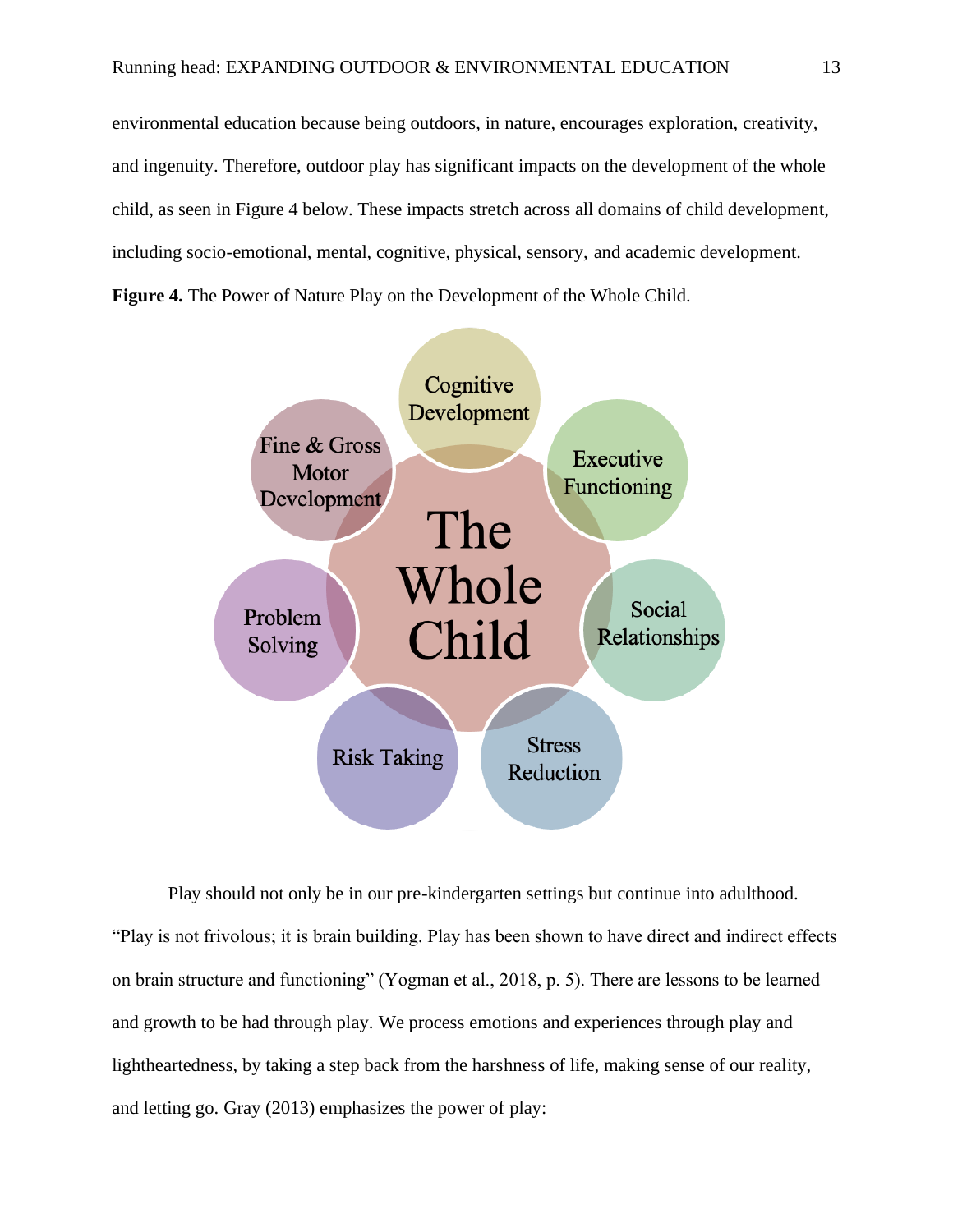Play is nature's way of teaching children how to solve their own problems, control their impulses, modulate their emotions, see from others' perspectives, negotiate differences, and get along with others as equals. There is no substitute for play as a means of learning these skills. (p. 175)

Play comes in many forms, beyond our common conception of what play means. Students play and experiment with toys, interactions with others, ideas, instructional materials, and the learning environment. As children move into formal schooling, some of these are acceptable while others are not. In teaching children to become students, we hinder their desire to explore, to manipulate, and to think critically. "Critical thinking is founded in creativity, and creativity always requires a degree of playfulness… Anxiety prevents such play and forces thought along well worn channels… [it] inhibits the generation of new ideas or insights" (Gray, 2013, pp. 80-81). When considering the role that stress and anxiety play in limiting the function of the brain, we should acknowledge that relieving stress and anxiety through play would be beneficial to children in academic settings.

Play and stress are closely linked. High amounts of play are associated with low levels of cortisol, suggesting either that play reduces stress or that unstressed animals play more. Play also activates norepinephrine, which facilitates learning at synapses and improves brain plasticity… In human children, play usually enhances curiosity, which facilitates memory and learning. (Yogman et al., 2018, pp. 5-6)

Allowing our students time to play, whether through open-ended, unstructured opportunities, or curriculum-based exploration will allow them to release some of the stress that they hold, and prepare to engage their frontal lobe, which as explained by Collins and Koechlin (2012), are responsible for executive functioning, "reasoning, learning, and creative abilities in the service of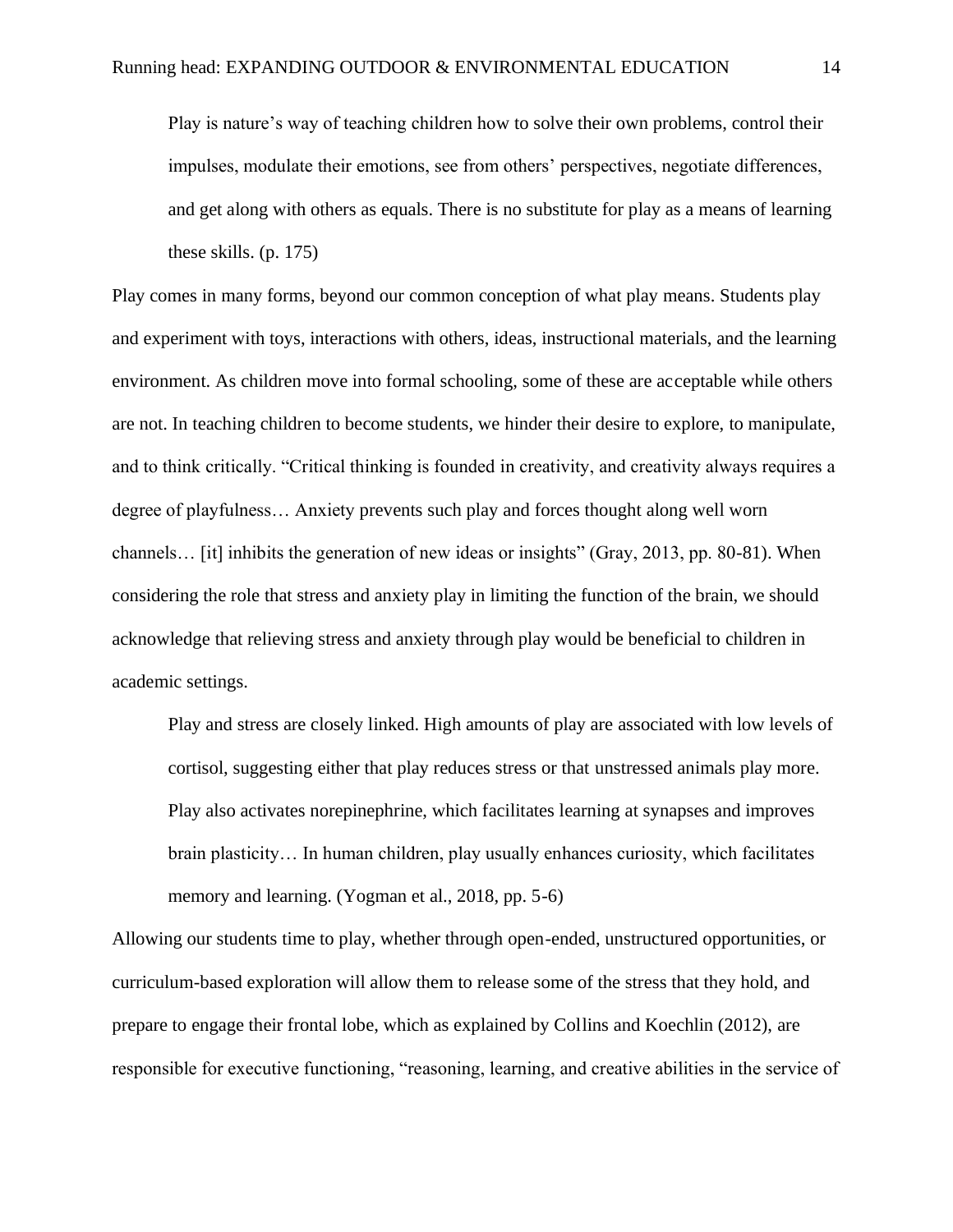decision-making and adaptive behavior." Their research further shows that "the ability to adapt to uncertain, changing, and open-ended environments is a hallmark of human intelligence" (p. 1). This adaptability is supported by the structure of outdoor, natural environments where student learning is based in exploration rather than instruction.

Beyond the cognitive skills that play supports, the fine motor skills necessary for writing are also crucial for development. These skills are developed through hands-on play-based experiences, through manipulating materials in the natural environment, and testing the capabilities of our bodies. Morgan, author of the blog "Not Just Cute - Intentional Whole Child Development" writes, "Before we ever put a pencil in a child's hand, those hands should dig, climb, press, pull, squish, twist, and pinch in a wide array of environments and with a variety of materials" (2017, para. 4). In addition to fine motor skills, the development of students' gross motor skills, balance, and risk assessment are well supported in nature.

When students are active in their learning environment, especially in outdoor settings, they have opportunities to cross the midline, or use both the left and right sides of the body and brain to complete tasks, walk on various surfaces, problem-solve, and test their abilities in a safe environment. Students who are self-directed learners take initiative and become self-advocates. Through whole body learning, students are more engaged and more likely to remember what they have learned. Not only do children learn at their fullest potential, but educators also get to see students from a more authentic perspective, better understanding how their students learn and what their students enjoy. "Teachers are reported by Waite (2010) to value the outdoor environment strongly as they have the 'chance to observe the whole child in contrast to their more narrowly-focused teaching role within the classroom" (Orr, 2004; Gray, Lloyd, & Truong, 2018, p. 50). By limiting our students, we miss out on opportunities to understand them.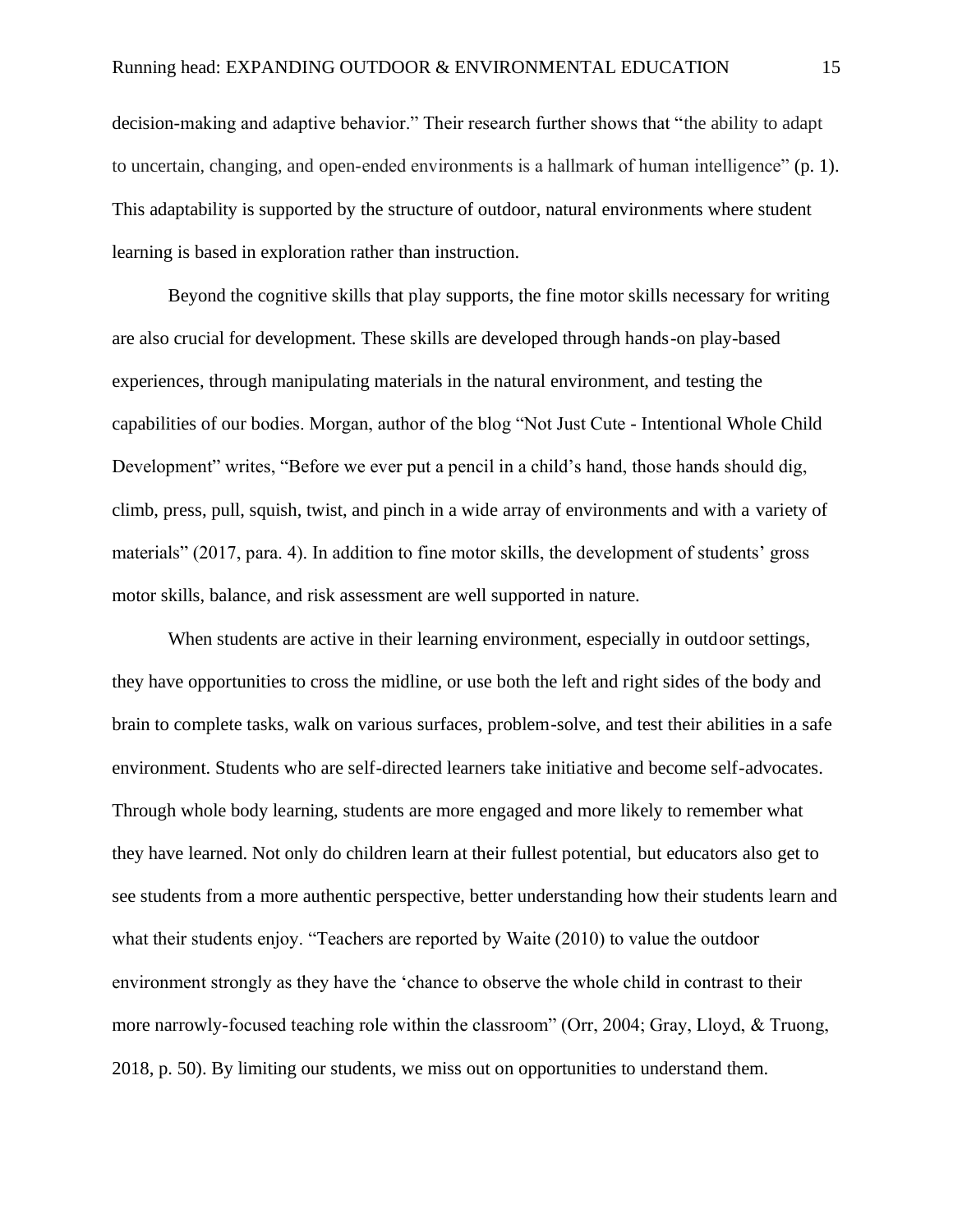Furthermore, when students can take risks and make choices about safety in a controlled natural environment, they will be able to make better choices for themselves in the great big world. In "Supporting the development of risk-taking behaviors in the early years", authors Waters and Begley (2007) write, "In contrast to the commonly held negative view of risk-taking, Smith suggests 'a kind of risk-taking that is most physically, emotionally, socially, intellectually, and possibly even financially worthwhile'" (Smith, 1998, p.11; p. 366). Waters and Begley sought to show that risk-taking behaviors were well supported in a forest school environment through an exploratory study of two four-year-old's, a boy and a girl, in South Wales. Their purpose was to show whether the forest school environment "supports the development of children's positive risk-taking behaviors", compared to a primary school outdoor environment (pp. 365, 369). The results indicated that one child demonstrated risk-taking behaviors in both a primary school environment and forest school environment, but that only in the forest school environment were his behaviors acceptable, and the environment was conducive to those risktaking behaviors. The second student demonstrated engagement with the environment and risktaking behaviors in the forest school environment, but not in the primary school environment. Both children ultimately "developed positive dispositions toward physical risk and challenge in this setting" (p. 374). Another important note from the study–rules within a primary school environment, even in the United States, are commonly based around limiting risk-taking behavior, and do not encourage children to explore what their bodies are capable of. Regarding providing these opportunities, Waters and Begley (2007) write,

Because of the curtailment of outdoor play outside school and children's limited access to diverse natural environments, time spent at Forest School or similar outdoor projects may be the only opportunity some children have to develop positive learning dispositions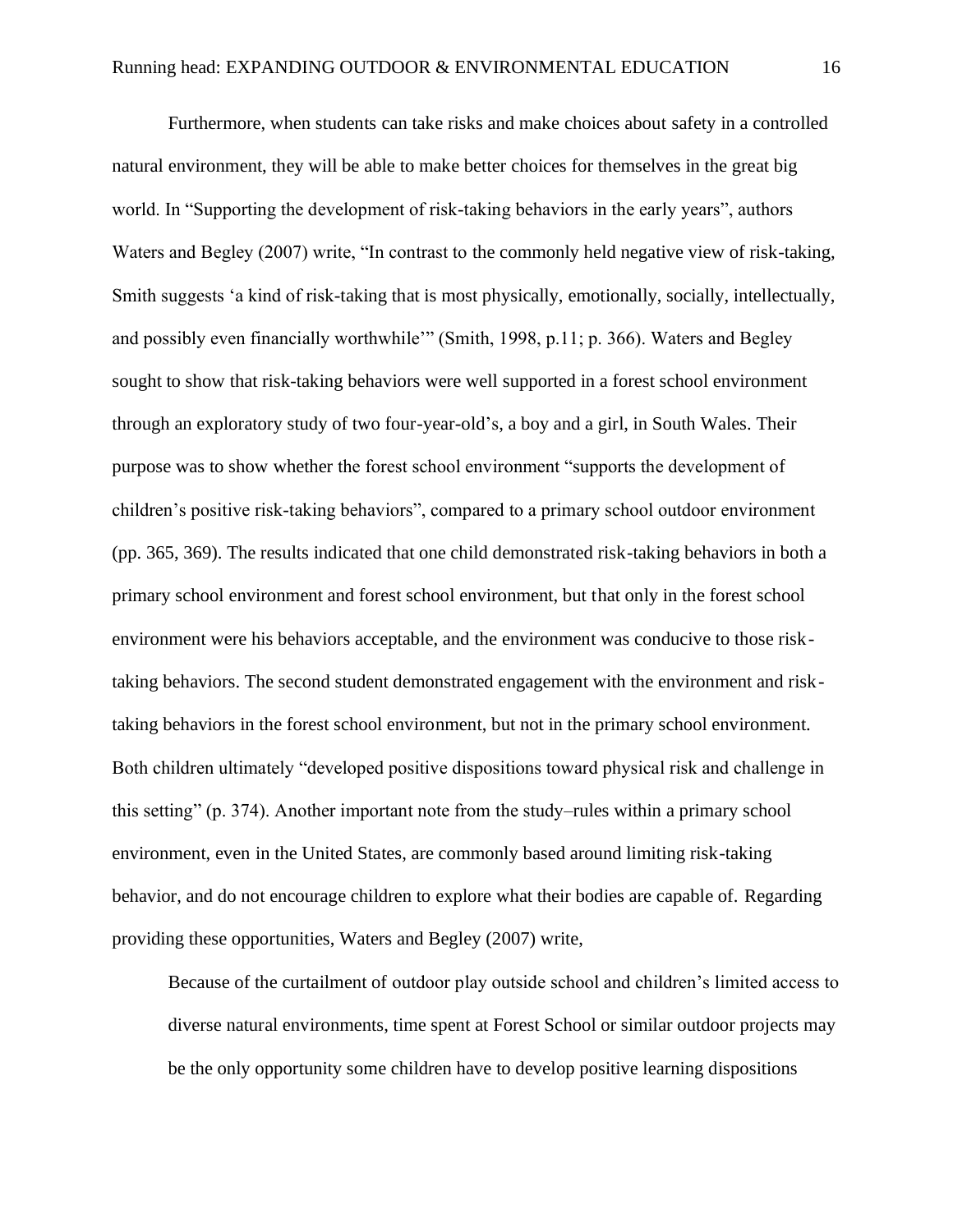towards physical risk, persistence and challenge, and to acquire the possible benefits this could produce in terms of their future learning. (pp. 371-374)

It is important for us as educators to consider how we are limiting our students' opportunities to fully develop the skills that they need to be successful, beyond academics. These skills do play a role in academics and will support the progress that we intend on making. Beyond the physical, social-emotional, and cognitive benefits of outdoor and environmental education, there are also health benefits to moving learning outdoors on a more regular basis.

Researchers and advocates for outdoor and environmental education have found significant benefits to children's development across multiple domains including socioemotional, mental, cognitive, physical, sensory, and academic development. Furthermore, they have found that outdoor environments where open-ended exploration and play are available to children facilitate positive outcomes in the development of the whole child rather than simply academic success. Being that academics are the top priority of schools, it is important to consider how outdoor and environmental education can play a role in academic success, and what it will look like to apply outdoor and environmental education to each content area.

#### **Impacts and Integration into Academic Content Areas**

Research shows that outdoor and environmental education have positive effects on academics. When students are engaged and in environments that are more naturally conducive to learning, their ability to be successful in academics increases. In fact, the National Environmental Education and Training Foundation (2000) found that "when schools utilize the context of local areas and naturalized schoolyards… academic performance improves reading, [math], science, social studies and writing." Another study of 40 California schools found that when students did project-based learning in a natural environment, "student performance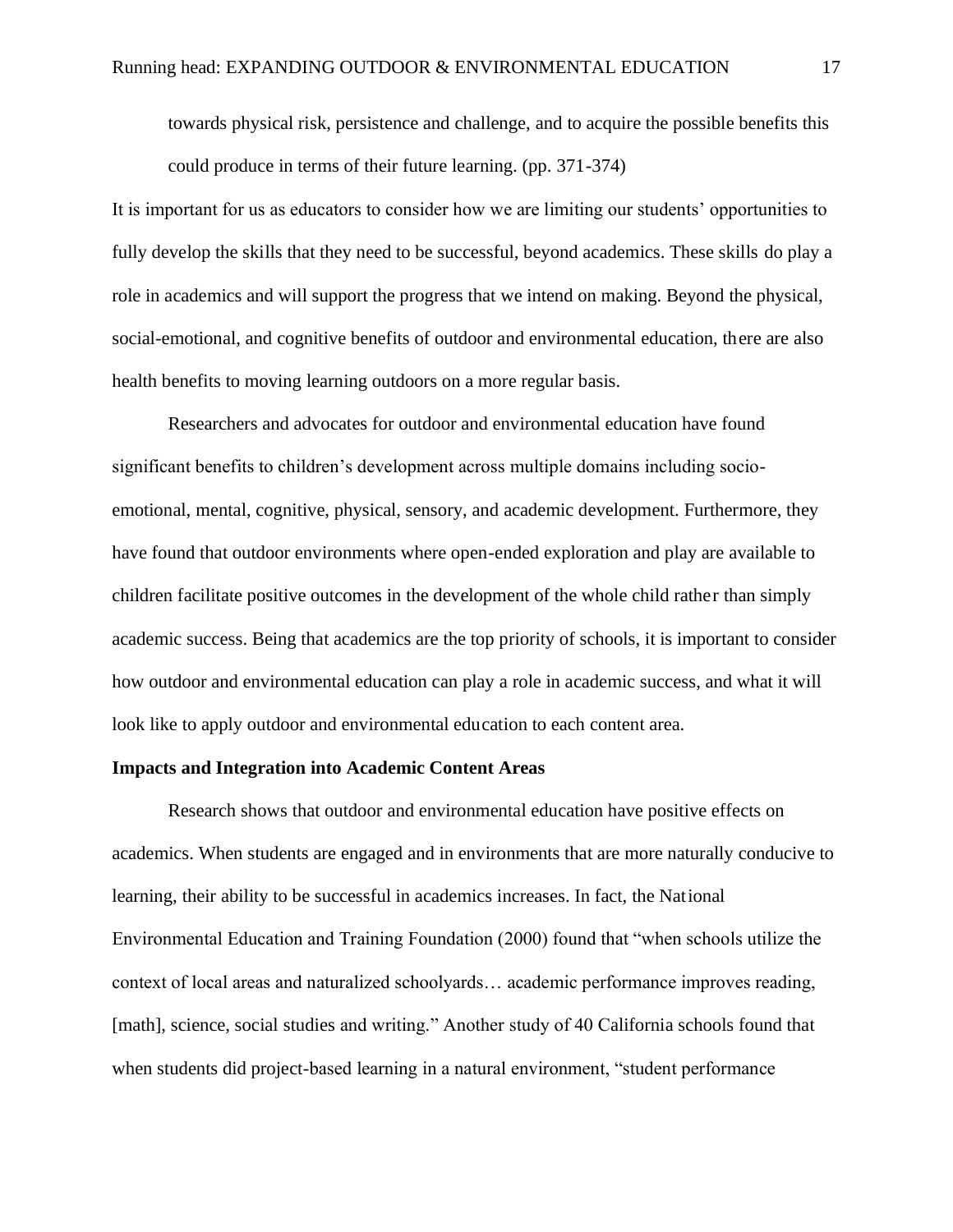improved in standardized test scores, grade point average, willingness to stay on task, adaptability of different learning styles and problem-solving ability" (Leiberman & Hoody, 1998; Gustafsson et al., 2012, p. 65). Some studies have shown positive effects on individual content areas, and even standardized testing scores. In the Roundtable's Report, "Closing the Achievement Gap", issued in 2002, the findings showed that "environment-based education produces student gains in social studies, science, language arts, and math; improves standardized test scores and grade-point averages; and develops skills in problem-solving, critical thinking, and decision-making" (Louv, 2008, p. 206).

Moving beyond the classroom walls requires us to rethink how we currently teach some of our content areas and the tools we use. It requires us to recognize that the only real difference between being inside and out are the comforts that we have come to know as essential for education, but that are not truly essential. It does not mean we need to abandon those tools all together, but to introduce other tools, or simplify what we are using on a daily basis. It also requires us to look at each content area that we teach through a different lens. What if some students who struggle went from seeing science or math as a sleepy subject that is contained in a textbook, to seeing them as subjects that are alive in the world around us? What if making those connections to the real world helped them understand the purpose and application a little more than before, and bring them to life right in front of their eyes?

Research has detailed increasing opportunities to include interdisciplinary outdoor learning within the formal school curriculum. School grounds, gardens, and green spaces provide rich opportunities for teaching across the curriculum, and possibilities for children to bridge the nature/culture binary themselves… Students were found to be more motivated within the outdoor environment, and the motivation continued in the indoor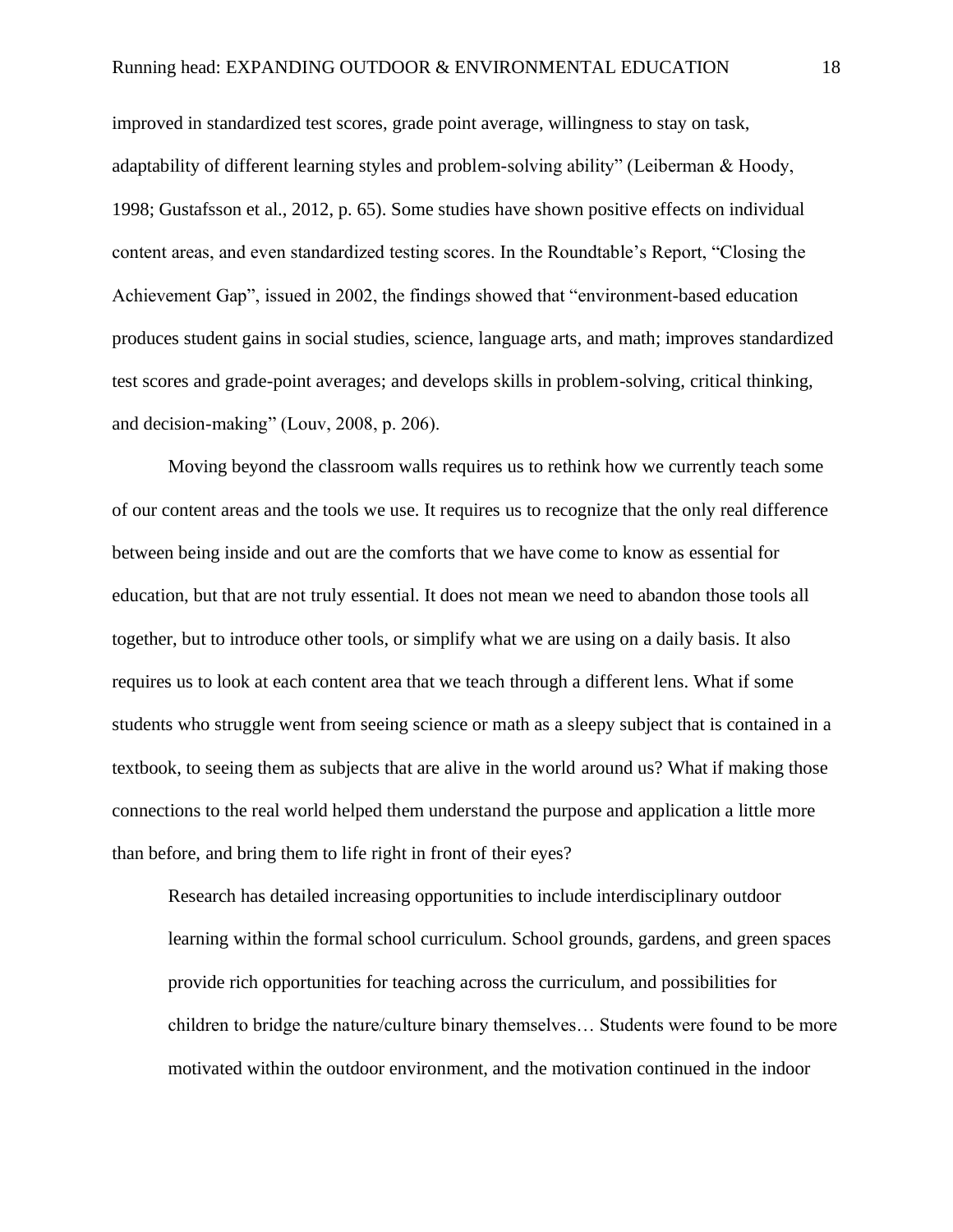environment if the content was related to the outdoor learning experience. (Gray, Lloyd, & Truong, 2018, pp. 50, 52)

Thinking outside of the box, quite literally, can help us open up more opportunities for students to become engaged in their learning experiences and retain more information. In the following sections, for each content area, are detailed examples of how outdoor and environmental education can be integrated into academic content areas for greater success in academic performance. These detailed experiences show that teachers can provide authentic experiences for students while meeting the curriculum and testing requirements.

#### **Science**

Science, the foundation for outdoor and environmental education, is one of the most overlooked and under-taught subjects in primary grades, yet there are endless opportunities for students to become familiar with and appreciate the world around us firsthand, beginning early on. There are plenty of programs and curricula targeting older students, but younger students also need to be instructed and exposed to the natural world before they develop negative feelings about the world around them or disconnect from nature. According to Ardoin and Bowers (2020):

Environmental education has a lifelong impact. Yet environmental education researchers and practitioners identify early childhood, defined as ages birth to eight, as a particularly crucial time for developing environmental literacy… whereby educators can start young children on their journey toward becoming environmentally responsive youth and adults… the infant and toddler stages… [represent] a foundational period for environmental identify where a lack of positive nature-rich experiences can lead to mistrust or fear of the natural environment. (pp. 2, 10)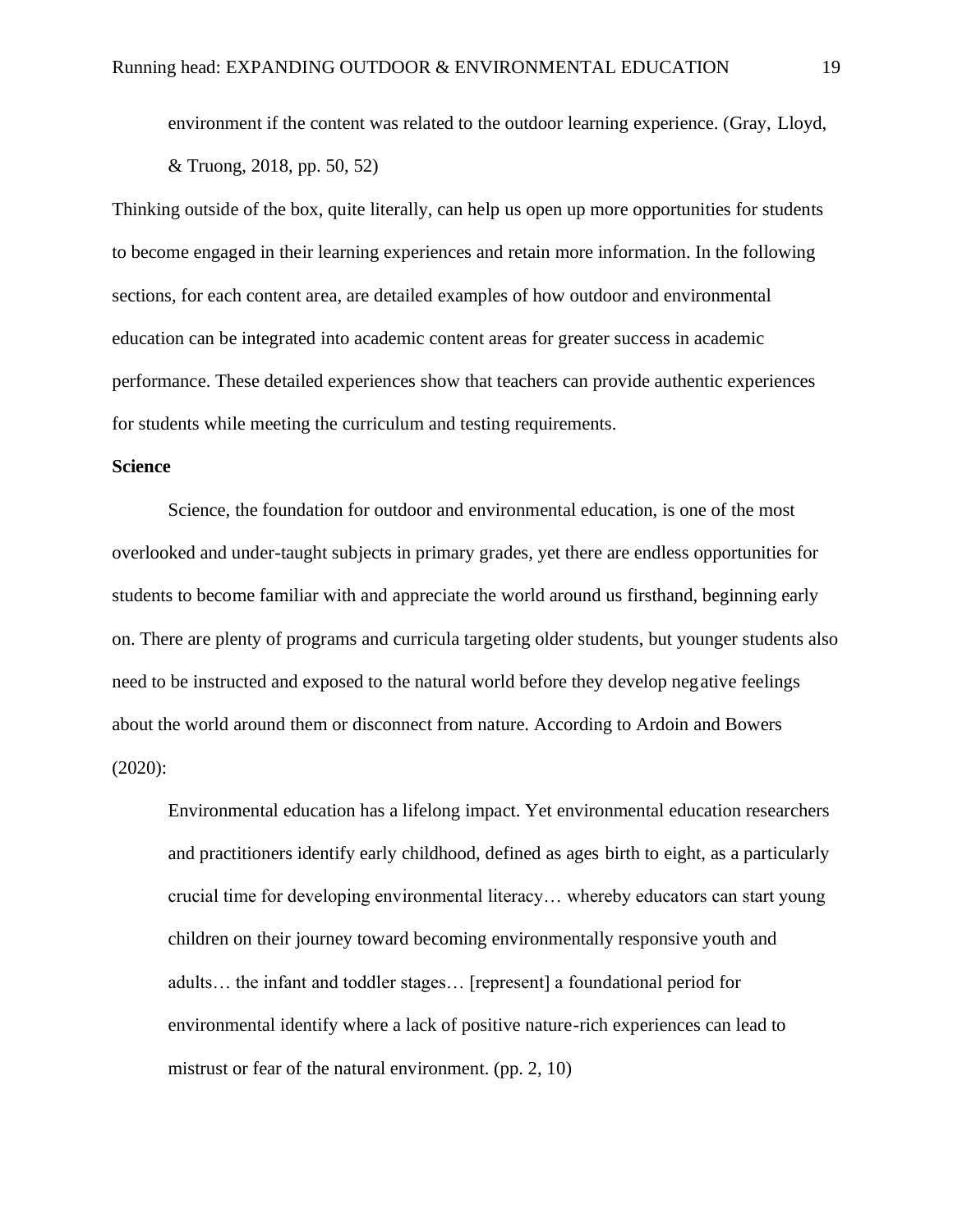Environmental literacy, or EL, is one of the key components to improving global health and environmental challenges. "Direct responses to global environmental crises can slow the tide of environmental degradation, but reversing the trend will require an environmentally literate citizenry" The four components of environmental literacy (EL) are, identified by Stevenson et al. (2013), knowledge, or understanding of environmental issues, affect, or change in environmental issues, cognitive skills, or the ability to analyze and evaluate information regarding environmental issues, and behavior, or an attitude of care and concern for environmental issues (p. 1). To be successful in creating environmentally literate students, we need curriculum and further educational opportunities for teachers that will later be addressed, as well as opportunities to change students' dispositions regarding their roles as scientists.

Students often feel that others are scientists, but that they themselves are not, because they do not have the qualifications. Students most often imagine a man in a lab coat performing experiments, rather than themselves participating in scientific exploration. Furthermore, according to Stevenson et al. (2021), girls often outperform boys in science, yet do not tend to go into scientific fields nearly as often:

Decades of reform efforts have aimed to eliminate the gender gap in science, technology, engineering, and mathematics (STEM) fields, including science specifically…

Addressing these gender gaps will likely require employing instructional practices that encourage girls to see themselves as scientists from a young age. (p. 1090)

If we develop a space where all students see themselves as scientists from an early age and show them that they are just as valued as adult scientists, by allowing them to participate in experiments and data collection, their dispositions are more likely to change, and even greater, the number of girls going into fields of science will increase.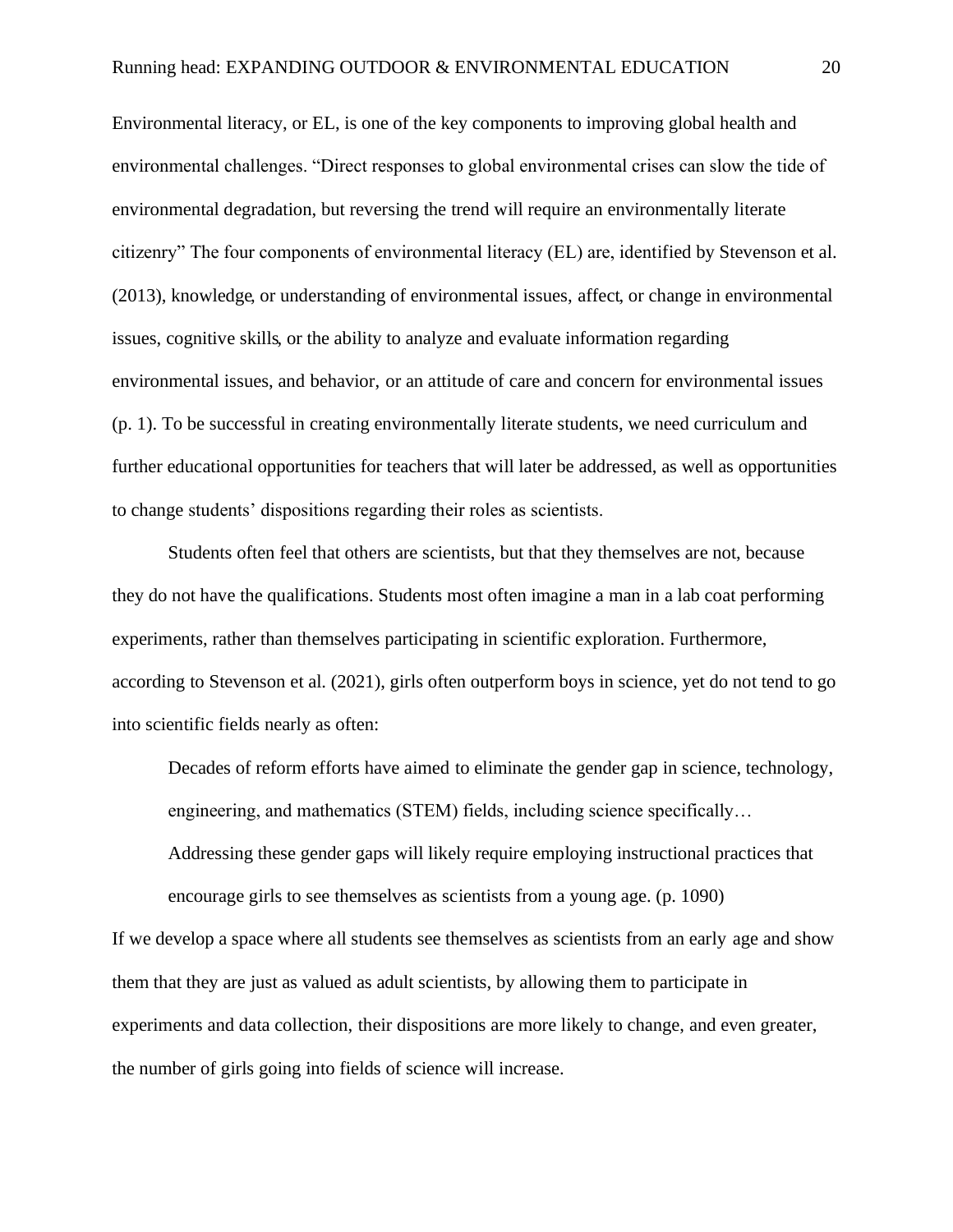A study by Stevenson et al. (2021), "investigates the potential for [outdoor science education] OSE to effectively engage all students in science learning, but particularly girls." They encourage educators to consider OSE, as a "promising instructional practice… that [gives students the] opportunity to engage in authentic science learning for which unpredictable environments, uncertainty, and trial-and-error are hallmarks" (p.1091). The study featured "1290 fifth-grade students, ages 9-12 years old, in North Carolina… as this age is the period when students typically begin to disengage from science", according to Archer et al. (2010) (p.1097). Additionally, this study was aimed at understanding the impacts of OSE on the science content area, performance, and understanding for students overall. Researchers found that OSE has positive effects on engaging girls in science learning, and overall promotion of science learning for boys, but that further long-term research is needed to really understand the effects OSE may have on student science achievement (p. 1104). If we are to try to understand the effects learning outdoors can have, we must jump in and try it for ourselves. However, it is logical to trust that learning science first-hand would improve student engagement, performance, and self-efficacy.

In the book "Taking Inquiry Outdoors", Barbara Bourne discusses the Elementary Science Integration Project, or ESIP, and her own lifelong journey of "coming home to science", through the realization that science can be fascinating and exciting outside of the classroom to those who are not science-minded inside of the classroom. She says,

Over the past nine years, ESIP records have documented how a large number of participants have turned to the outdoors as a comfortable place to begin their entry into classroom science. Perhaps they do so because they, too, harbor an unrealized 'science self,' one that is already in tune with science and aesthetics of the natural world. (Bourne, et al., 2000, pp. 1-2)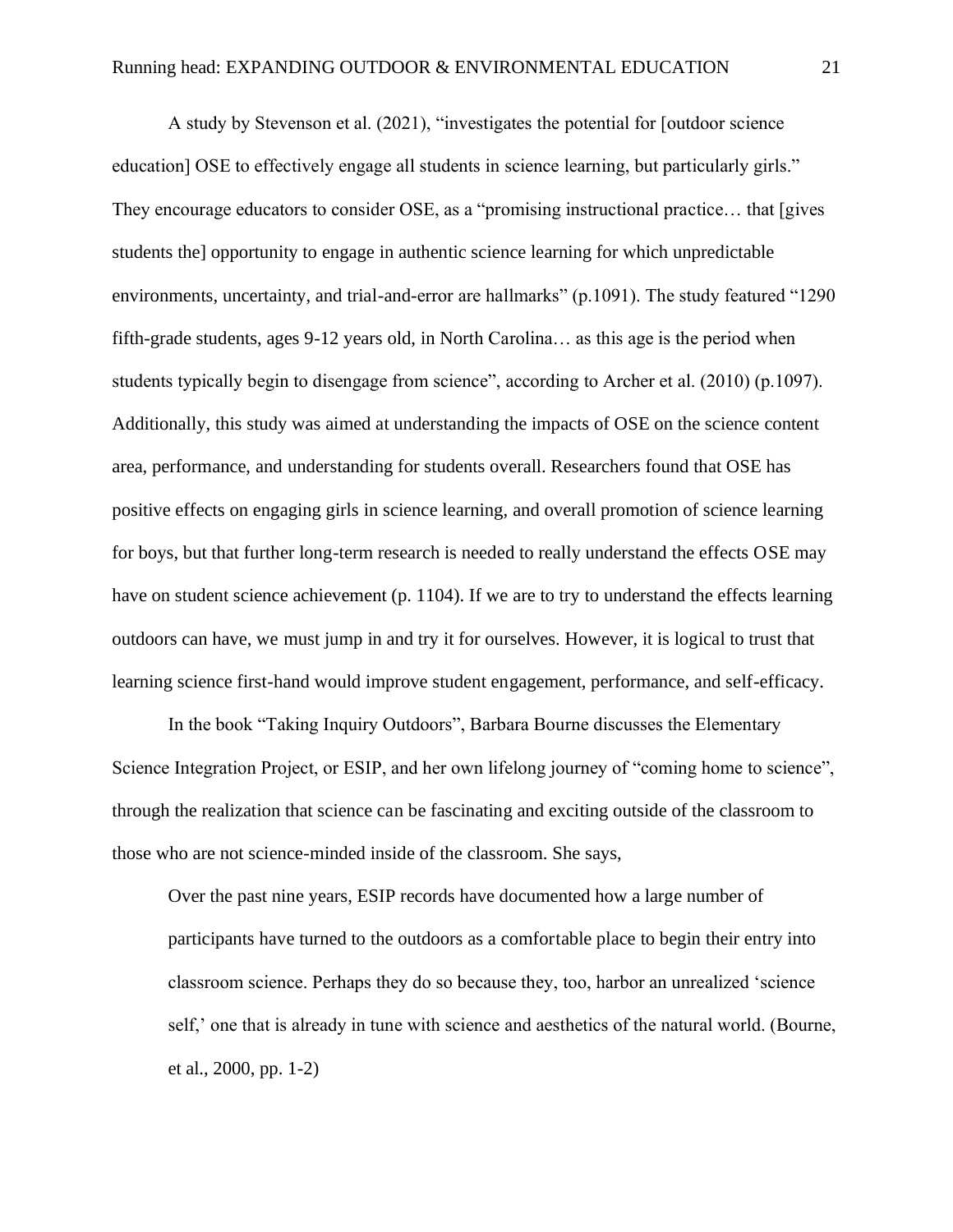The idea of scientific inquiry is something that many teachers struggle to execute in their classrooms, because in order to do so, teachers must help lay the foundation for success, and take a step back while students dig in and investigate. "Fear of chaos, confusion, and disorder keeps many teachers from inviting inquiry into their classrooms and many administrators from encouraging its use in their schools." However, according to Bourne (2000), with planning and purpose, it is possible to make scientific inquiry a success. Reardon, author of "Beyond the Science Kit: Inquiry in Action", says that it must be "real, relevant, and rigorous" (1996 as cited in Bourne et al., 2000, p. 7). To plan purposeful experiences, we must make sure that they are also meaningful and engaging, allowing students to initiate scientific inquiry in an authentic way.

One of the ways that we can engage students with first-hand science experiences and help them become scientists at a young age is through community and citizen science, or CCS, which are "activities or programs in which members of the public collaborate with professional scientists on scientific research and monitoring in either science-led or community-led endeavors" (Ballard et al., 2017, p. 65). Rather than having students study data collected by others, CCS helps students realize they are scientists by having them participate in the data collection, analysis, and questioning that scientists in the field do every day. The intention is to involve students in conservation and environmentalism, using the framework of environmental science agency, or ESA (Shirk et al., 2012; Bonney et al., 2014; Ballard, Dixon, & Harris, 2017).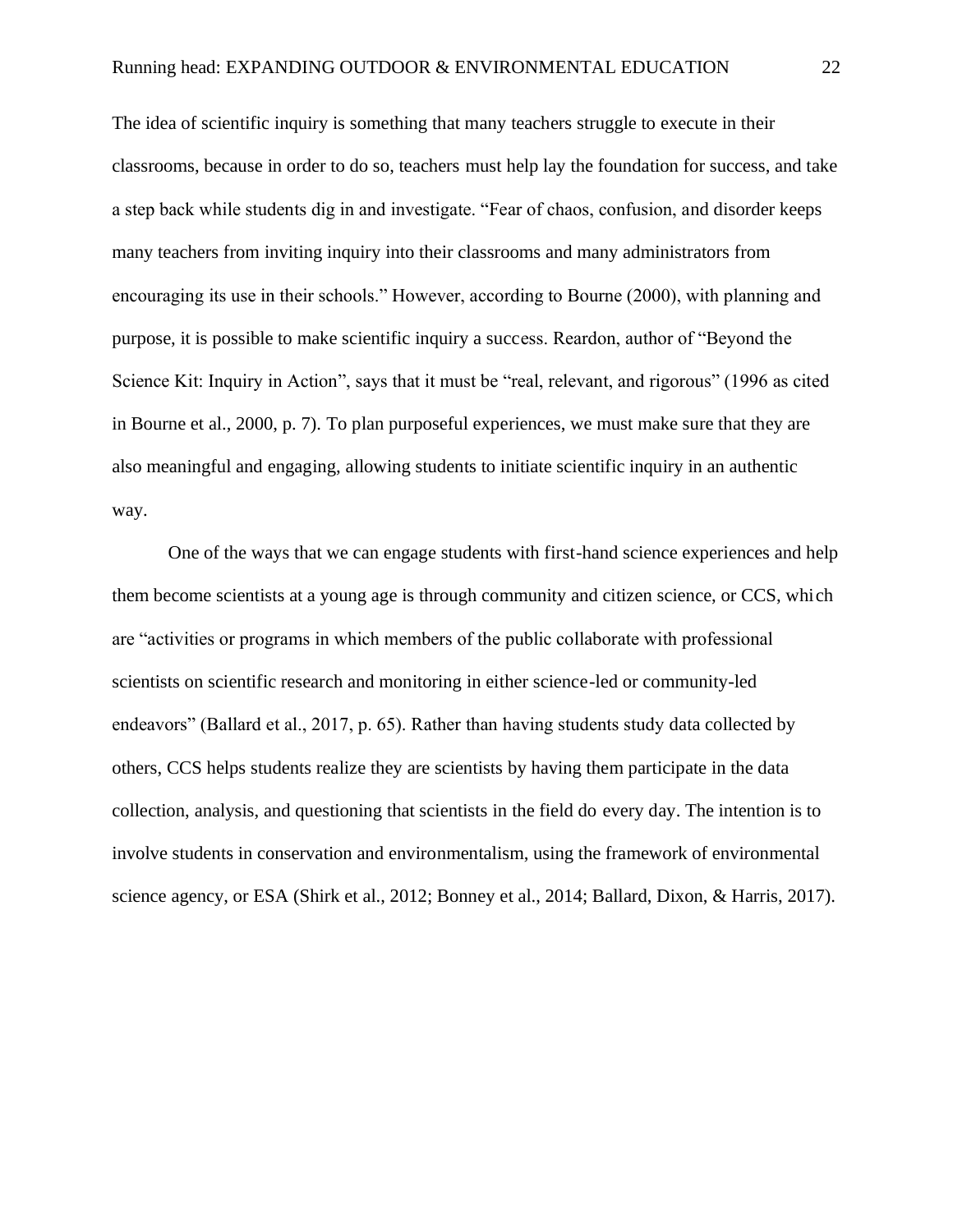



This framework, shown in Figure 5 above, includes three areas. The first, "understanding environmental science content and scientific inquiry", is looking at "engagement with environmental sciences and conservation particular to ecosystem health"; the second, "identifying areas of their own expertise within the environmental science discipline" pertains to "the ways that young people develop particular roles within their project groups and environmental science more generally"; the third, "using CCS [community and citizen science] and environmental science as a foundation for change" refers to "shifts in identity that extend beyond project work" (p. 67). For the purpose of applying this framework to science education in public schools, Ballard, Dixon, and Harris (2017) suggest the focus is that:

young people use science learning and participation as a foundation for action related to environmental sustainability… [to] support young people in acting (individually and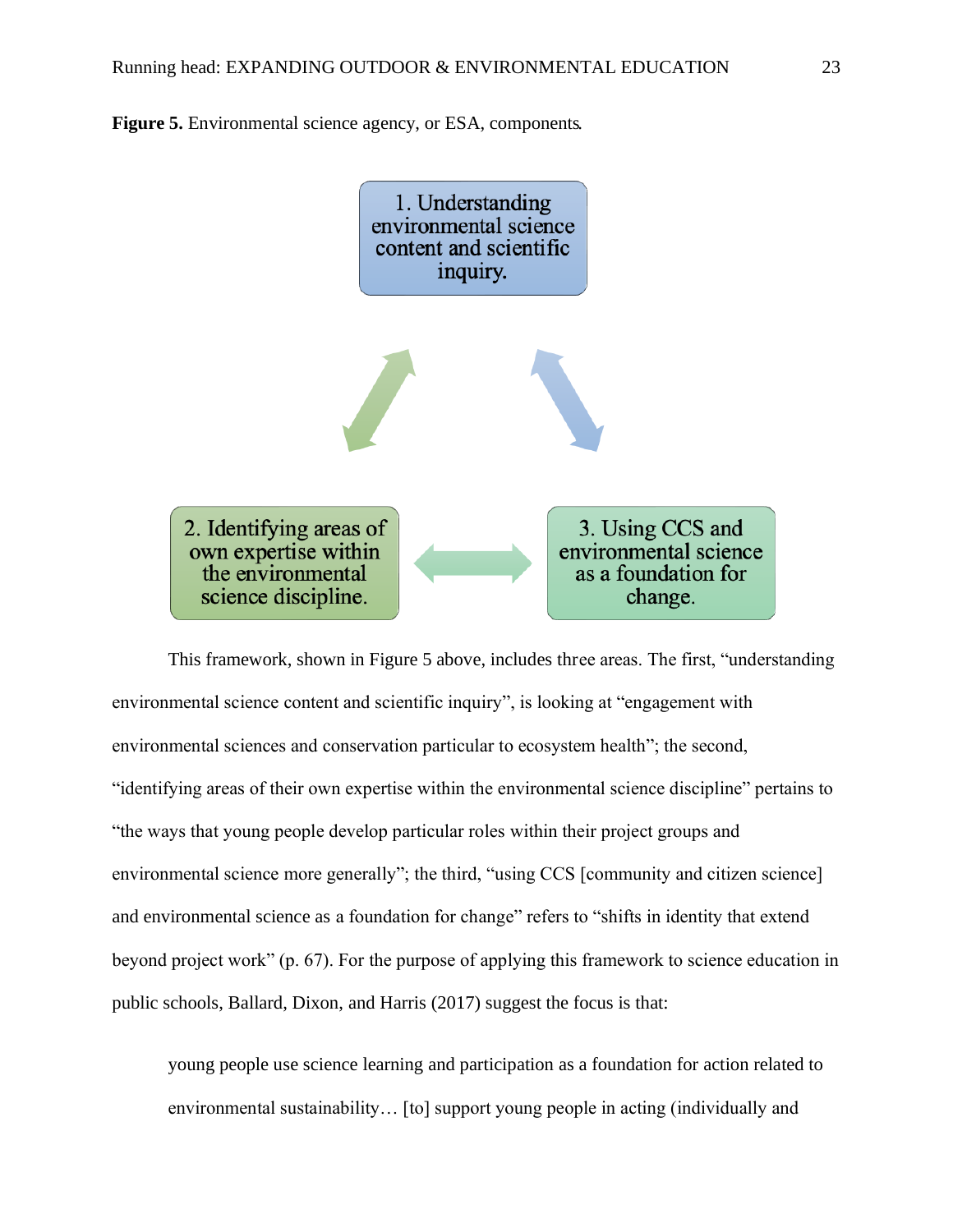collectively) with the tools of science in ways that are purposeful, personally

consequential, and in service of more sustainable social-ecological systems. (p. 67) During the study, Ballard, Dixon and Harris (2017) found that participation in data collection, projects, and interacting with various environments did contribute to students' environment al science agency (p. 69). If students learn, understand, and explore scientific concepts early on, discover their own passions within the many fields of science, and apply it to their lives, they will be stewards of change in their own communities and in our society. Citizen science builds these future leaders through meaningful and authentic science experiences.

#### **Social Studies**

Another form of direct experiences in nature, outdoor experiential education, or OEE, crosses over into social justice in many ways. Through OEE, students have opportunities to learn about social justice issues that are also relevant to environmental issues. Warren et al. (2014) points out that there are many social justice issues rooted within OEE, such as the history and ownership of land, oppression of marginalized people, specifically the indigenous and people of color, ability and accessibility, gender norms, and misappropriation. By addressing and getting past these issues, as well as acknowledging the land on which we have our outdoor experiences, we can move toward making outdoor spaces equitable for all, "and to emphasize improved quality of life, autonomy, and self-determination, human rights, and fairness" (Taylor, 2002 as cited in Warren et al, 2014, pp. 90-91, 94). Teaching students about these issues is a key component to our social studies curriculum, social justice, and to environmentalism. Some of the very threats to our global health are directly related to social justice and environmentalism. When we teach students about the difficult issues of the past and present, we help them move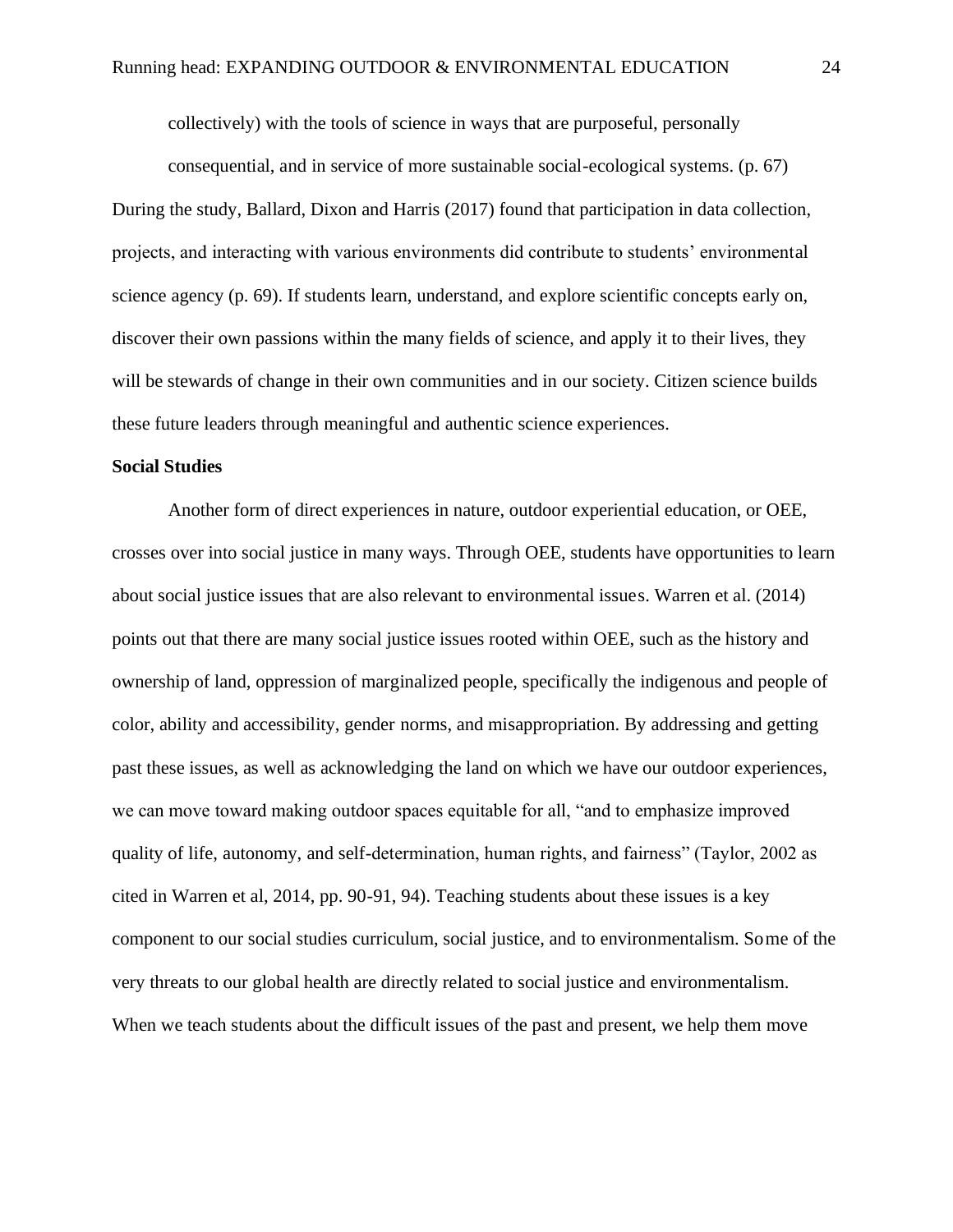forward as informed citizens who can work to prevent other injustices from happening in the future.

In addition to social justice, there are many other fields of social studies that can be taught within outdoor experiential education, such as political science, geography, anthropology, history, and archaeology. Just as with science, many of these topics can be taught through firsthand, authentic experiences that engage students and promote a desire to go into those careers. For example, future politicians would benefit from extensive experiences in environmental science and social justice throughout their educational careers because they are ultimately responsible for the legislation regarding these topics. Future park rangers would benefit from extensive experiences in anthropology, geography, archaeology, and history because they are responsible for caring for and protecting the land of those who have come before us.

Geography, like science, is one of the more direct subjects to teach in relation to outdoor and environmental education. Going back to place-based outdoor learning, or PBOL,

[Geography] include[s] direct experiences, mapping environments and the use of geographic equipment… The most significant finding in this subject area was that when children were learning about local landscapes the place-essential activities successfully accomplished the set of academic outcomes relating to identifying types of environments. (Gray, Lloyd, & Truong, 2018, p. 53)

Sobel (2008) shared in his book "Childhood and Nature: Design Principles for Educators", a project that a middle school teacher from Vermont, Jennifer Kramer, assigned that is an excellent example of how geography can be applied in a place-based scenario. She regularly teaches students about the local history and landscapes. She wanted the students to learn more about how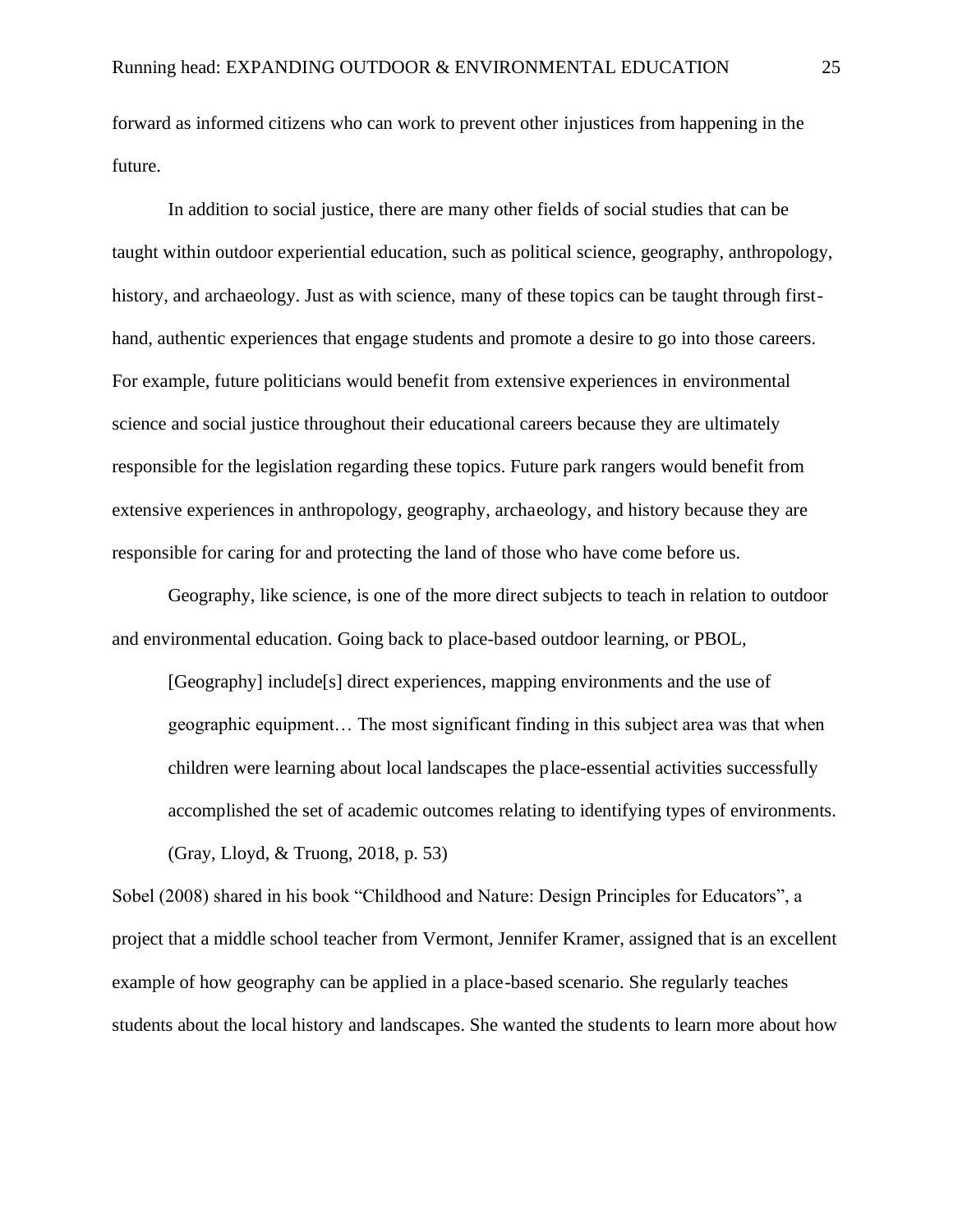farmland was developed out of forests in the local area during colonial times. To accomplish this:

[She] gave the students a blank outline map of a Vermont town. Groups of four students had to locate a mill, a meetinghouse, a store, and their own house. Next, a transparency of the rivers, lakes, and streams was layered over their maps, and the students had to decide if this changed their proposed locations. Then a transparency of topography was added and the students could change their locations one last time.

The project was then taken a step further, incorporating a "small world challenge", where the students had to use a four by six rectangle on the school's nature trail to create their own historically accurate farm, by clearing out the land and building on it (Sobel, 2008, pp. 4-5). The project became a history, geography, reading, writing lesson, and sensory experience. This example shows us how we can take almost any topic and make it cross-curricular and engaging.

#### **English Language Arts**

There is still more research and long-term studies to be done on how exactly going into nature to learn helps students, but there are many teachers and schools currently testing the theory that outdoor and environmental education positively impact all content areas, not just science. Susan, a pseudonym for a teacher who participated in a study by Eick (2011), "viewed her students' science and nature studies as the content upon which they learned to better read and write, and in turn how reading and writing helped them learn the science content" (pp. 796-797). Reflecting on the positive influence of the outdoor classroom, Susan believed that the "lower achieving children" benefited the most from the outdoor classroom experience and were more motivated than ever before. Susan's state testing scores reflect that 94% of her third-grade students passed the state reading proficiency test. There were no students who did not pass,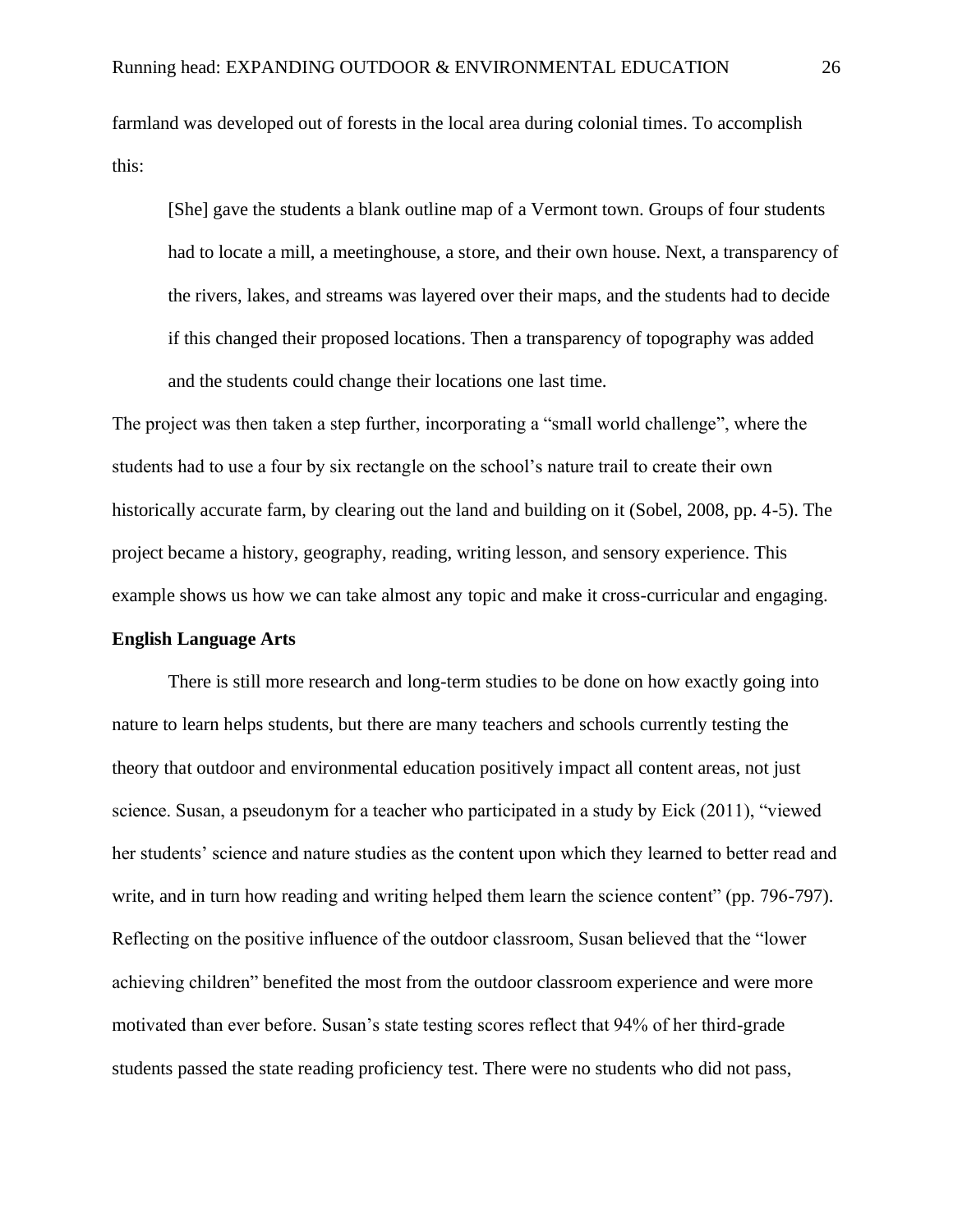which was comparable to the overall school and the school district's scores on the state assessment.

While Susan had the support from administration, there was pressure to improve reading scores within the school. Ultimately, she was successful in implementing her outdoor classroom while also meeting those goals. "High-stakes test results affirmed this approach through comparable high reading scores to other third grade classrooms." Susan saw positive effects on her students' overall learning dispositions, "[witnessing] a heightened motivation to read, write, and draw in those children who struggled most with engaging literacy activities" (Eick, 2011, pp. 800-801). Susan was able to be an exemplar for how cross-curricular and interdisciplinary approaches in education are well supported in outdoor and environmental education. It r equired her to abandon what she had previously done as an educator, approach learning from a fresh new perspective, and persist in her belief that bringing learning outdoors would be beneficial to students, teachers, and the school.

In "Taking Inquiry Outdoors", by Bourne et al. (2000), Saul discusses the many ways that reading can connect us to nature and the world around us, by reading words on a page, that come to life through our senses. Reading does not have to be about the natural world or science to be experienced outside. She says, "in the act of reading and rereading such books, even individuals can recreate and revive memories of the world outside, even when they are not able to leave the confines of home or school" (p.105). Taking reading outside can help students focus more, and transport them to other places that they are not able to physically go. Saul explains how she traveled to the Everglades through the pages of a book before she ever went there in person, and that once she finally did go, her reading experience prepared her for what she would experience. In the same way, students can learn about other places when they cannot physically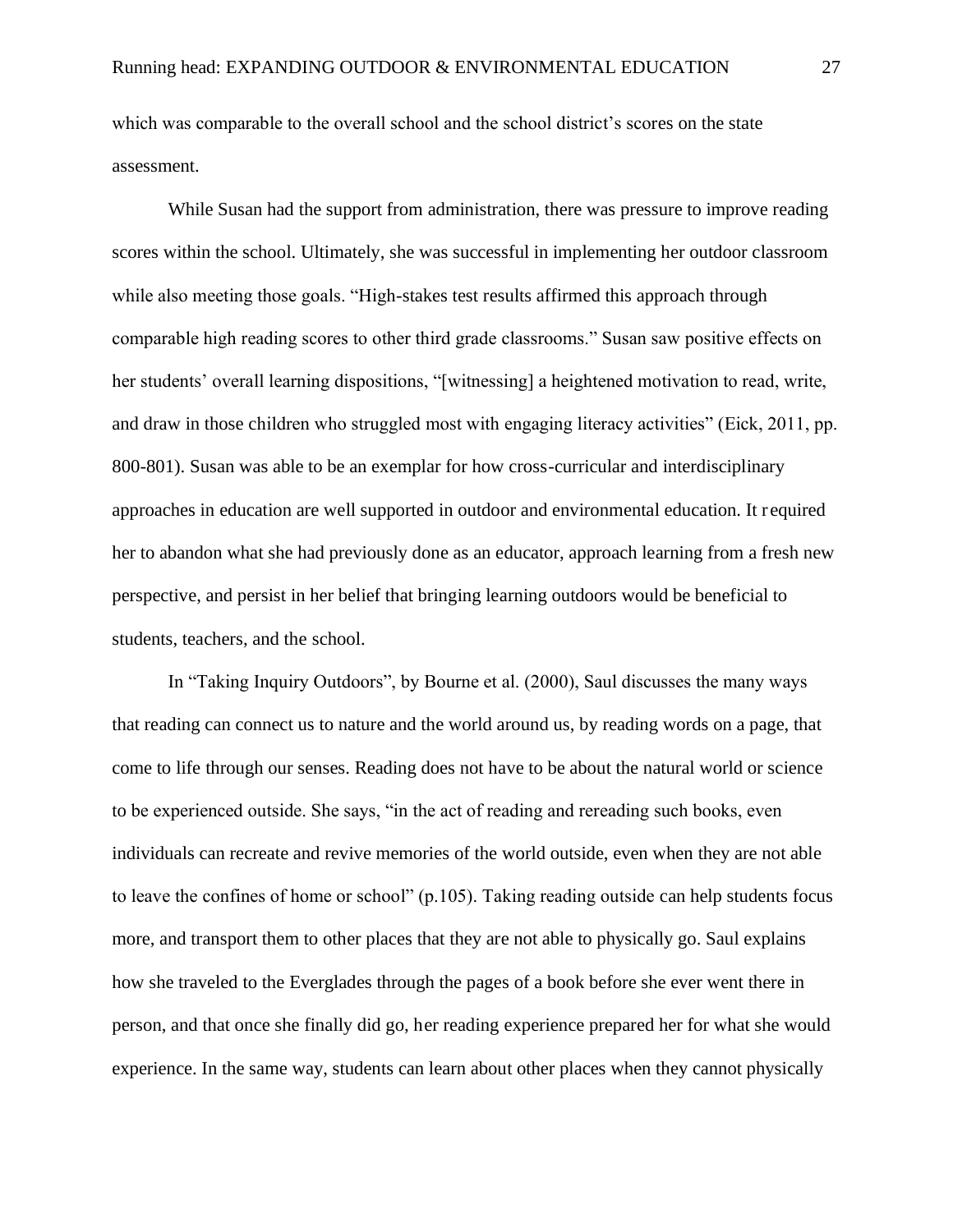go there, and just being outside can help them feel more connected to that experience, or associate what they read with the feelings and senses that they had outside (pp. 106-109).

As with reading, the same is true for writing. Writing activities outside could simply be the same writing activities within the classroom, but there is also a greater opportunity for students to connect to the world around them, and practice writing through journaling, according to Karen Pearce, another author of "Taking Inquiry Outdoors". This combines scientific observation, art, and writing into a cross-curricular approach that combines objectives in a way "that the students do not differentiate between science and language arts." Pearce shares that when deciding to take writing outside, she follows two guidelines, "plan ahead and simplify". She incorporates writing and literature objectives by tying in the nature themes. Oftentimes, lessons tie into environmental issues. Pearce uses the example of the short story "Autumntime" where the students ponder a world without trees, and dive into inquiry centered around the environmental issues of the story. The students end up writing about their ideas, and producing beautiful pieces of poetry (Bourne et al., 2000, p. 127-133). By approaching reading and writing in this way, students gain a richer experience that extends their learning far beyond the pages of the book, connecting them to the world that surrounds them.

#### **Mathematics**

Mathematics is based on order and formulas. The design of the universe follows patterns and framework for how nature develops and functions. We often think of science when we consider all the natural elements and everything functions, but there is so much more for us to study, which we can do through mathematics. Adams (2003) writes about his book,

"From rainbows, river meanders, and shadows to spider webs, honeycombs, and the markings on animal coats, the visible world is full of patterns that can be described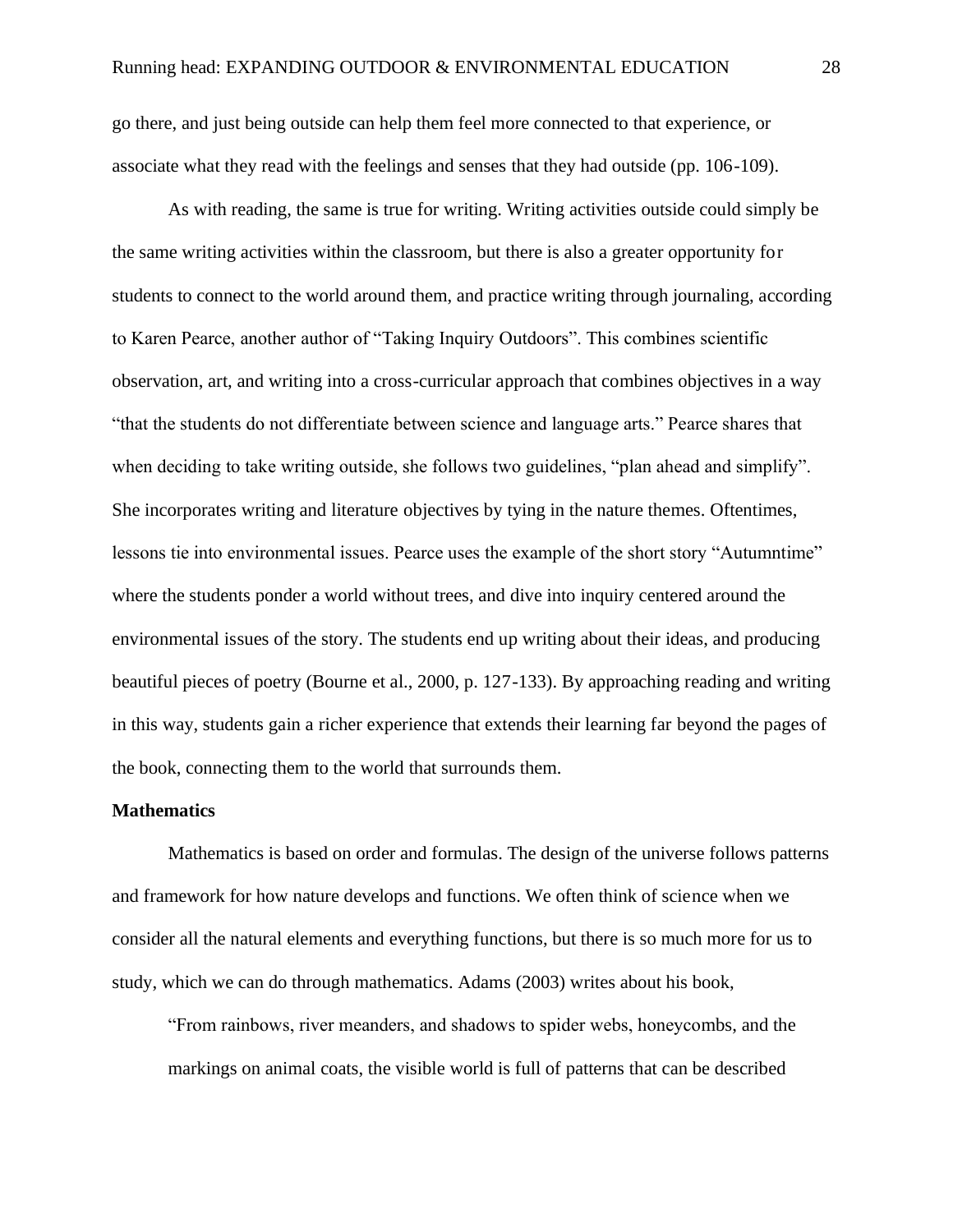mathematically. Examining such readily observable phenomena, [Mathematics in Nature] introduces readers to the beauty of nature as revealed by mathematics and the beauty of mathematics as revealed in nature." (Para. 1)

Mathematics at an early age requires exploration of materials, tools, and manipulatives. Olson, Mazzocco, and Ridge (2021) suggest that "Early math is playful, in part because it involves creative problem solving that children naturally engage in during free play–especially if their environment is set up for it!". Nature provides natural manipulatives and materials to explore in an authentic way. The authors continue by saying, "By using math to solve problems that arise through play, children begin to understand the importance of math in everyday life" (p. 2).

For older students, Watson (2022) details opportunities for students to study the geometry of nature in patterns, shapes, and angles of plants and other organisms. Fractals, "self-repeating patterns… made of smaller and smaller copies of themselves… explain how complexity is born out of simplicity" (pp. 5-6). Watson continues pointing out more patterns in nature, eventually coming to Fibonacci numbers, "where each number in the sequence is the sum of the previous two" (p. 9). She points out that the laws of nature are repeated infinitely as patterns in nature. For students in mathematics, there are limitless opportunities to study these patterns in nature and relate them to mathematical concepts–and to be mathematicians in nature, just as there are endless opportunities for them to be scientists in nature.

Expanding on the content areas mentioned above - science, social studies, English language arts, and mathematics, Table 1 below illustrates the vast opportunities there are for cross-curricular and targeted learning within each content area. It shows topics that can be taught in each content area, both with the use of nature as a tool for learning, but also just moving outside into a more natural environment such as an outdoor classroom.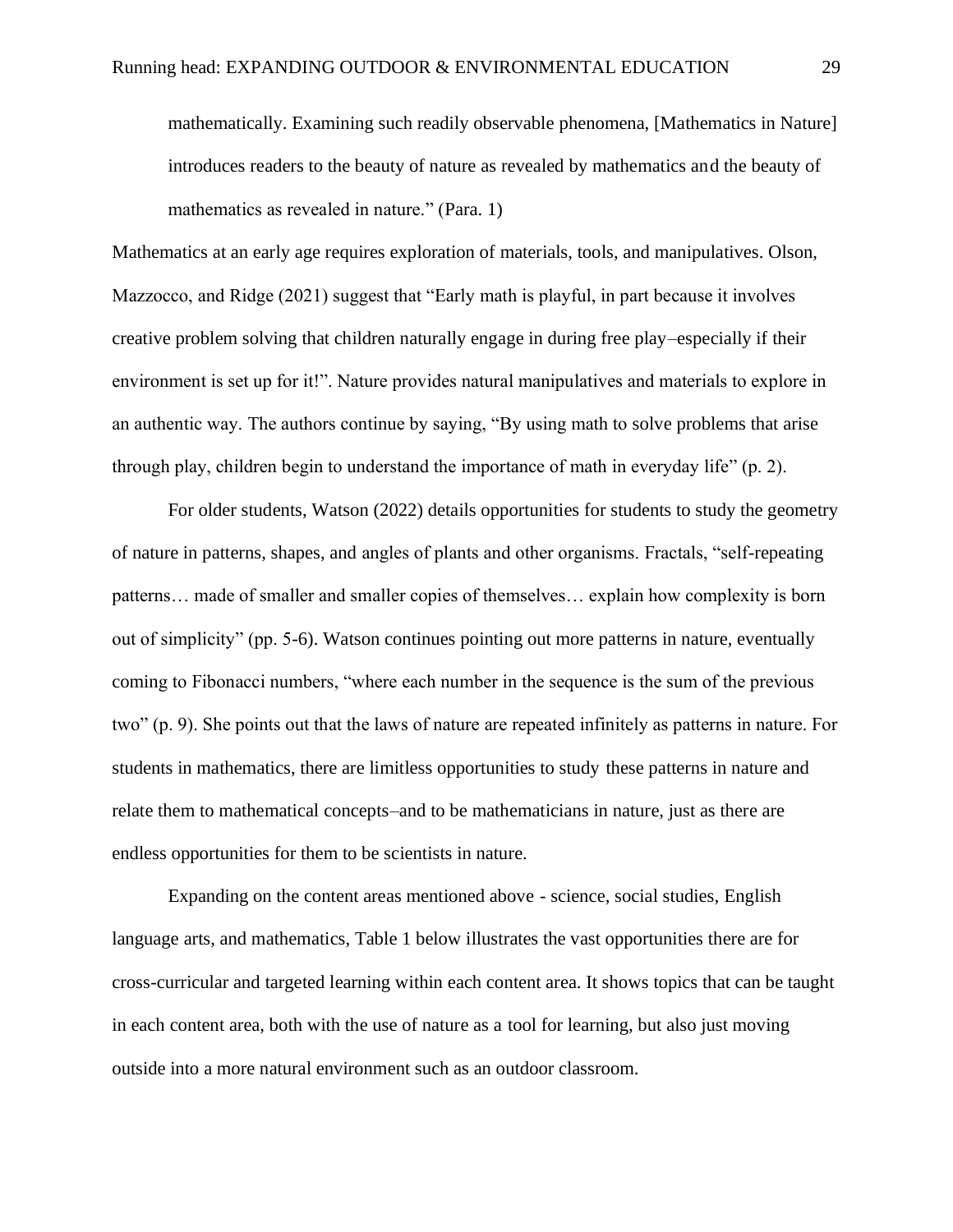| English Language<br>Arts             | writing, reading, poetry, creating letters/words from natural objects, nature journaling                                                                                                                                                                                                                                                                          |
|--------------------------------------|-------------------------------------------------------------------------------------------------------------------------------------------------------------------------------------------------------------------------------------------------------------------------------------------------------------------------------------------------------------------|
| Math                                 | natural manipulatives, patterns in nature, word problems, data calculations, measurement                                                                                                                                                                                                                                                                          |
| Science                              | field study, specimen and data collection, diagrams, life cycles, ecosystem, geology,<br>dependency, food chains, adaptations, evolution, class, family, species, genus, fossils,<br>artifacts, tree identification, maple tapping, biomes, climates, microscopic organisms,<br>patterns in climate and weather, natural disasters, erosion, experiments, ecology |
| Social Studies                       | cartography, historical sites like battlefields, archeology, social justice, inequality,<br>topography, native land and indigenous people, past and present, primitive tools,<br>elevation, orienteering, geography, erosion, biomes, climates, citizenship, community<br>action and involvement, anthropology, political science                                 |
| Art                                  | nature journaling, painting, drawing, diagrams, various mediums, using natural materials<br>for brushes, pigment/paint, clay, printmaking, figure drawing, mandalas, weaving,<br>photography                                                                                                                                                                      |
| Music                                | making instruments using natural materials, sounds of nature, singing songs and<br>fingerplays, creative writing, song writing                                                                                                                                                                                                                                    |
| Physical Education                   | movement, hiking, bouldering, balance, risk assessment, moving across the midline, fine<br>and gross motor skills                                                                                                                                                                                                                                                 |
| Health                               | local, seasonal ingredients for cooking, culinary skills, nutrition, balanced meals, food<br>sources, how to grow and harvest food, medicinal herbs                                                                                                                                                                                                               |
| Environmentalism &<br>Sustainability | pollution, microplastics, water collection and sampling, climate change, food scarcity,<br>insecurity, causes of global warming, habitat destruction and conservation                                                                                                                                                                                             |
| Self-Sufficiency &<br>Life Skills    | making tools, culinary, foraging, water collection and filtration, navigation and<br>orienteering – map and compass skills, first aid                                                                                                                                                                                                                             |

Using the cross-curricular approaches mentioned above, educators can offer students endless opportunities for exploration, while connecting those experiences to our core curriculum in reading, writing, and math. There are emergent curriculum programs that do this.

## **Primary and Secondary Curriculum**

Curriculum in our education system and programs is the framework for all teaching and learning. Our curriculum must meet the needs of both the students and the standards by which the school system functions. Unfortunately, some current curricula do not include opportunities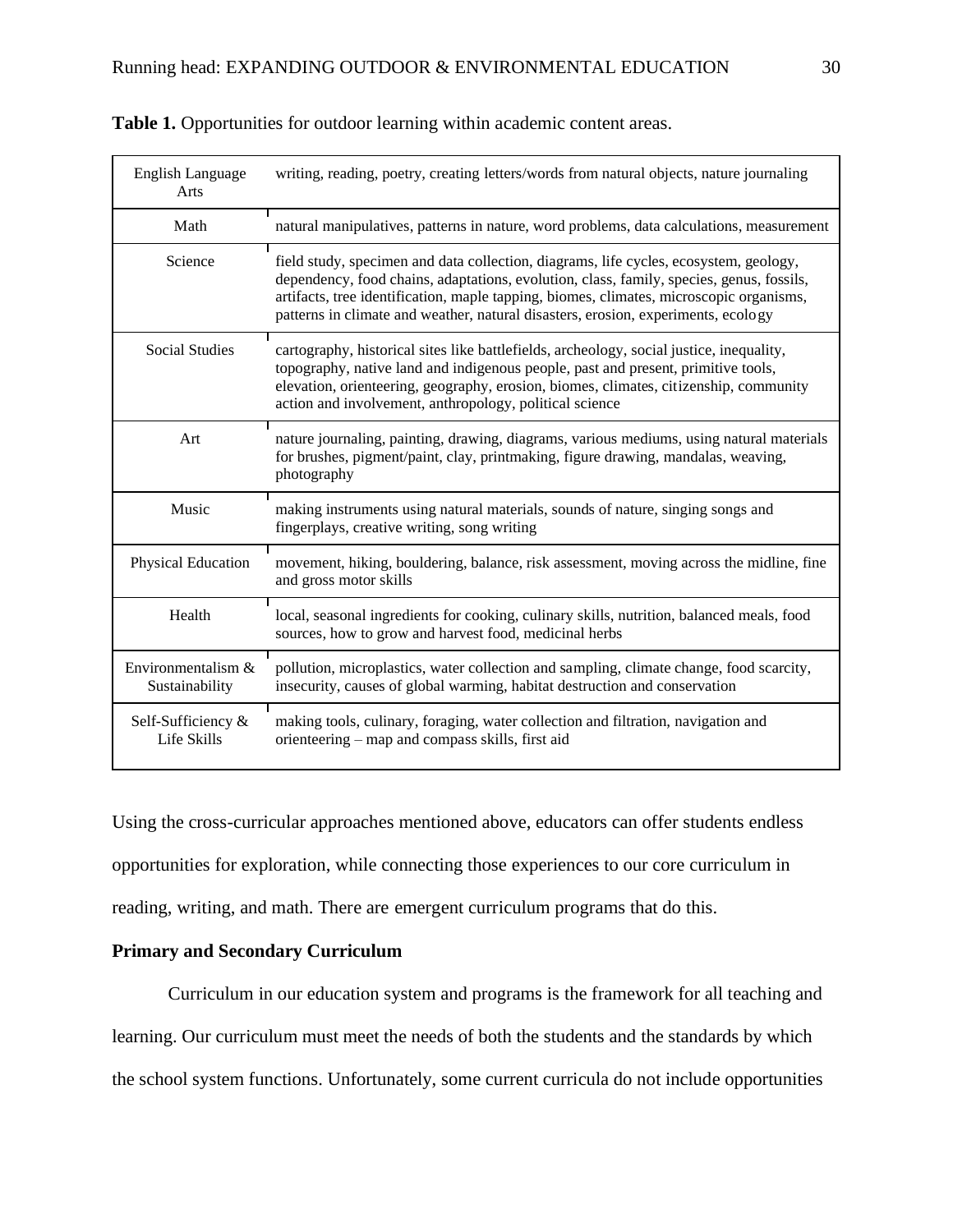for learning outside of the classroom. For this reason, it is important to consider well-rounded emergent curriculum programs that include outdoor or environmental education opportunities. The curriculum will vary based on the pedagogy of the program, such as Reggio Emilia, Montessori, and Waldorf to name a few. Regardless of pedagogy, the curriculum is intended to meet both the content area standards as well as incorporating the elements of the natural environment in which they are taught. Marchant et al. (2019) explains:

The school setting provides an opportunity to deliver a curriculum that engages children to reach their academic potential and define their future health outcomes and socioeconomic pathway, reducing inequalities and health in education… there is a need for learning experiences that simultaneously improve health, wellbeing and school engagement whilst addressing curriculum needs. (p. 2)

While there are some wonderful emergent curriculum programs centered around outdoor and environmental education, many public schools do not currently use these programs. The following are developmentally appropriate curriculum programs that should be considered.

The most common curriculum program that is used both in public schools and private programs is Project Learning Tree, or PLT, which was founded in 1976. This curriculum also connects students to environmental education and K-12 standards. PLT provides materials, professional development, and is widely known across North America. PLT also has the GreenSchools program that provides equipment for schools where students can engage in an action project where they investigate "Energy, Water, Waste & Recycling, School Site, and Environmental Quality." Project Learning Tree curriculum provides lessons in which the students can learn content standards in a hands-on way within their own school environment. In addition to the curriculum and GreenSchools program, they also offer a grant funding program.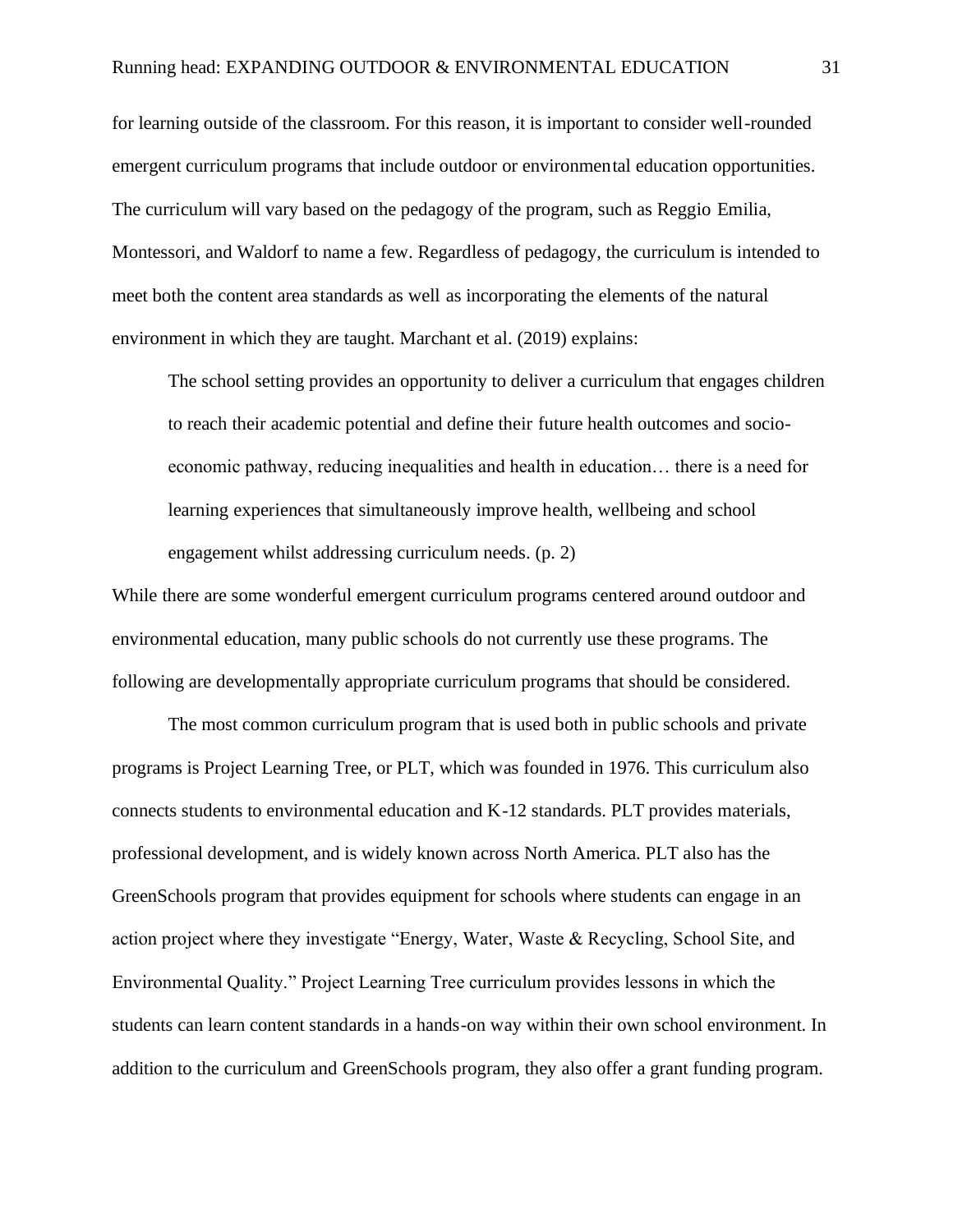According to the website, "PLT's GreenWorks! program has provided thousands of dollars in grants for gardening projects over the years… [providing] hands-on opportunities to learn science, math, and other subjects, while also strengthening collaboration, leadership, and responsibility" (Sustainable Forestry Initiative, 2019).

Other curriculum programs that are lesser known are Project WILD and Project WET, which are according to the Wisconsin Department of Public Instruction website, "nationwide programs managed at the state level that assist PreK-12 educators in teaching about water stewardship and wildlife" (2017). Project WET, or Water Education Today, provides publications, training, projects, and networking for education regarding water issues (2020). Project WILD (2019), developed by the Association of Fish and Wildlife Agencies, and provides "wildlife-based conservation and environmental education that fosters responsible actions toward wildlife and related natural resources." They provide workshops and educational materials that align with both Next Generation Science Standards, Common Core State Standards, and citizen science projects.

When considering curriculum for outdoor and environmental education, it is important to consider how well it fits both the standards of public education, as well as "the four components of EL: Knowledge, Affect, Cognitive Skills, and Behavior" (Stevenson et al., 2013, p. 1). David Sobel describes his own coined term, authentic curriculum, which "refers… to the process of movement from the inside out, taking curriculum impulses from the inside of the child and bringing them out into the light of day, in the classroom" (2008, pp. 78-79). From rainy day exploration, into discussion about dams and floodwaters, the students and Sobel jumped into an engaging, authentic learning experience, centered around the students' interests. We can give our students these types of experiences by exposing them to opportunities that cause them to become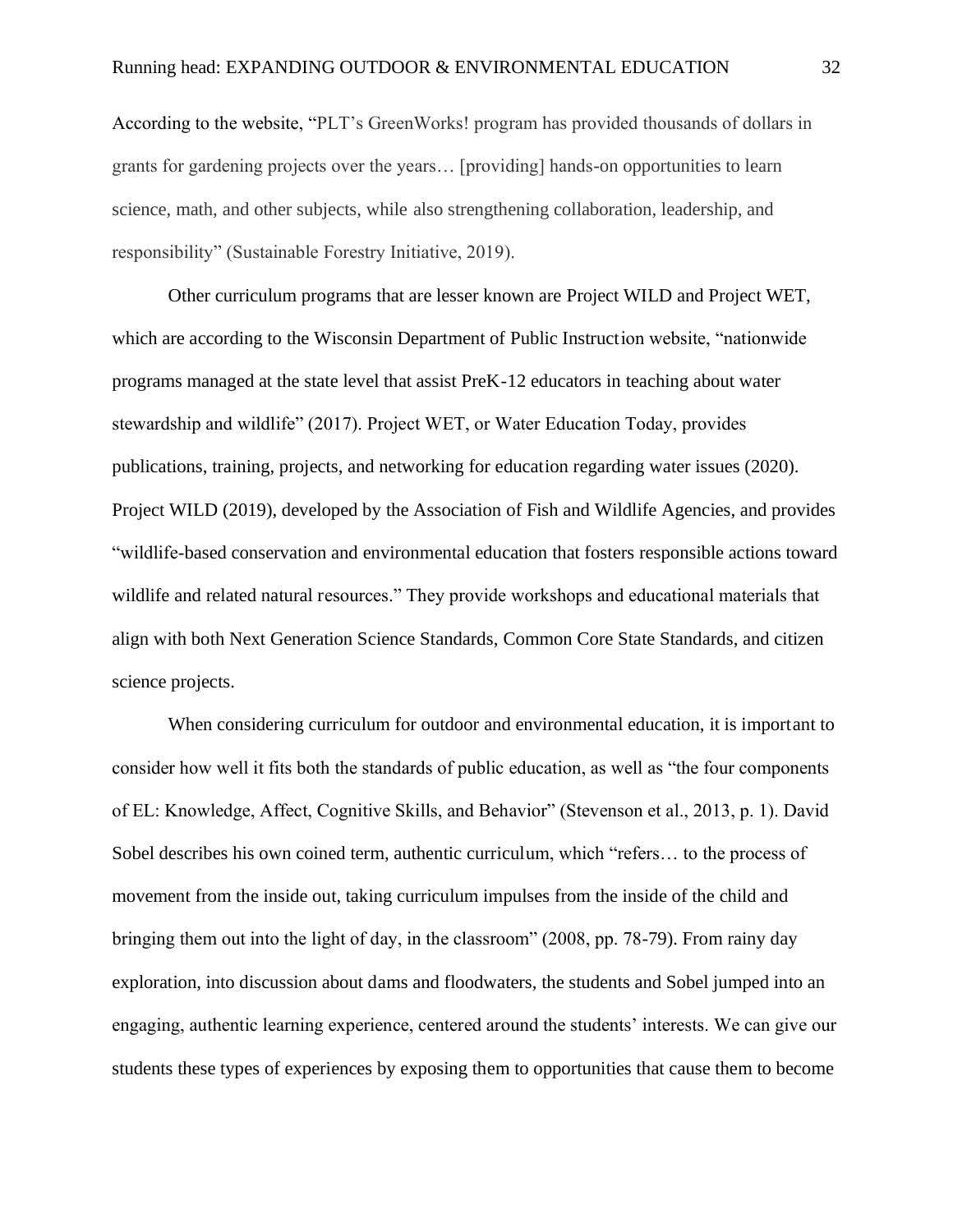immersed, with awe and wonder, that leads to questioning and discovery. The good news is, there are already programs and pedagogy in which this type of learning is well supported.

### **Approaches to Outdoor Learning**

There are many different approaches to outdoor and environmental education, some of which are utilized in public schools, others that are private. We can learn a great deal from the success of these programs and continue to expand those that are already a part of public education. Ardoin et al. (2018) looked at outcomes of EE, or environmental education programs and found "that many existing EE programs, which occur across a range of settings and in various configurations, have positive outcomes in terms of environmental knowledge, attitudes, dispositions, and skills" (p. 14). The highlighted pedagogy and programs below are: Early Childhood Environmental Education, or ECEE, nature-based schools, urban environmental education, public environmental education programs, environmental charter schools, place-based outdoor learning, or PBOL, citizen science programs, and forest schools. Figure 6 below illustrates the various approaches and highlights of each.

| <b>Figure 6.</b> Approaches to outdoor learning and program types. |  |  |  |
|--------------------------------------------------------------------|--|--|--|
|                                                                    |  |  |  |

| Early Childhood<br>Environmental<br><b>Education (ECEE)</b>                                                                                             | Nature-based<br><b>Schools</b>                                                                                                                                                                          | Urban<br>Environmental<br>Education                                                                                                                                                   | Public<br>Environmental<br>Education                                                                                                                                                    |
|---------------------------------------------------------------------------------------------------------------------------------------------------------|---------------------------------------------------------------------------------------------------------------------------------------------------------------------------------------------------------|---------------------------------------------------------------------------------------------------------------------------------------------------------------------------------------|-----------------------------------------------------------------------------------------------------------------------------------------------------------------------------------------|
| • Teaching<br>environmental<br>literacy in early<br>childhood<br>• Focus on whole<br>child: cognitive,<br>social emotional,<br>language and<br>literacy | • Nature as a<br>guiding principal<br>in whole child<br>development<br>• Does not always<br>take place outside,<br>but included in<br>daily routine                                                     | • Exposing students<br>to natural spaces<br>within urban<br>spaces, such as<br>New York City<br>• Educating and<br>connecting<br>students to the<br>environment in<br>which they live | • Efforts to connect<br>content standards<br>with place-based<br>experiences in the<br>community<br>• Green School<br>programs that<br>give schools<br>funding for green<br>spaces      |
| Environmental<br><b>Charter Schools</b>                                                                                                                 | Place-based<br><b>Outdoor Learning</b>                                                                                                                                                                  | <b>Forest Schools</b>                                                                                                                                                                 | <b>Citizen Science</b>                                                                                                                                                                  |
| • Dedicated to<br>providing students<br>with<br>environmental<br>science and<br>agriculture<br>• Participate in<br>citizen science                      | $\cdot$ Common<br>approach for<br>public school<br>programs<br>• Connect students<br>to the place they<br>are learning in<br>and about, helping<br>students develop a<br>relationship with<br>the place | • Fully immersive<br>experience where<br>students spend<br>time in a forest<br>setting<br>• Open-ended<br>supplemented by<br>curriculum                                               | • Public<br>participation in<br>scientific<br>research, data<br>collection, and<br>problem-solving<br>• Authentic<br>experiences that<br>help students<br>become scientists<br>early on |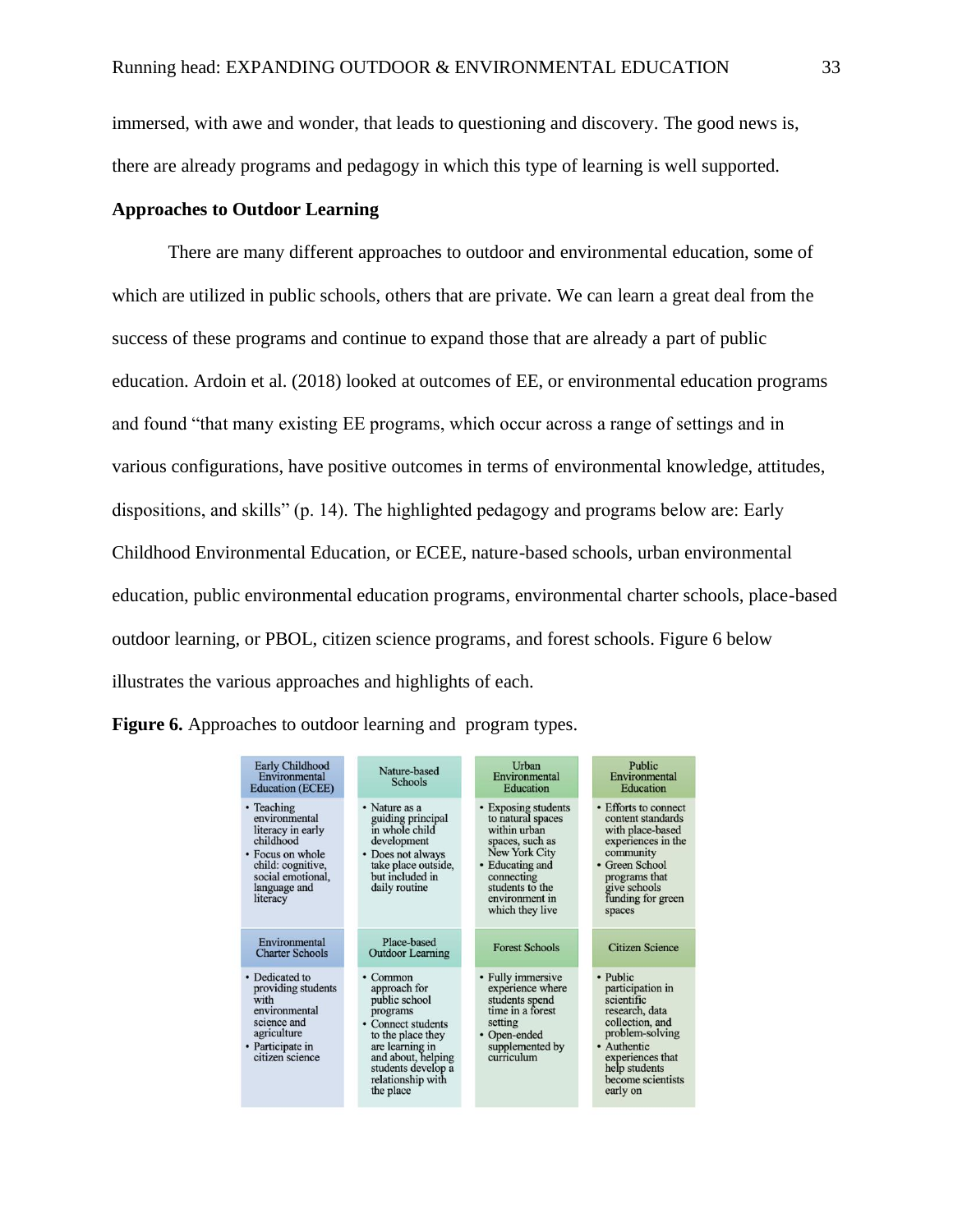The overarching pedagogy of environmental education, or EE, is "an approach, a philosophy, a tool, and a profession with the aim of creating an environmentally literate citizenry well-suited to address environment and resource sustainability issues" (Ardoin & Bowers, 2020, p. 2; Monroe, Andrews, & Biedenweg, 2006; UNESCO, 1978; Wheaton, Kannan, & Ardoin, 2018a). Typically, environmental education targets older students, "yet environmental education researchers and practitioners identify early childhood, defined as ages birth to eight, as a particularly crucial time for developing environmental literacy" (Ardoin & Bowers, 2020, p. 2). After reviewing a sample of studies and programs, Ardoin and Bowers identified important outcomes for ECEE programs, including "environmental literacy development, cognitive development, social and emotional development, physical development, and language and literacy development" (p. 9). They also identified nine practices: "time in nature, play and movement, knowledge and skill development, social interaction, creative arts, time to reflect, think, and observe, action taking, family connection, and personal connection" (p. 11). The authors found that there were positive implications of early childhood environmental education programs who focused on these areas, and that "the combination of early childhood education and environmental education is more powerful together than each by itself" (p. 13). These programs encompass other models that are to follow.

Nature-based schools are another program structure that umbrella a large range of program types. Nature-based schools often have a large emphasis on nature as a guiding principle, but not always being located solely outside. Nature-based programs recognize the importance of nature in the role of the development of children and make efforts to include time in nature in their daily routines. An example of such a school is Lucy School, a Green Ribbon School, located in Middletown, Maryland. The school is located "on a 17-acre farm setting that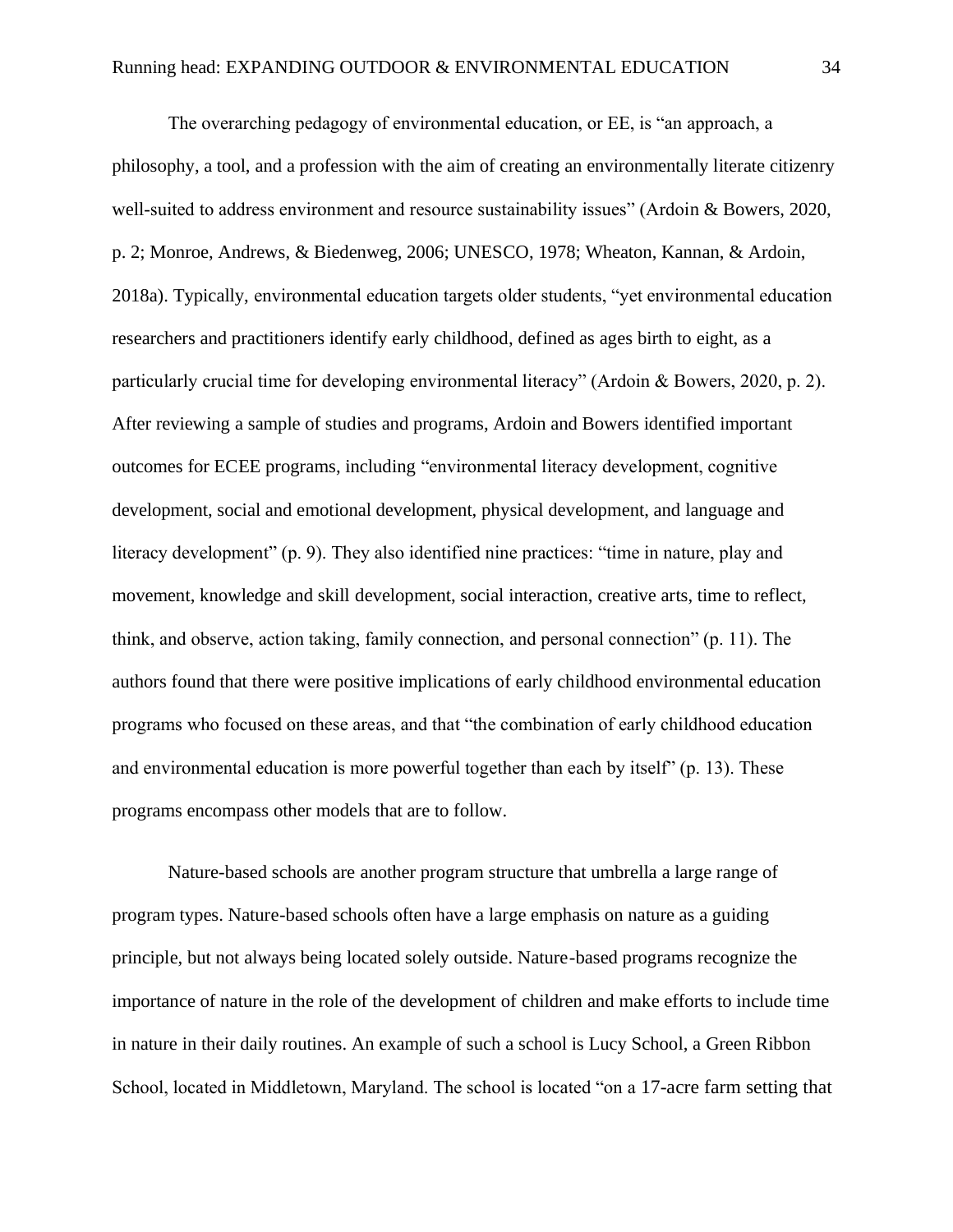integrates the elements and aesthetics of nature into the learning process" (Lucy School, 2021). The school's curriculum is project-based, and arts-integrated, and takes place both in the classroom, as well as outside. Children are encouraged to be inspired by nature and environmental education, by participating in place-based education, tending to the nature around them, go on nature walks, explore, and practice an eco-friendly mindset. Another example of a nature-based program is The Waldorf School of Baltimore, a Certified Green School, also located in Maryland. The school follows one of the core principles of Waldorf education, "maintain[ing] a strong focus on immersing children in the outdoors to promote a love of nature". Furthermore, their playground is "a [certified Wildlife Habitat,](https://www.nwf.org/Garden-for-Wildlife/Certify) with food, shelter, and water sources for indigenous species" (Waldorf School of Baltimore, 2018). Their curriculum is interdisciplinary and collaborative, focused on exploration and hands-on opportunities for learning both inside and outside of the classroom. Other nature-based programs include those who participate in environmental and place-based education, such as public environmental education programs, and environmental charter schools.

Despite the limitations that we often associate with urban environments, there has been an effort to educate students in urban areas for quite a while. For example, Kudryavtsev, Krasny, and Stedman (2012) describe the history of outdoor education in New York City:

Urban environmental education programs, in which inner-city students explore local natural phenomena or participate in stewardship, have existed in the Bronx for many years. In the early 1950s, students from kindergarten to the upper grades were using urban natural trails in the Bronx to learn about natural science, and over the last four decades school groups have taken part in environmental monitoring and wetlands restoration near the Bronx River. (p. 2)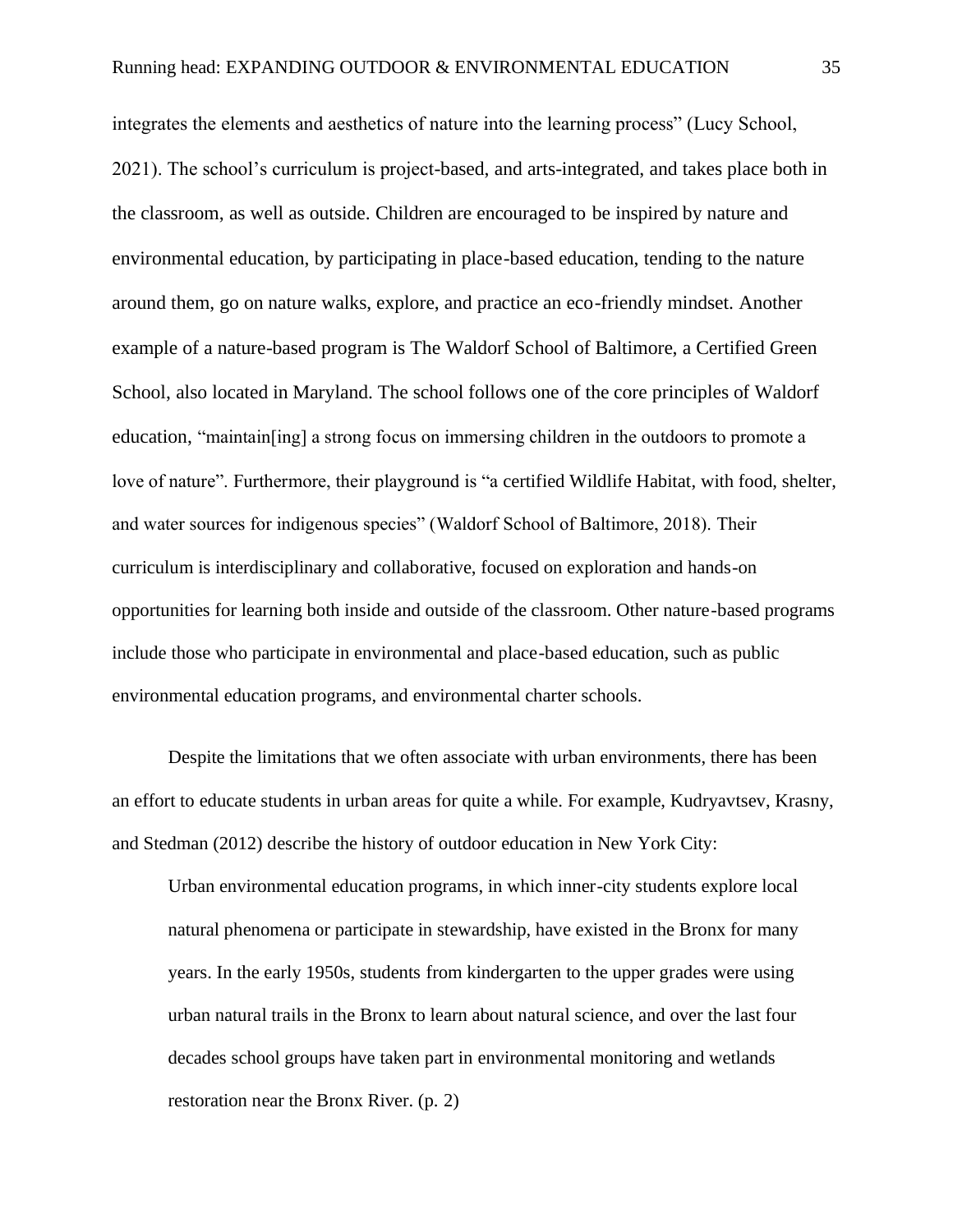More recently, Chris Carter, a New York City public school teacher, began by walking students to the Zucker Natural Exploration Area in Prospect Park, Brooklyn once a month as a field trip, eventually becoming a regular occurrence and extension of his own classroom. He worked to gain support of administration and parents, while also seeking out his own funding. He has been able to teach students about native land and participate in Trout in the Classroom through the NY Department of Environmental Protection. Furthermore, he has influenced other colleagues to step outside of the classroom and become more comfortable with exploration (C. Carter, forum panelist, June 22, 2021). When students in urban areas have opportunities within their communities to explore, they "see ecological aspects of the urban landscape as legitimate and worthwhile… as places to interact with nature, grow food, and engage in outdoor recreation and learning" (Kudryavtsev et al., 2012, p. 11). In other words, those in urban environments who are introduced to urban environmental education have the opportunity to find belonging and appreciation within the environment and community in which they live.

As for public school programs in existence, there are efforts to get students involved in environmental education by giving them opportunities for place-based education. In Frederick County Public Schools, located in Maryland, there is the FCPS Outdoor School, which "offers out-of-school field experiences for 5th and 6th grade students". This program targets students in conjunction with the curriculum standards that have been assigned to these grades, which are earth systems and ecosystems. From the FCPS Outdoor School website, "students are exposed to environmental issues that encourage them to become environmental stewards for our local watersheds and the Chesapeake Bay. Throughout the outdoor experience students also meet Maryland requirements for Student Service Learning and Environmental Literacy" (FCPS, 2021). Students also typically experience a multi-day hiking trip to Catoctin Mountain and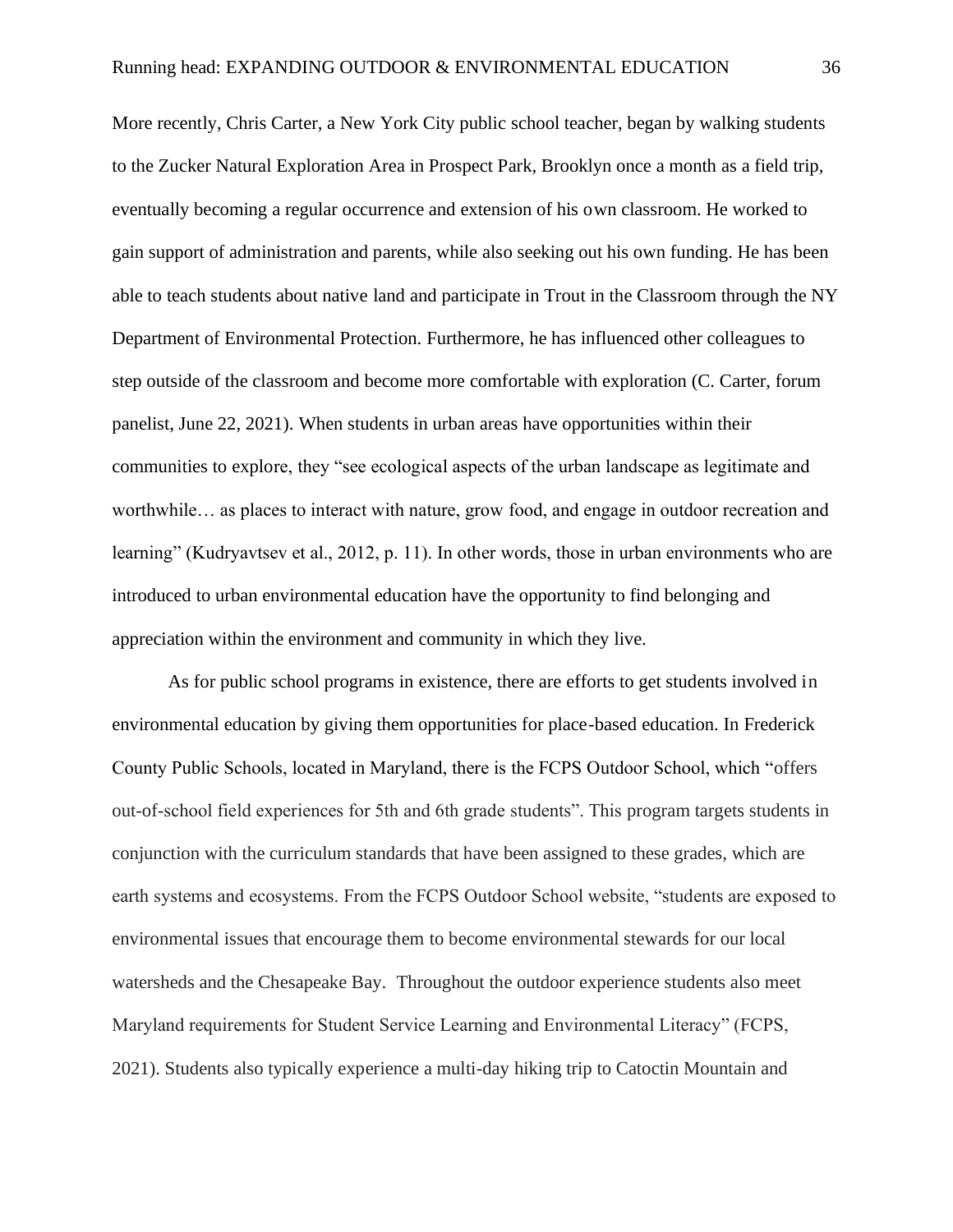Catoctin Furnace. Another example out of Maryland, the Carroll County Outdoor School Program "see[s] students as emerging adults, preparing for the future. They are environmentally aware and value natural systems. They possess the knowledge, skills, and motivation to make responsible decisions and to take action." These 6th grade students participate in Environmental Issue Investigation, or E.I.I., where the students, "[ask] a question, collect data, answer the question, and take action." The week-long Outdoor School takes place at Hashawha Environmental Center, where the students and staff live in cabins for the program, and participate in learning experiences (CCPS, 2022). A new public charter school in Maryland that is opening in Fall 2022, Sabillasville Environmental School, plans to "use a classical curriculum with a focus on environmental science and agriculture." According to their website, they will be using Project Learning Tree curriculum to guide their environmental learning goal, and the campus will include a greenhouse and garden space (SES, 2022). Many of these learning models and programs mentioned above approach environmental learning from the perspective of place, or where they learn, impacting their education and outlook moving forward.

Research has shown that students who find meaning with and identify with the place in which they are learning, have more positive views toward the environment of a specific place, and proactive attitudes toward protecting those environments. "Factors influencing sense of place have been reasonably well explored and can be organized in two groups: direct experience of settings and learning about places from other people or interpretive materials" (Kudryavtsev et al., 2012, p. 3). Reasonably, students are going to have a stronger association with places and environments in which they interact physically, over those experiences they are simply taught through presentations or textbooks. This idea of place meaning is supported by the findings from the Bronx study completed by Kudryavtsev, Krasny, and Stedman. On the other hand, place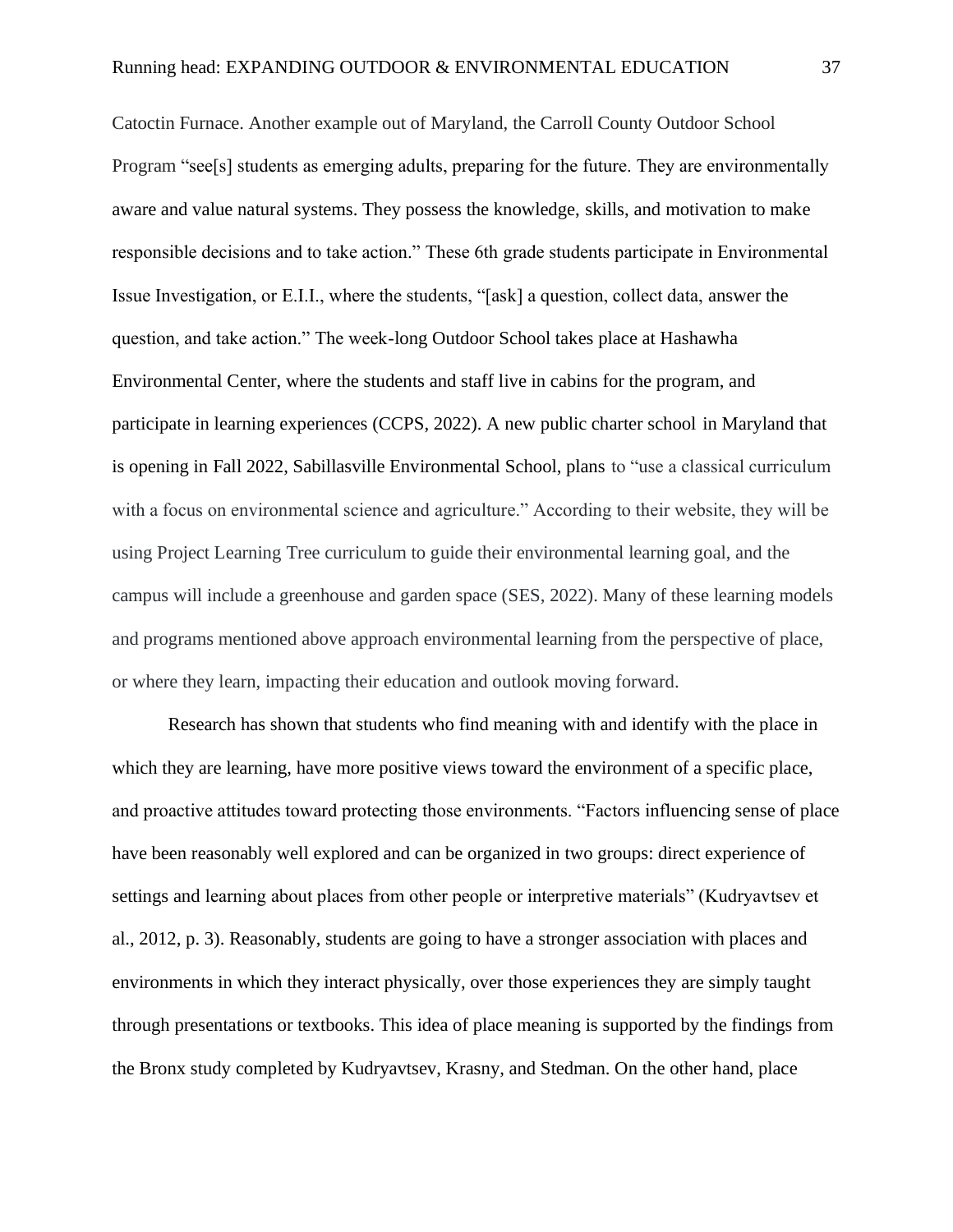attachment is something that may develop after an extended period in an environment (2012, p. 10). When we apply this to our classroom structure, it would be recommended to try to teach about the places and topics we are learning about firsthand as often as possible. These experiences can come in the form of place-based experiences and partnerships with local organizations. A sense of place "represents ties between people and places, and place meaning is the essence of places or symbolic associations of places that define people's individual and cultural identity" (Kudryavtsev et al., 2012, p. 2). Some experiences will develop place meaning, or the association with an environment based on experiences within that environment, while other experiences in more consistent long-term natural environments, will develop place attachment, or the bond with an environment based on the emotional connection and experiences within that environment.

One approach to developing this place meaning or place attachment, in an array of environments, is through place-based learning. Place-based learning is not an approach in which students go to a place one time, such as a field trip, these are places where the students can develop a relationship with the place on multiple occasions.

Place-based learning occurs in local environments and focuses on the social, cultural, economic, political, and natural contexts in which it takes place. Delivery, content and focus depend on where the learning program is situated… Place-based education does not come pre-packaged. Its curriculum and activities rise from the individual qualities of specific communities and the creative impulses of particular teachers and students. (Gray and Birrell, 2015; Gray, Lloyd, and Truong, 2018, p. 47; Gray and Thomson, 2016; Smith, 2002)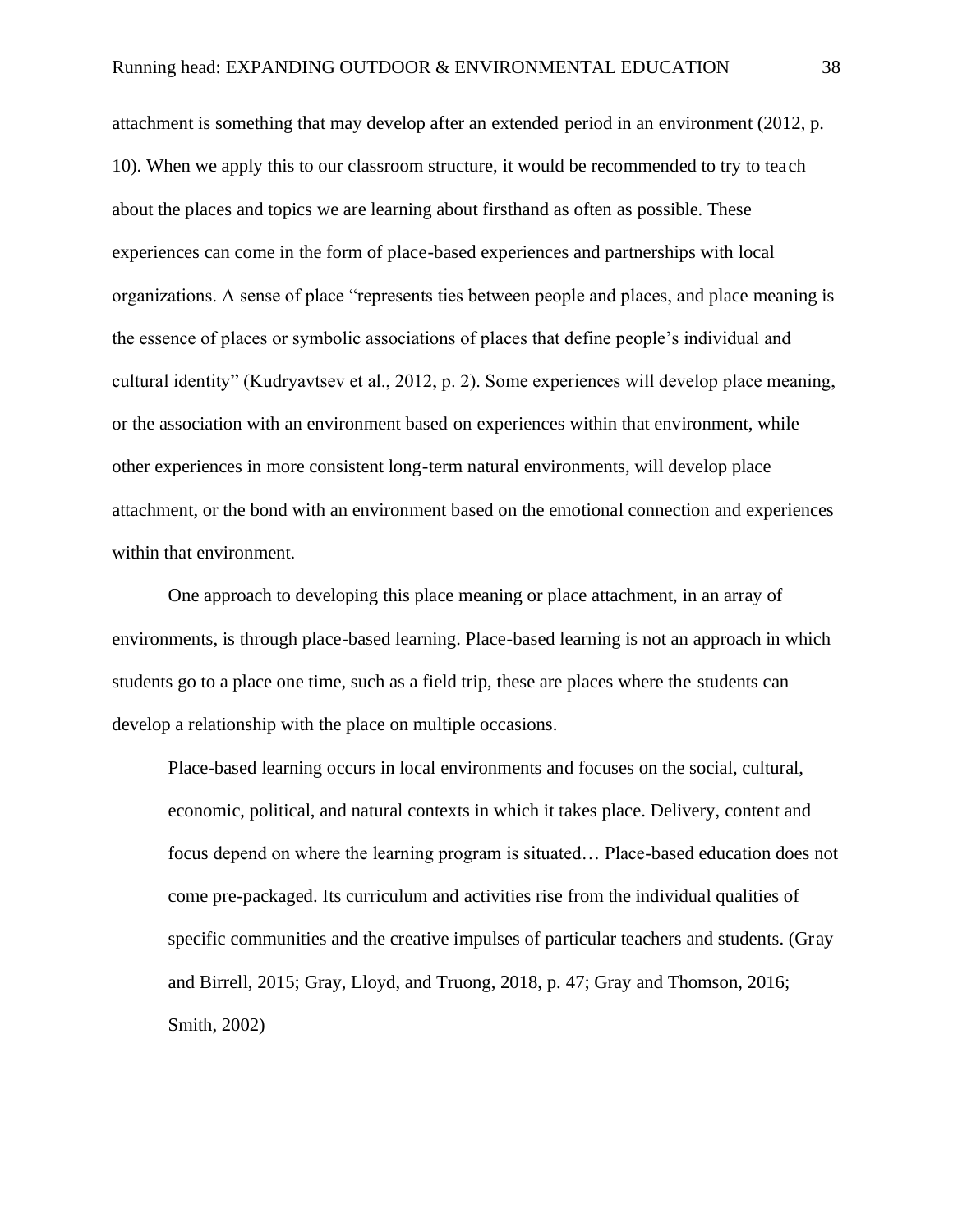In "Place-based outdoor learning: More than a drag and drop approach", the authors argue that place-based learning is not simply finding a space to learn outside and never connecting to the "local place, environment, or culture" Place-based learning focuses on the meaning of the place in which the learning happens, along with the purpose for which the learning is taking place. Of the theories that drive place-based learning, Vygotsky's social constructivist theory is at the forefront, with the teacher being the "guide, facilitator, and co-explorer", and the students developing their own observations, inquiries, and ideas about the way our world works.

Additionally, "authentic learning is a constructivist learning theory with an emphasis on real life experiences… and Dewey's modern experiential learning [in which] students are engaged as active learners". According to these theories and the authors, learning should be based on exploration within the environment, that is student-led, and representative of diverse experiences among learners and learning environments. "[Place-based outdoor learning] follows the guiding principle that if we want people to live well in this world, they need to be educated in this world". Within place-based learning, "Beames et al. (2012) propose[d] the four 'zones' of outdoor learning… zone one: school grounds; zone two: local neighborhoods; zone three: day trips; zone four: overnight experiences". Place-based learning can occur in any of these zones, making it accessible to all students and schools (Gray, Lloyd, and Truong, 2018, pp. 46-49; Orr, 2004). Place-based education is the most common approach that schools take to environmental learning because they can both learn in the classroom and go into the field to learn.

Gray et al. (2018) compared the similarities between place-based outdoor learning and forest schools, finding that both promote motivation, independence, self-confidence, communication, leadership skills, written and oral language (p. 52). Forest schools are a fully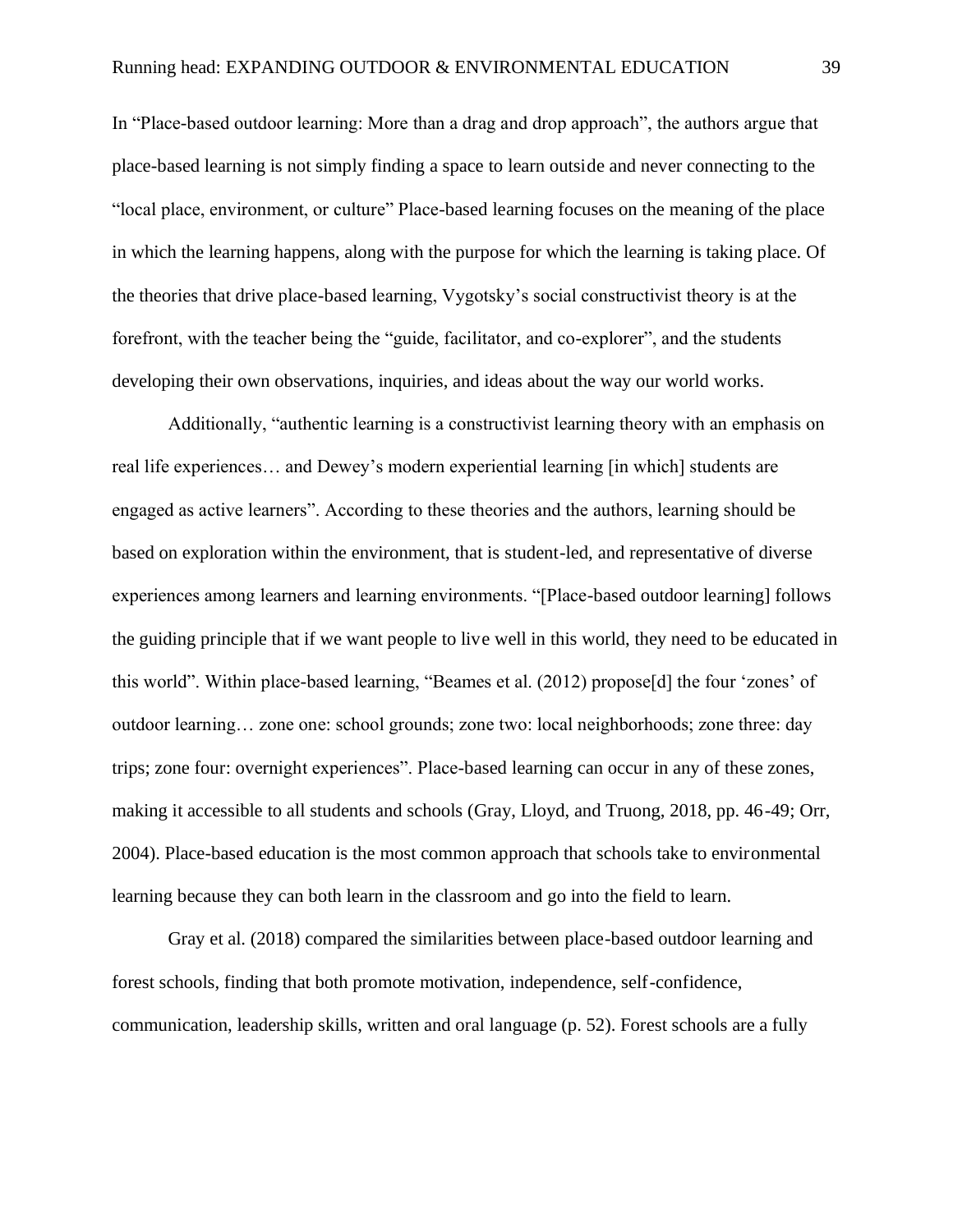immersive learning experience where the students are in an outdoor setting for the entire length of their learning period, despite the weather or other obstacles. According to Robbins (2020):

The number of "forest schools" – which have long been a tradition in Scandinavia and where much of the learning takes place in natural settings in the outdoors – has mushroomed in the United States, up by 500 percent since 2012, according to Louv. Oregon recently passed a ballot measure to raise money for outdoor schools, and the state of Washington just became the first state to license outdoor preschools, where much of the play and learning occurs outside. (Para. 9)

Forest schools are more open-ended in nature, encouraging play, exploration, and risk-taking, however many programs do utilize a curriculum to guide their academic experiences.

One program out of Boise, Idaho, EverWild Forest School, has seen a huge amount of growth in the last two years. Erica Hermsen, the founder and director, has been able to open campuses all over the valley with programs ranging from Pre-K-12 years old. EverWild, also incorporates place-based education in the development of the curriculum, which "certified teachers and experienced educators have carefully developed targeted lesson plans that utilize the local community and environment to teach concepts in language arts, mathematics, social studies, science, and other subjects across the curriculum". EverWild is hosted in local environments around the Boise area that allow students to explore freely in diverse environments with nature surrounding them (EverWild Forest School, 2022).

A third-grade teacher at Dothan Brook Elementary in Vermont was able to apply the forest school model to her own classroom, beginning with a "PBIS (Positive Behavioral Interventions and Supports) reward, [implementing] weekly visits, [such as] Wednesdays in the Woods, and Forest Fridays". What began as an outdoor classroom during COVID soon became a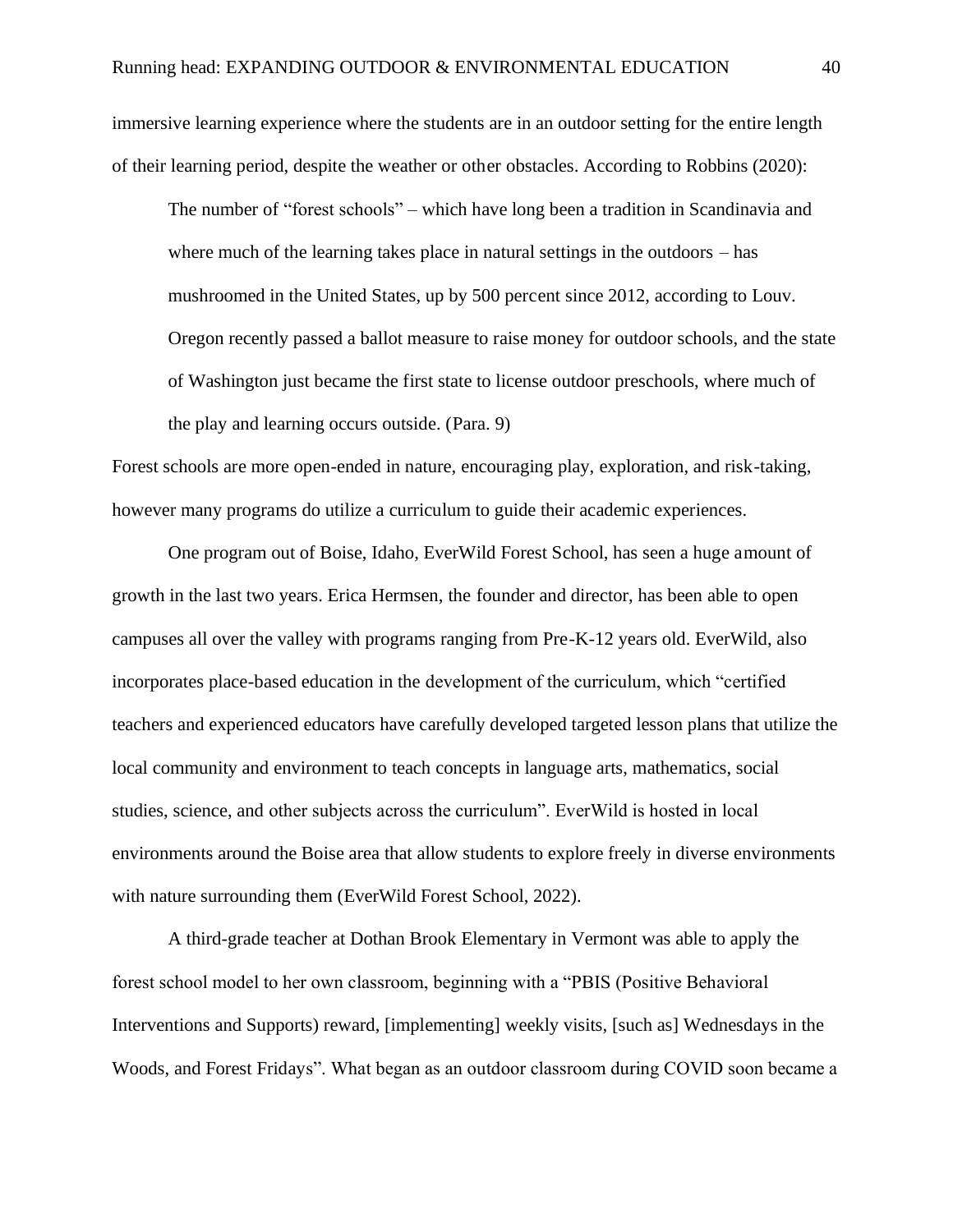full-time forest school classroom. Nicolette Raney says she was able to "influence colleagues to show it's possible and ok – the community accepts it. It's ok to learn inside or outside the walls, [and] let go of pressure." She also says that this experience "absolutely impacted behavior in a positive way… [the students became] caring, safe, [and] responsible" (N. Raney, forum panelist, June 22, 2021). One of the most important notes taken from this was that it does not have to be the entire school participating, or an entire grade to get started. Moving forward with implementing outdoor and environmental programs into schools, educators and administrators need to consider the best route for introducing these experiences. Like Raney, one teacher can test out the waters, collect data, problem-solve, and become experienced before everyone jumps in. Other teachers may not be on board at first, but as the effectiveness is proven, others might become more comfortable with the idea. One of the ways that teachers can become comfortable with getting outside is through citizen science, where students can be scientists.

Citizen science gives students and other members of the public opportunities to participate in projects where they help scientists conduct research, collect data, and come up with solutions to issues in our environments. An emerging program for citizen science is Mountain to Sea Education, or M2S, which "works with schools and organizations eager to connect students creatively to real world phenomena, to better understand how we can all work together to sustain healthy land, air, water, and life on Earth", through projects that give students authentic experiences that connect them to the world around them, as well as to the K-12 standards. Founded in 2014 by Anne Haywood, M2S gives students opportunities "to participate in citizen science projects where students can [collect] and [analyze] scientific data in order to help tackle challenges at local and global scales." Some of these projects are BioBlitz Education, Crowd the Tap, and Debris Tracker. M2S also provides teacher training and professional development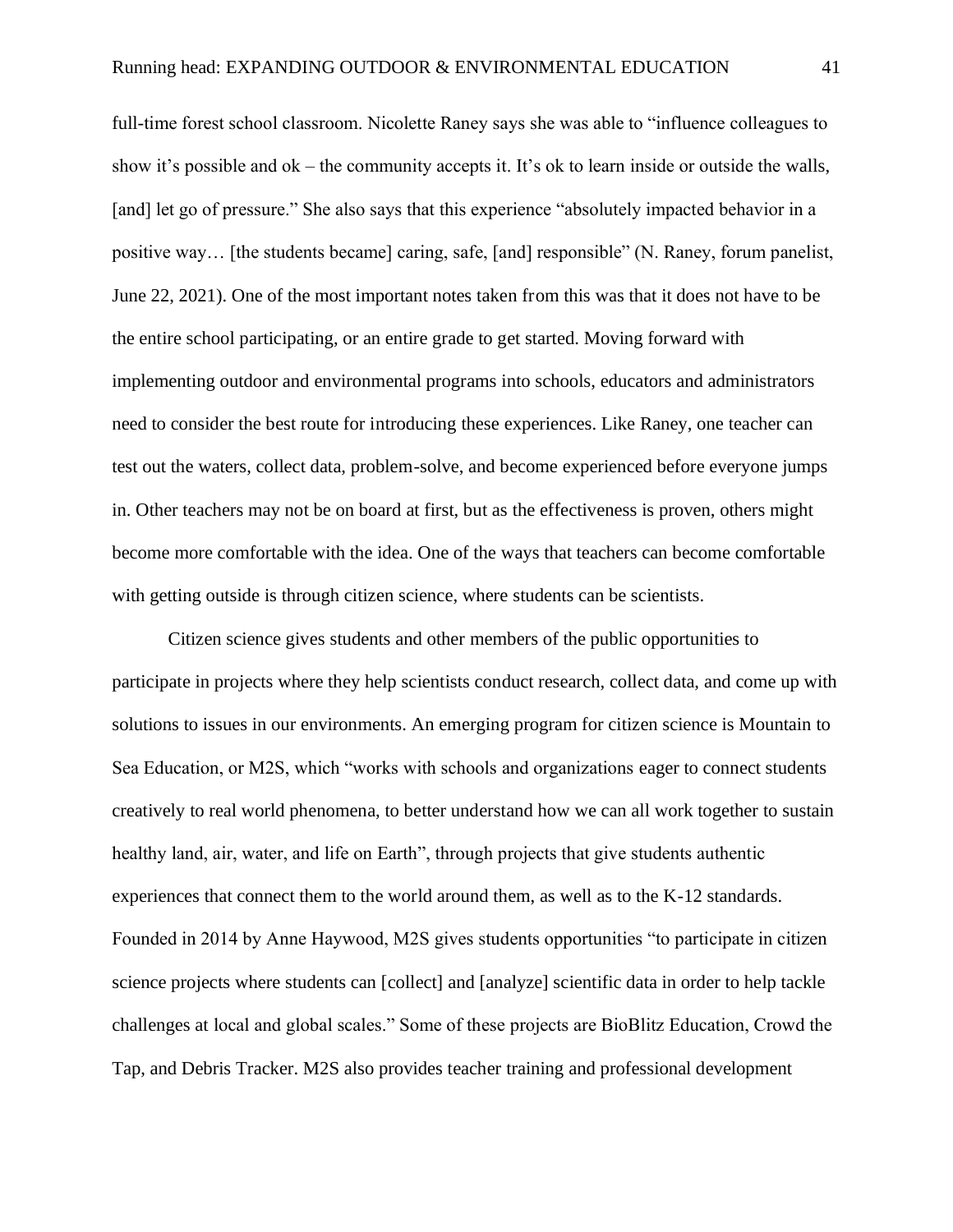through The Citizen Science Project in conjunction with California State University Bakersfield and National Geographic. Haywood says on her website, Mountain to Sea Education comes from the idea that, "Mountain summits and ocean depths inspire endless curiosity. The land, water, air, and people at altitudes between the summits and depths can too." M2S Education reflects this idea that students should be learning in and from nature, for the best chance possible at promoting environmental literacy and citizens of the world who have the desire to make a difference (Haywood, 2021). Taking the citizen science approach, which many participating schools do, puts students into the field at a young age and helps them engage in meaningful learning experiences that contribute to the impacts of many on environmental conservation and research. This is one of the most authentic experiences students can be given related to outdoor and environmental education.

#### **Increasing Implementation in Public Schools**

When considering how to take this information and implement it into public schools, there are many important aspects to consider, such as training, community involvement, funding, educational settings, space, curriculum, and materials. We also need to consider how to get started. It is ok to take small steps toward the goal we want to accomplish, otherwise it can become too overwhelming and unattainable. David Sobel, author of "Childhood and Nature: Design Principles for Educators" uses a metaphor inspired by Richard Louv:

What's the relationship between School and Mother Nature? Are they getting divorced or are they committed to working on a long-term relationship? There have been many times in the past… when School and Mother Nature were at least friends. But nowadays in this No Child Left Behind era, they're quite alienated from each other. To get them back together, School and Mother Nature first need to get to know each other again, then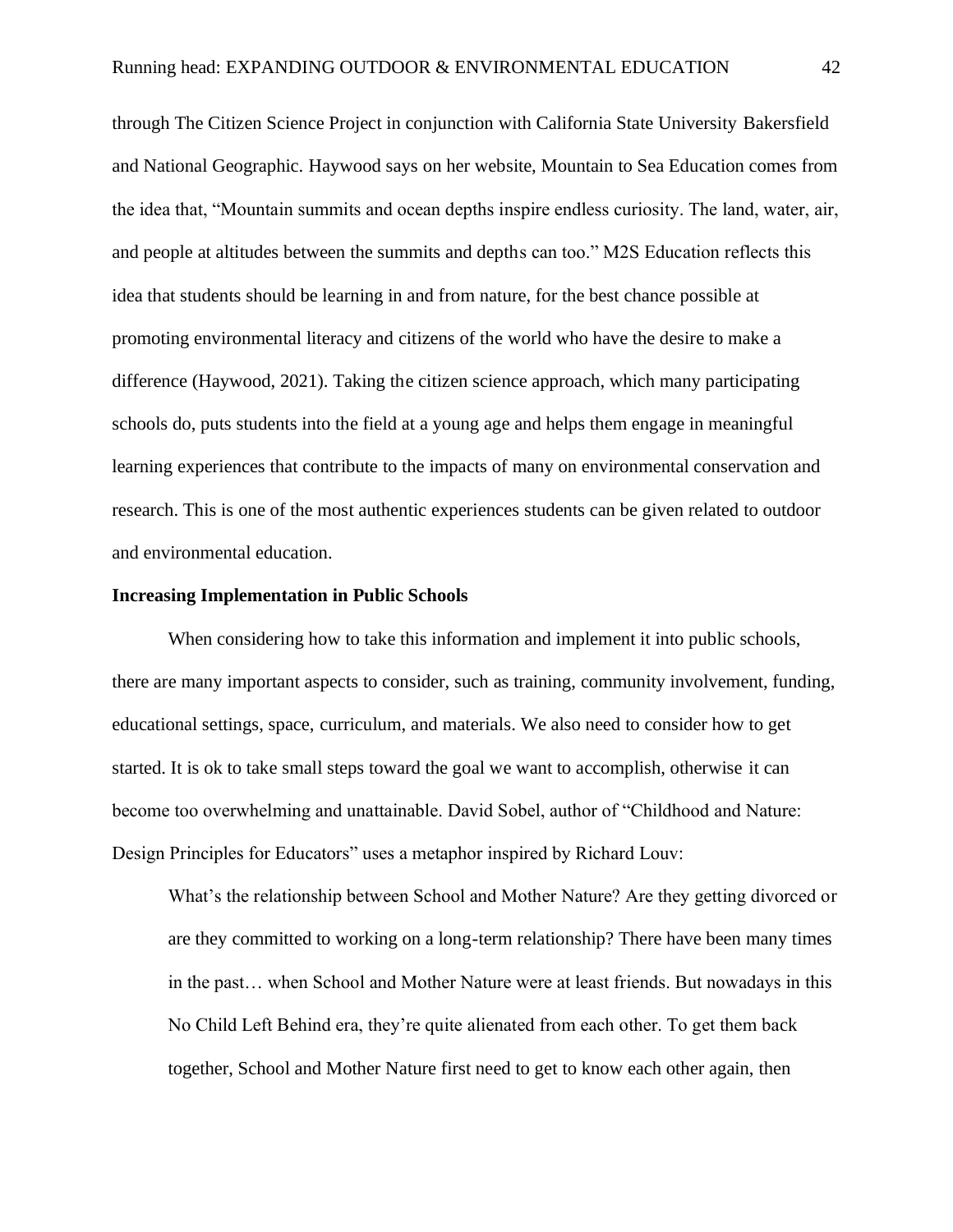maybe start dating. Eventually they might want to go steady, even consider tying the knot. (2008, p. 1)

It does not need to be a grand event that will soon become unsustainable or forgotten. We can simply start by taking our students outside for one subject or incorporating a nature component into a lesson plan. We can start a community garden and practice falling in love with nature. In taking these small steps, the community can get involved with donating time, materials, or seeds. Eventually funding can be provided through grants or fundraisers, while maintenance can be volunteer based, by the students, staff, parents, guardians, and surrounding community.

Being able to start taking steps toward this will also require teachers to be both interested and have the training they need to participate. This may also mean shifting some of the professional development toward this goal. It could mean having interested teachers complete training and taking on the role as environmental educators, within the school, and opportunities for those teachers to work with students throughout the school, rather than expecting all teachers to fulfill these requirements; like how the math or reading specialists support teachers and supplement instruction. For these roles to be sustainable, "[school-wide EE] programs [will need to] include tangible changes to curricula in classrooms… [There will be a] need for training, administrative, and structural support for teachers that maintains their enthusiasm and commitment to EE" (Stevenson et al., 2013, pp. 9-10). There are many opportunities for teachers to receive training, and scholarships for them to do so. In Maryland, the Maryland Association for Environmental and Outdoor Education (n.d) hosts an annual conference for educators, professional development opportunities, certification, and the Maryland Green School Program, established in 1999 (n.d). There are programs such as this in every state, as well as alternative training programs such as the Eastern Region Association of Forest and Nature Schools (n.d).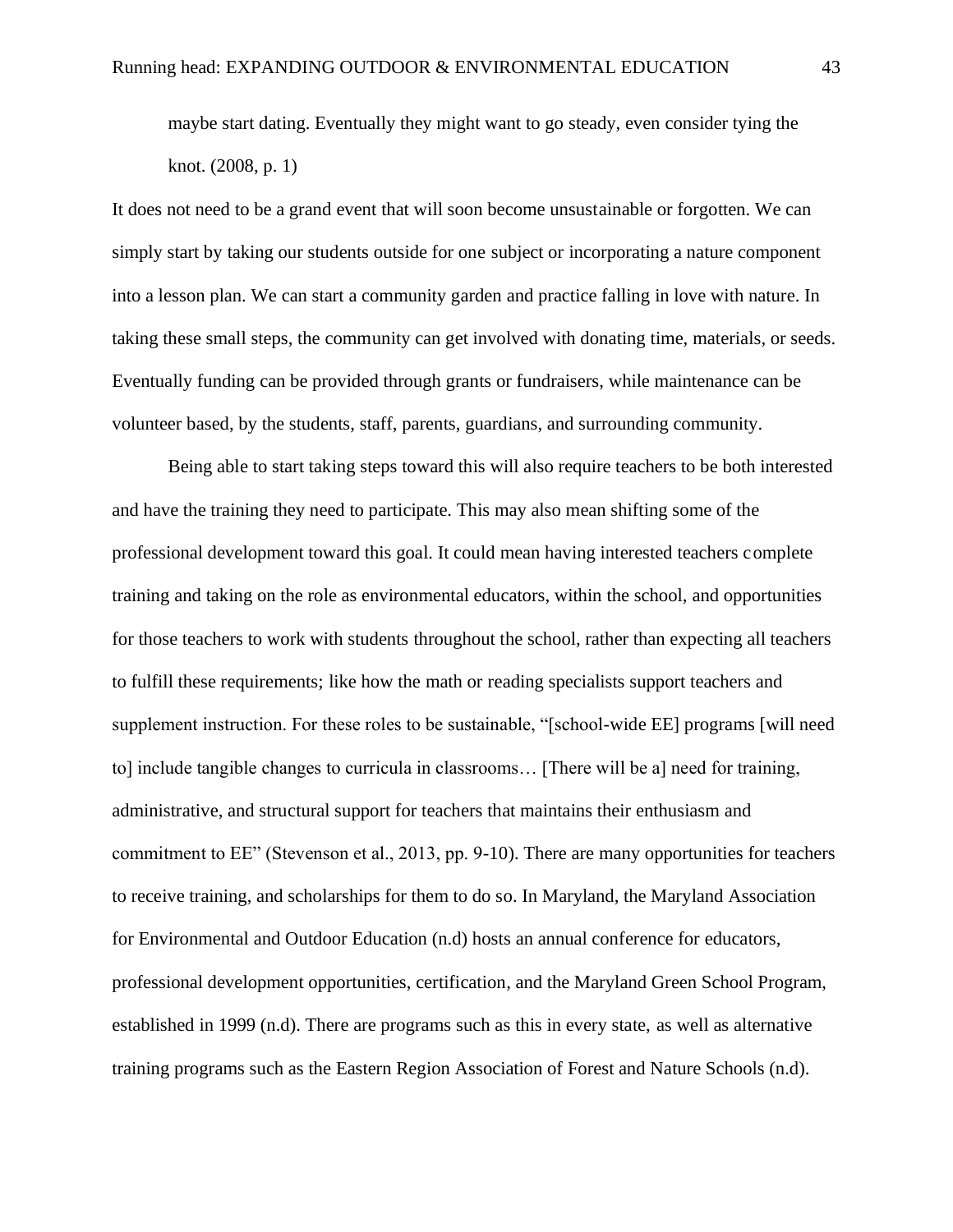Depending on the goals of the school, programs like this will meet the professional development needs of their teachers.

As mentioned before, there are many approaches to outdoor and environmental education. These approaches are often characterized by the space in which the learning takes place. But the number one place that schools have right outside is hardly utilized for environmental education experiences:

Some school districts insist they don't have room on their campuses. But public schools are among the top three land holders in most communities, a resource largely underutilized. Then there's the rest of the community. As I reported in "Vitamin N," nearby nature can become the school of [a] million acres. (Louv, 2021, para. 16)

Often, schools have green spaces or urban spaces that can be made green right outside their doors. But if not, taking Louv's words into consideration, there are endless opportunities beyond the schoolyard for students. Some programs have utilized place-based education in local areas around their school or community where students can go to learn on multiple occasions. There are also opportunities with organizations such as National Geographic's BioBlitz (2022), "an event that focuses on finding and identifying as many species as possible in a specific area over a short period of time", and the Chesapeake Bay Program (2022), which "Enable[s] students in the region to graduate with the knowledge and skills to act responsibly to protect and restore their local watershed". Both experiences allow students to participate in place-based experiences and/or citizen science. "Since the ecosystems surrounding schools and their communities vary as dramatically as the nation's landscape, the term 'environment' may mean different things at every school; it may be a river, a city park, or a garden carved out of an asphalt playground"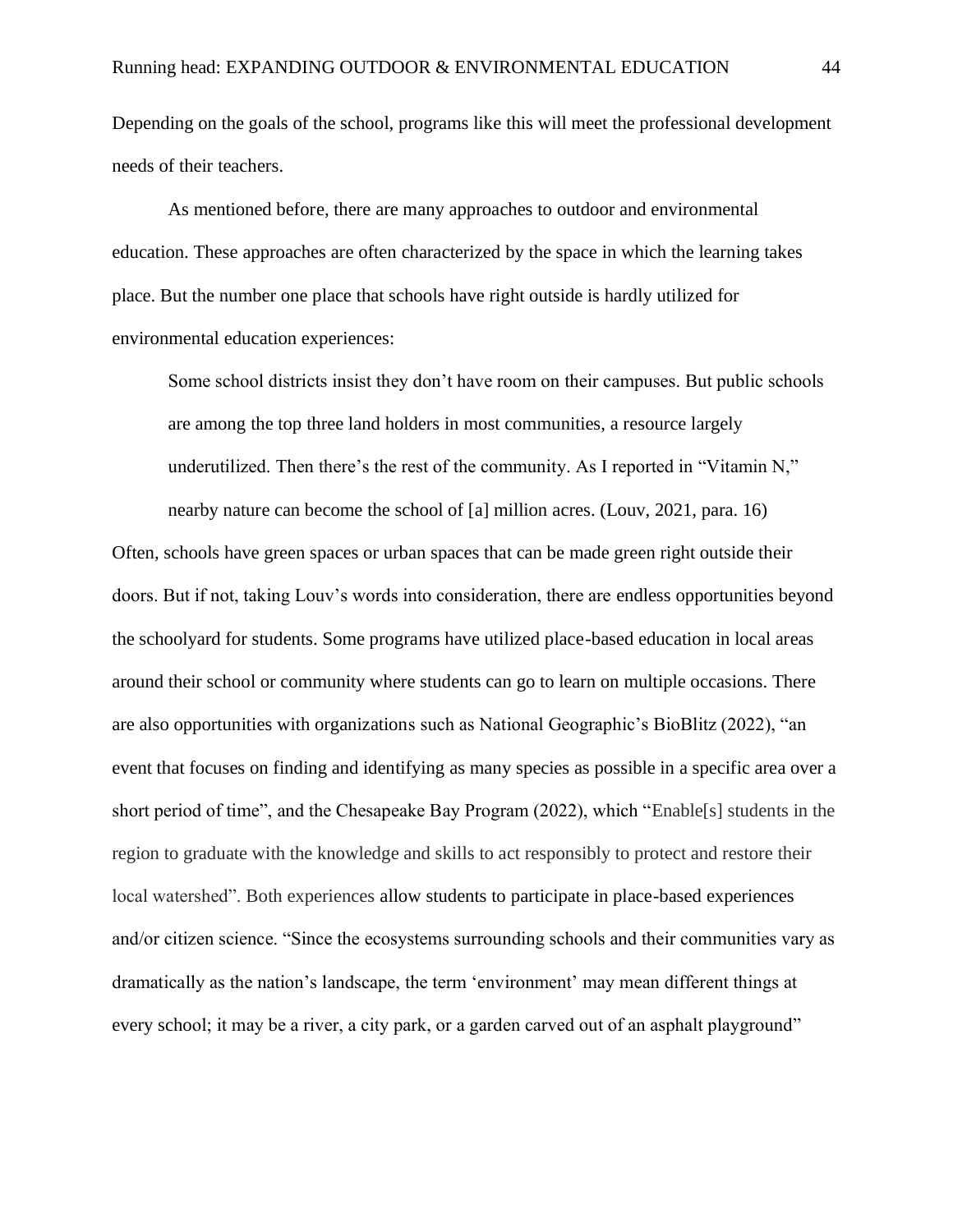(Lieberman & Hoody, 1998; Louv 2008, p. 206). Whatever the chosen outdoor environment may be, the materials needed will vary slightly from materials needed indoors:

Some familiar indoor materials serve equally well in the outdoor classroom. Others must be exchanged for items that are more portable and weather-proof. For example, whiteboards and dry erase markers don't function once the temperature drops. Chalkboards, individual writing slates and chalk work perfectly well. Plastic buckets with lids serve a dual purpose: they can haul and store supplies and serve as portable seating. Padded lids provide some outdoor luxury. A heavy-duty sled, able to glide along a gravel path or weedy trail as well as over snow, is a versatile means of transporting large or heavy items... Zip-lock bags protect field guides and other books when not in use. Pencils won't smudge or run in damp weather, as many pens and markers do, and waterproof paper makes it possible to record data or write poetry even when it's snowing or raining. (Bailie et al., 2020, p. 2)

Below, in table 2, is a list of materials that could be used in an outdoor environment, that are both versatile and simplistic for getting students outside when there is not a dedicated outdoor classroom or expansive budget for outdoor learning. Some of these materials are mentioned above in the excerpt from "Outdoor Learning in Cold Weather".

**Table 2.** Materials necessary for successful out door learning experiences.

| Item            | <b>Purpose</b>                                                     |  |
|-----------------|--------------------------------------------------------------------|--|
| wagon           | transporting classroom materials outside                           |  |
| <b>buckets</b>  | these can be stacked, materials stored out of the weather, seating |  |
| clipboards      | writing surface                                                    |  |
| waterproof bags | storage for books and paper materials                              |  |
| cameras         | taking photos of plants, animals, or other discoveries             |  |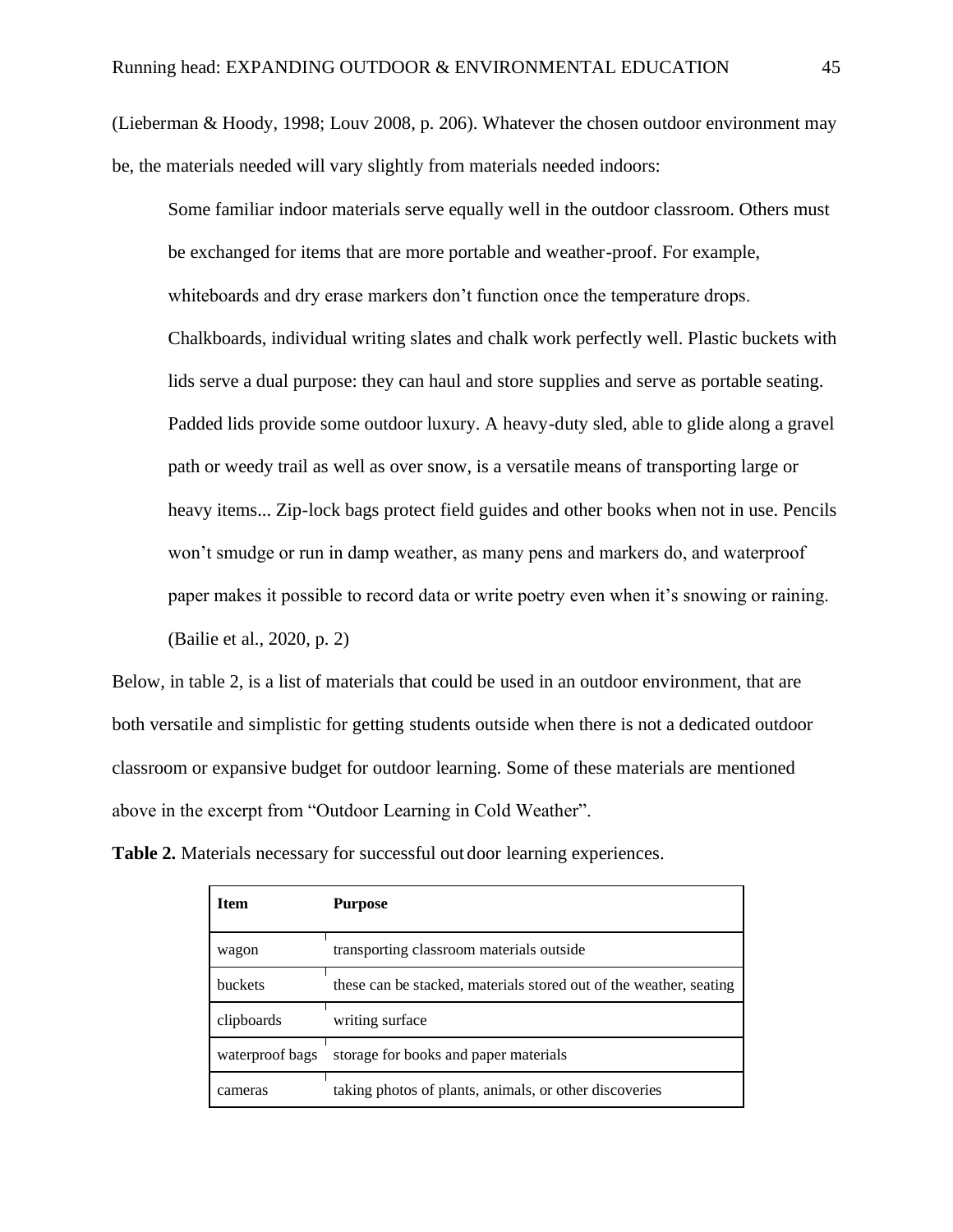| journals                                                 | recording observations or data                                  |  |  |
|----------------------------------------------------------|-----------------------------------------------------------------|--|--|
| illustrations and recording observations<br>art supplies |                                                                 |  |  |
| tools                                                    | gardening, exploration, or collecting specimens for observation |  |  |
| shelter                                                  | for coverage in precipitation or high temperatures              |  |  |

By beginning with this simple framework of materials, teachers can begin getting comfortable with getting students outside. A few of these materials may require funding, while others are already available or can be donated. Other issues with trying to get students outside may arise, however there are solutions to many of these as mentioned in the following section.

# **Obstacles and Limitations**

One of the most common reasons for not getting students outside, especially during recess is the weather. When temperatures fall below freezing or precipitation falls from the sky, everyone is keen on staying inside. But this can be problematic for parts of the United States that experience harsh winters, rainy seasons, or both. It negatively affects our health, making us more sedentary, and this further impacts the attention of our students when they cannot go outside to take a break and get fresh air. There are places both in the US and around the world that are so acclimated to the weather that it does not prevent them from going outside. In fact, "Cold weather hasn't prevented outdoor learning in Finland, which ranks near or at the top of all nations in math and science scores" (Louv, 2021, para. 16). These places, like Finland, have demonstrated their success at achieving quality outdoor time despite the weather. One of the ways to address this is to get everyone more comfortable with the idea of experiencing all types of weather, beginning with the clothes they are wearing. A base layer, rain gear, or rain boots can make such a drastic difference in how comfortable someone is outside. Yet, there are many students who do not have the means to acquire them. Bailie et al. (2020) argue: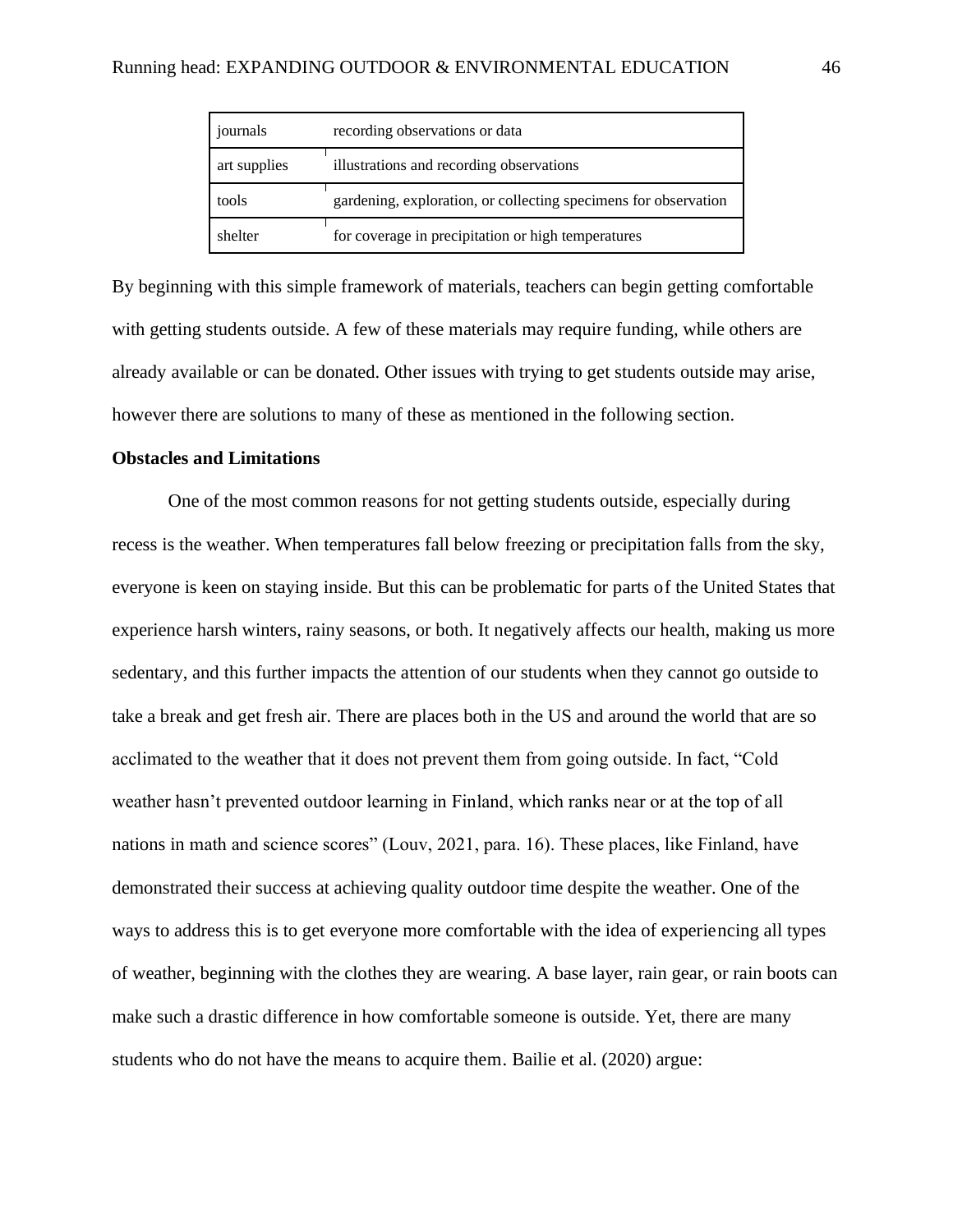All children and teachers deserve access to the high quality clothing that makes outdoor learning possible. Equitable access must become a regional priority, supported by education policy and funding. As we work to achieve this, we recognize the many ways that individual schools and communities are providing for their children. These include organizing gear swaps, developing gear libraries at schools, purchasing clothing with parent-teacher organization support or grant funds, and fundraising for particular items such as outerwear. (p. 1)

While opportunities for learning during the winter months may seem more limited due to bare trees and foliage, or the movement of animals around us decreasing, there is still much to explore. Some recommendations from Bailie et al. (2020) include:

Set up a bird feeding station. What can we learn from watching bird behavior? Find, follow, and map animal tracks and evidence to see who uses the school grounds besides the children. Figure out how squirrels communicate or create ephemeral art with ice and snow. Where is the deepest snow near our school? Where does ice form at the school? Where are the warmest places outside? The coldest? Investigate seed dispersal, shadows, microclimates and more. Observe twigs, explore friction, force and motion on the sledding hill, and write stories inspired by outdoor adventures. (p. 2)

In some places around the world, whether because of the temperature, air quality, or physical safety, there are environmental restrictions on how much time can be spent outside. In these cases, it is important to consider bringing the outdoors in. In an example from Australia, Ardoin and Bowers (2020) pointed out:

In certain places, simply 'going outside' or finding a proximal nature-rich context may be difficult or may not create a platform for universally positive experiences. [By exposing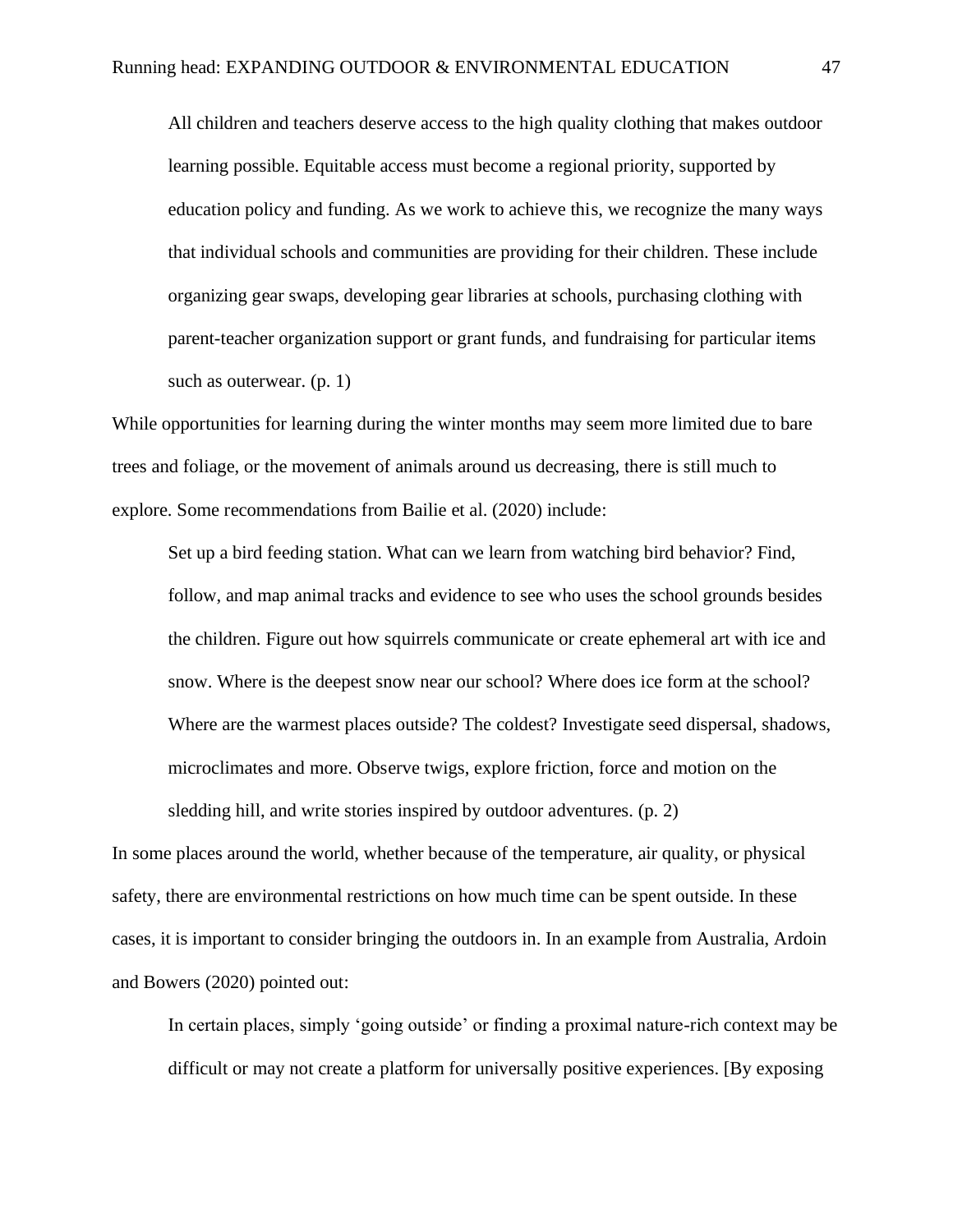children to natural materials and nature-inspired themes], the role played by nature and nature-rich experiences can be enhanced even when teaching and learning indoors, or with limited access to nature. (p. 11)

In these situations, and beyond, it would be beneficial to have a nature collection with specimens that students can study within the classroom to bring them closer to nature, and experience firsthand the amazing opportunity to hold those pieces of our world in the palm of their hands, and look deeper through the lens of a microscope or magnifying glass. Even in our classrooms where we can go outside, bringing nature in can be beneficial, with respect to protected areas and Leave No Trace Principle 4, "leave what you find". These natural tools and materials enrich the learning experience, while others can take away from it, or limit it.

A challenge that many teachers face today is the shift in the use of digital technology within the classroom. Since the 1990's digital technology in the classroom has evolved from computer labs to overhead projectors, to Promethean boards, individual student computers, and classroom management sites. Add in the rapid shift into virtual learning during COVID, and adjustments with how materials are presented virtually, teachers have had to become comfortable with these tools in a short amount of time. Digital literacy is most certainly important, considering the many jobs that rely on it and the advancements that we will continue to have as a society. However, as Louv (2008) explains:

The problem with computers isn't computers–they're just tools; the problem is that overdependence on them displaces other sources of education, from the arts to nature… Here's one example: We know for a fact that the arts stimulate learning… Nonetheless, over the past decade, one-third of the nation's public school music programs were dropped. During the same period, annual spending on school technology tripled, to \$6.2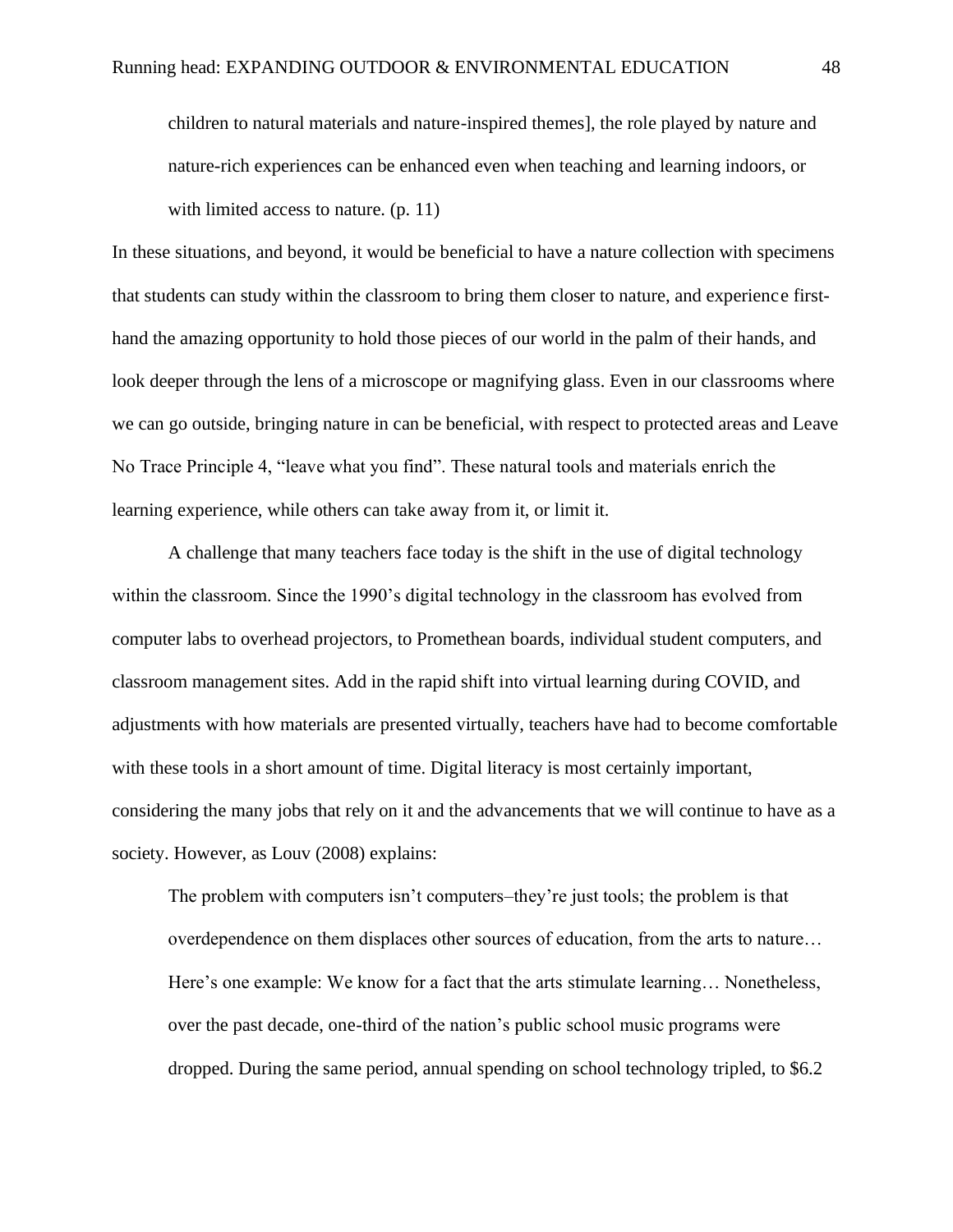billion… Meanwhile, many public-school districts continue to shortchange the arts. Even more districts fail to offer anything approaching experiential, environment-based, or place-based education (Louv, 2008, pp. 137-138)

This push for digital literacy presents the challenge of how it will be incorporated with outdoor or environmental learning, especially in outdoor environments, and how much of it is really considered a priority. We certainly cannot supplement authentic experiences in nature with virtual experiences. This creates a disconnect from nature that results in students being environmentally illiterate–the opposite of what we are trying to accomplish. In Sobel's book, "Childhood and Nature", he quotes Levi and Kocher who suggest that "by using virtual nature to satisfy our psychological desires we become less aware of what we as humans are doing to our environment" (2008, p. 112). With this in mind, we can consider that finding a balance between the use of digital technology and the natural world is our solution. Siskind et al. argue that "technology and outdoor learning have the potential to foster positive developmental outcomes and learning in young children and teachers should work to integrate both into teaching practices" (2020, p. 8). We need to consider the purpose and application of technology when considering how to incorporate it into our teaching.

Levi and Kocher (2020) suggested three practices: "integration of media devices while outdoors; use of devices to engage children in physical activity; and monitoring and supporting the balance of daily technology and outdoor time". While some digital technology requires an internet connection, there are many opportunities to use technology without needing to be connected. Intentional use of devices can support learning, such as cameras and iPads to create projects, record their own progress for physical goals, or share experiences with their families (pp. 11-12). One example of a safe and purposeful application that students can use is Seek,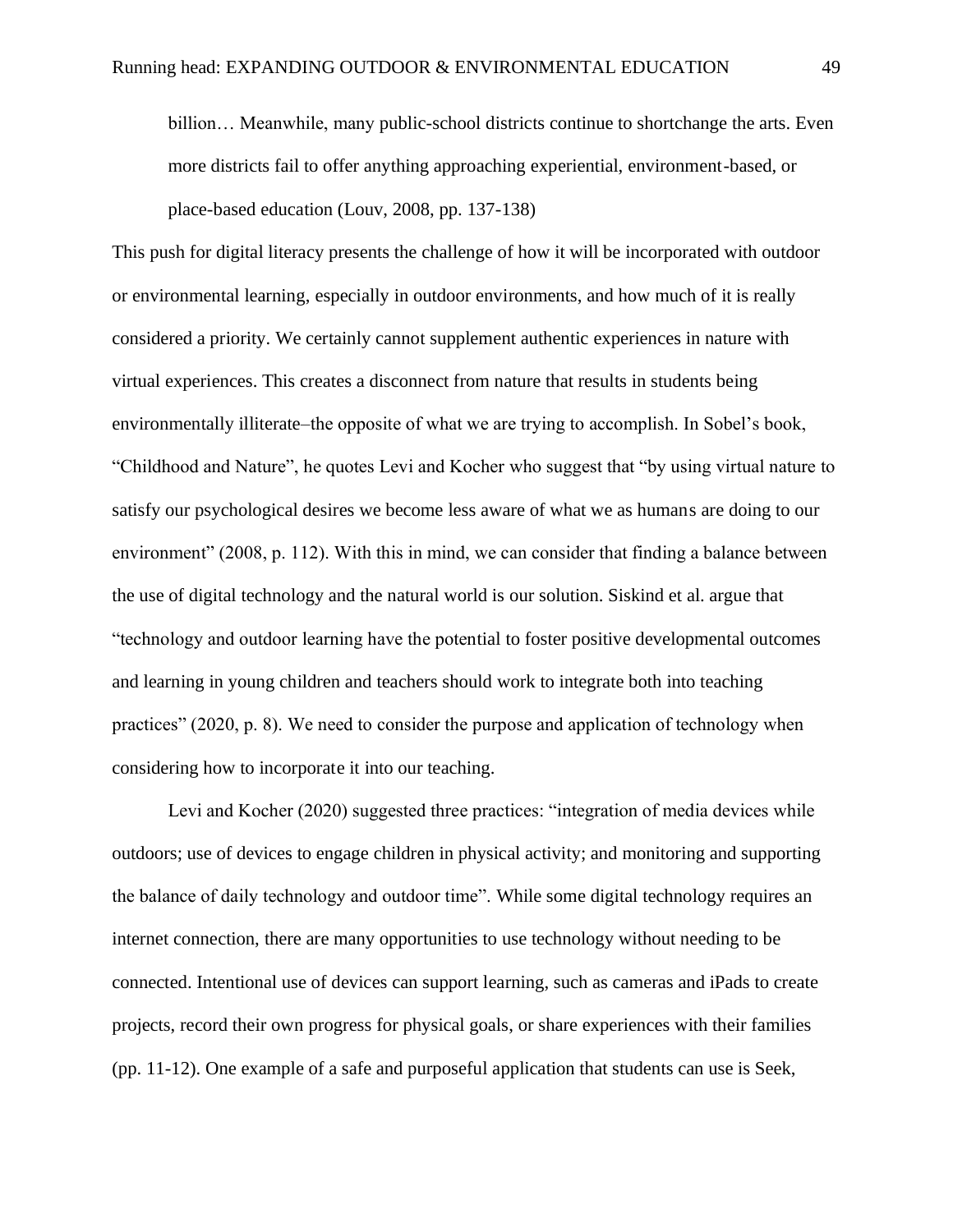which is connected to National Geographic's BioBlitz program. This program allows students to participate in collecting data on a variety of organisms. Technology can also be used in supporting students with diverse needs in outdoor learning experiences. Supporting these students can seem like yet another challenge, but they deserve to be given the same effort as other students in promoting outdoor and environmental education.

When considering obstacles and limitations to getting outside, we also want to consider the alternative reasons that outweigh the challenges. There are a number of health concerns that are faced among students that can be addressed or mitigated by moving learning outside.

### **Mitigating Health Concerns**

Some of the concerns that will be addressed below are COVID and other highly transmissible viruses, attention deficit hyperactivity disorder (ADHD), obesity and related diseases, mental health, health related quality of life (HRQoL), and myopia. The first issue addressed is the most current and prevalent that has challenged our education system in the past 2 years.

With the wave of COVID-19 coming out of seemingly nowhere, we witnessed panic regarding public education more than any of us have experienced in our lifetimes. We were not prepared for schools to shut down or to be taken away in an instant. When the pandemic hit, we focused our attention on how to limit the spread of the virus indoors, but very few recognized the opportunity to move learning outdoors. Louv wrote a powerful article during the pandemic that communicates just what our education system has been adjusting to. He said,

In 2020, against the odds, teachers, parents, and students rose to the challenge. They adapted to distance learning and the paradox of Zoom  $-$  a gift of connection in a time of isolation, but one that also divides attention and drains warmth and touch. They struggled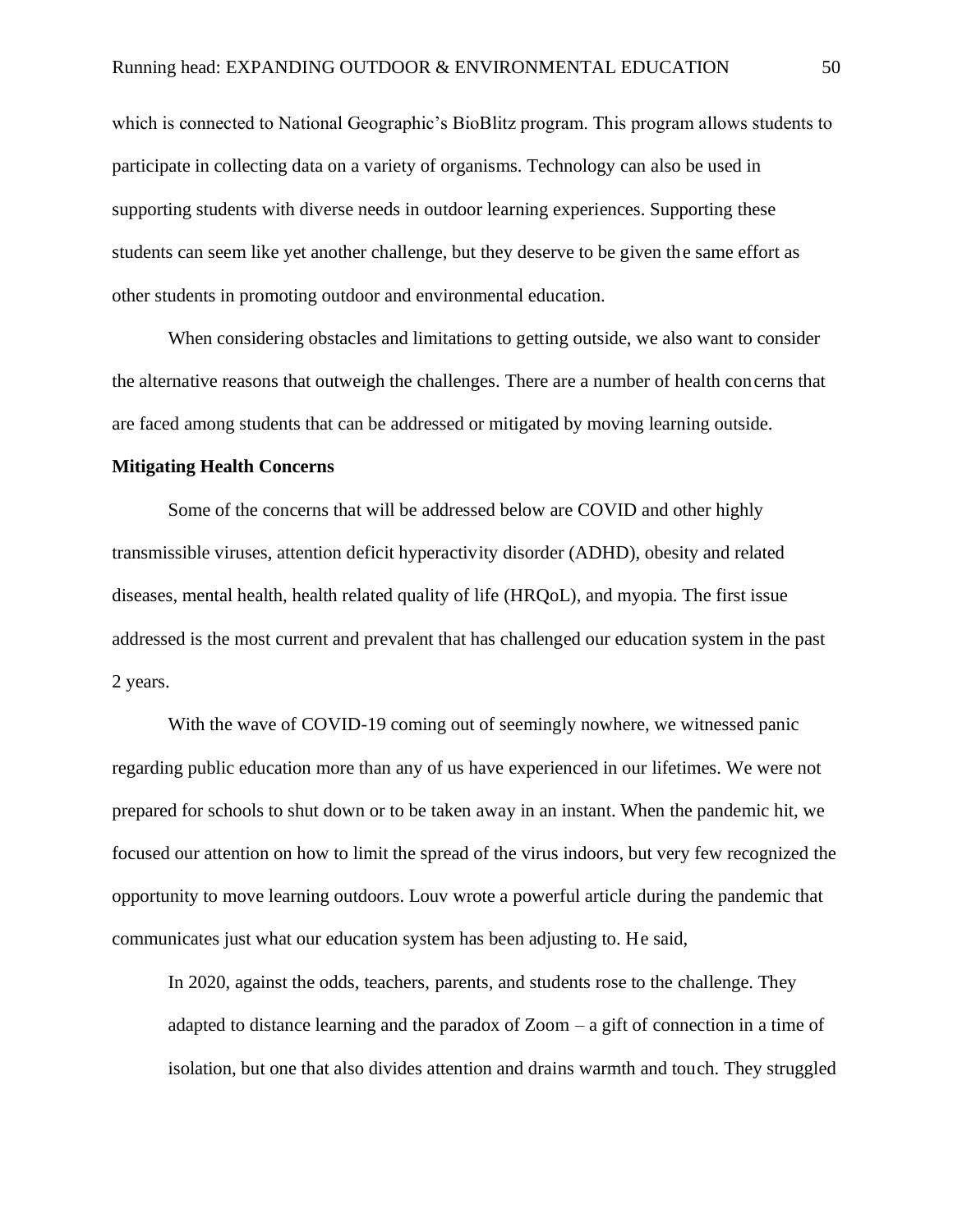with shifting public health recommendations. They improvised complex schedules to reduce the number of students present in a classroom at any one time. Some schools staggered the positions of desks, a few created outdoor classrooms. Most of all, they grappled with ever changing rules in an absence of a workable plan for responding to a pandemic. (Louv, 2021, para. 8)

While going virtual was a temporary solution, and some students may in fact learn better virtually, we cannot expect that most students will be successful long term. Additionally, as we have continued to try to socially distance ourselves and wear masks, and the virus has become more contagious, we have recognized that there are but a few solutions to limit the spread of the virus. If we have learned anything from this pandemic, it is that we do not know how long a global health threat may last. What came to our attention in January 2020 as a 6 month to 1 year pandemic, turned 2 years old in January 2022.

In the past, there was a solution for controlling and limiting infectious diseases, such as tuberculosis, that we can turn to again today. "Open air schools, built on philosophical orientations of health and wellness, gained popularity as a way to escape illness in the 20th century" (Bryder, 1992; Ardoin & Bowers, 2020, p. 10). Bringing students outside where there is a much lower risk of transmission, opportunities to go maskless and social distance, take advantage of airflow, and boost their immune system, is an excellent way to reduce exposure to COVID-19. Baile et al. (2021) writes, "Participating in outdoor learning is not a one-size fits all process. There is no one right way. We do know, however, that more time outdoors reduces health-risks and enhances overall learning, with a host of related benefits". The authors share experiences from Inside-Outside, a network of nature-based educators and institutions in the U.S., in which participants who began outdoor learning during the pandemic have proved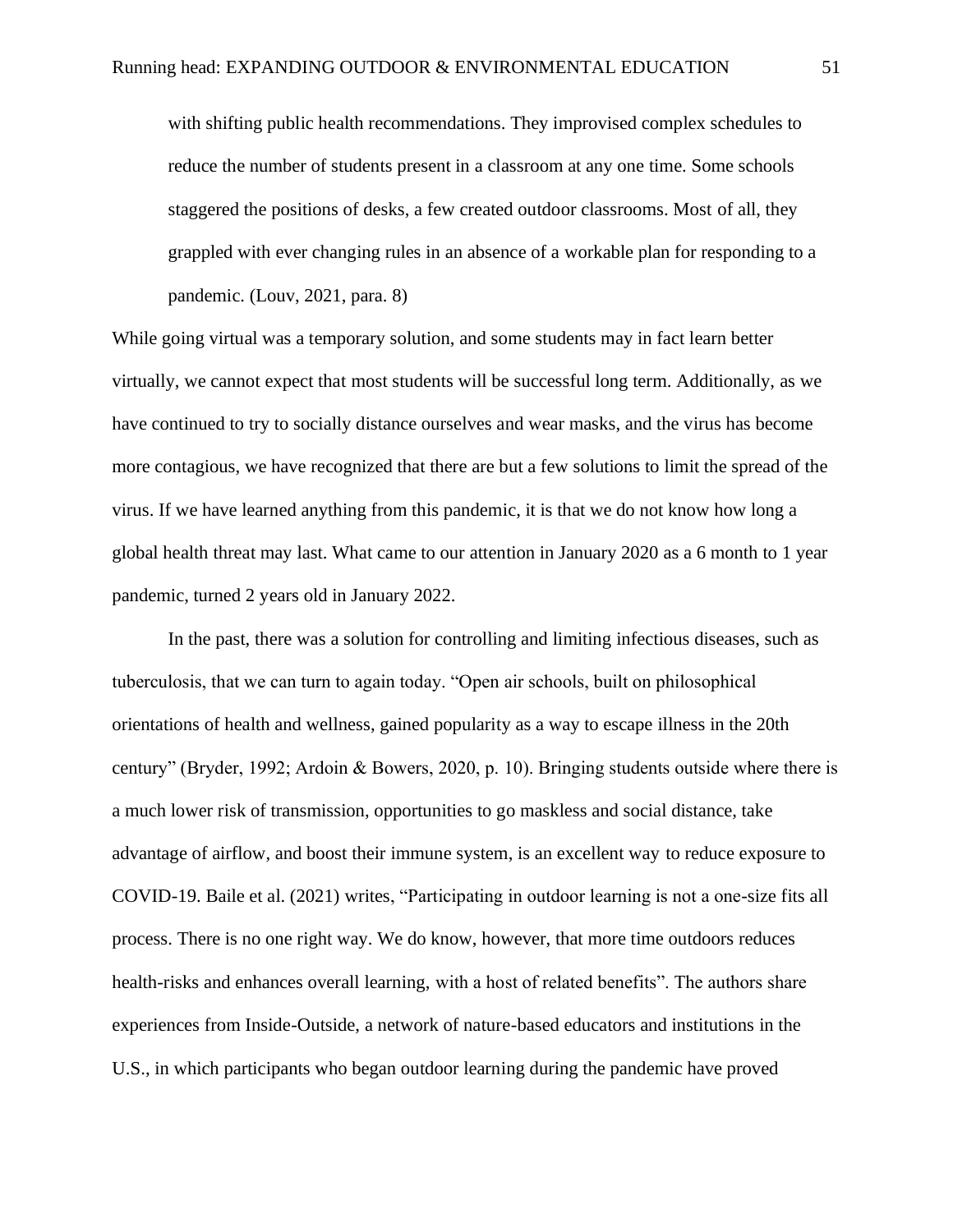successful. They have also shown how communities can come together to support educators in developing outdoor environments.

Workdays brought dozens of masked and physically-distanced volunteers to school campuses, resulting not only in safer spaces for learning, but also in a deeper connection between community and school… People were grateful to help contribute to protecting and enhancing the important role of our schools not just in the lives of our children, but for the well-being of entire communities. (p. 1)

Those in education who had never considered outdoor learning before soon began to realize how meaningful the outdoor learning experience could be. A principal from Vermont who rose to the challenge shared,

As I sat in multiple meetings about bringing students back to school, I knew we were so fortunate. We had options. The guidance said learning outdoors was encouraged, and I knew we were more prepared than most. And so, the students and staff embarked on a school year life no other …and headed for the forest… In a year where everything got turned on its head, we went outside to find the balance. (Mandy Couturier, Principal; Bailie et al., 2021, p. 2)

As we consider alternatives to learning in the classroom, we should consider that inside is not always the safest and healthiest option for numerous reasons. Students' physical, mental, and socio-emotional needs must be considered just as much, and in addition to their academic needs.

One of the next health challenges is ADHD, a condition that is becoming more prevalent and is one of the most common diagnoses during childhood. "Nearly 8 million children in the U.S. suffer from mental disorders, and ADHD is one of the more prevalent ones. The disorder often develops before age seven and is usually diagnosed between the ages of eight and ten"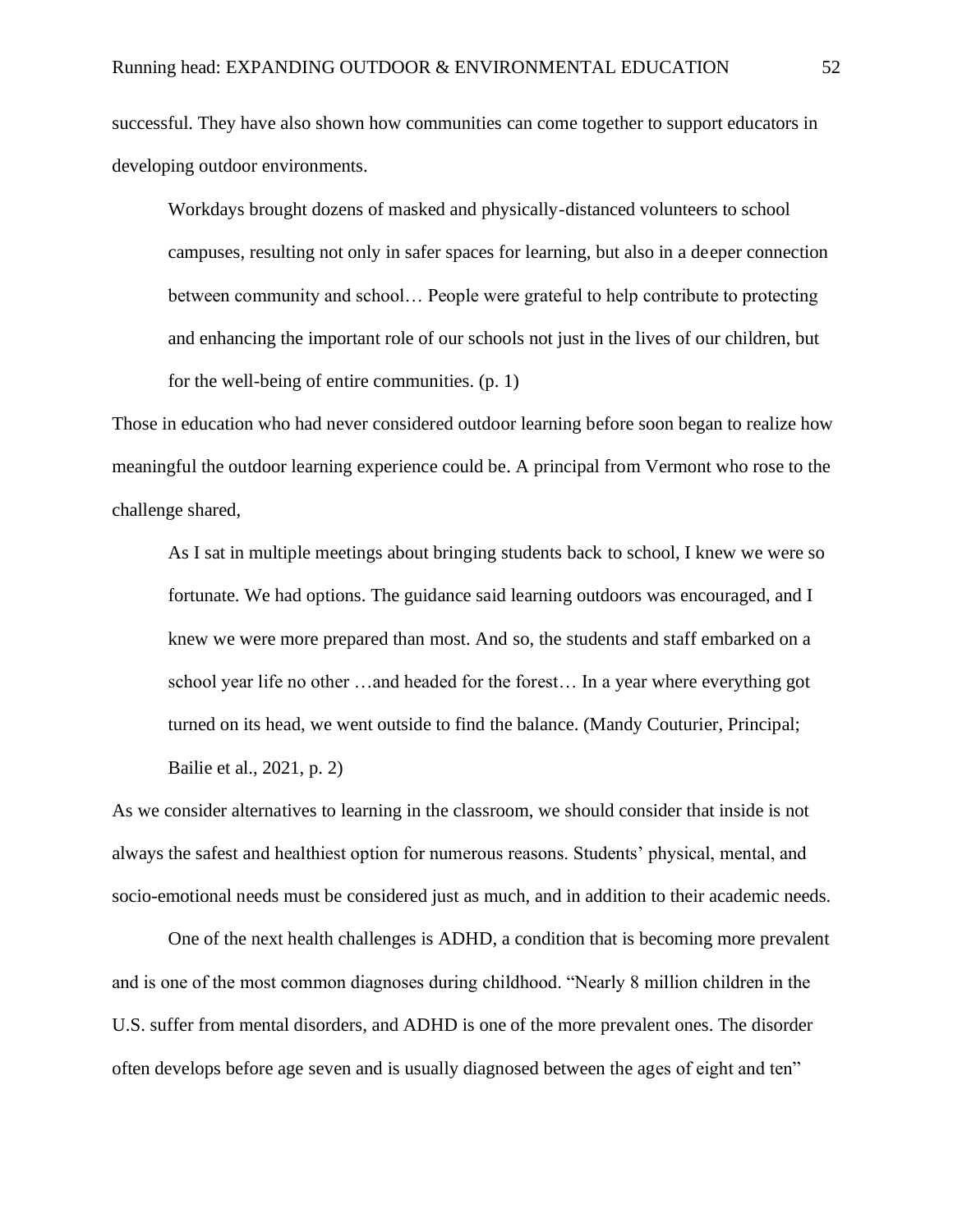(Louv, 2008, p. 100). It is afflicting our children, not because those who are diagnosed have something wrong with them, but because something is wrong with the system in which we expect neurodiverse children to function "normally". We must change our ideas and expectations of behaviors, while offering alternative environments that work well with the learning differences and attention-spans of our students. Gray, author of "Free to Learn" (2013) addresses the importance of finding alternatives beyond medication to help students thrive in the academic setting, whether inside or outside, since there are potential health effects of medication on some. It is certainly curious that many students who are diagnosed with ADHD are pegged as kids who cannot control themselves, when oftentimes they simply do not fit the environment that they are in. If we took a step back and met the needs of the child first, whether it be through movement, exploration, or other instructional approaches, we may find that each student can be successful. It requires us to shift our perspective, rather than trying to change the child who is not broken to begin with. Louv writes in his book "Last Child in the Woods":

Studies suggest that nature may be useful as therapy for Attention Deficit Hyperactivity Disorder (ADHD), used with or, when appropriate, even replacing medications or behavioral therapies. Some researchers now recommend that parents and educators make available more nature experiences – especially green places – to children with ADHD, and thereby support their attentional functioning and minimize their symptoms. Indeed, this research inspires use of the broader term "nature deficit disorder", as a way to help us better understand what many children experience, whether or not they have been diagnosed with ADHD. (2008, p.100)

Unlike Gray, Louv (2008) acknowledges that medication is helpful and necessary to many. As families, and psychiatrists work together to find the right combination of medication, it is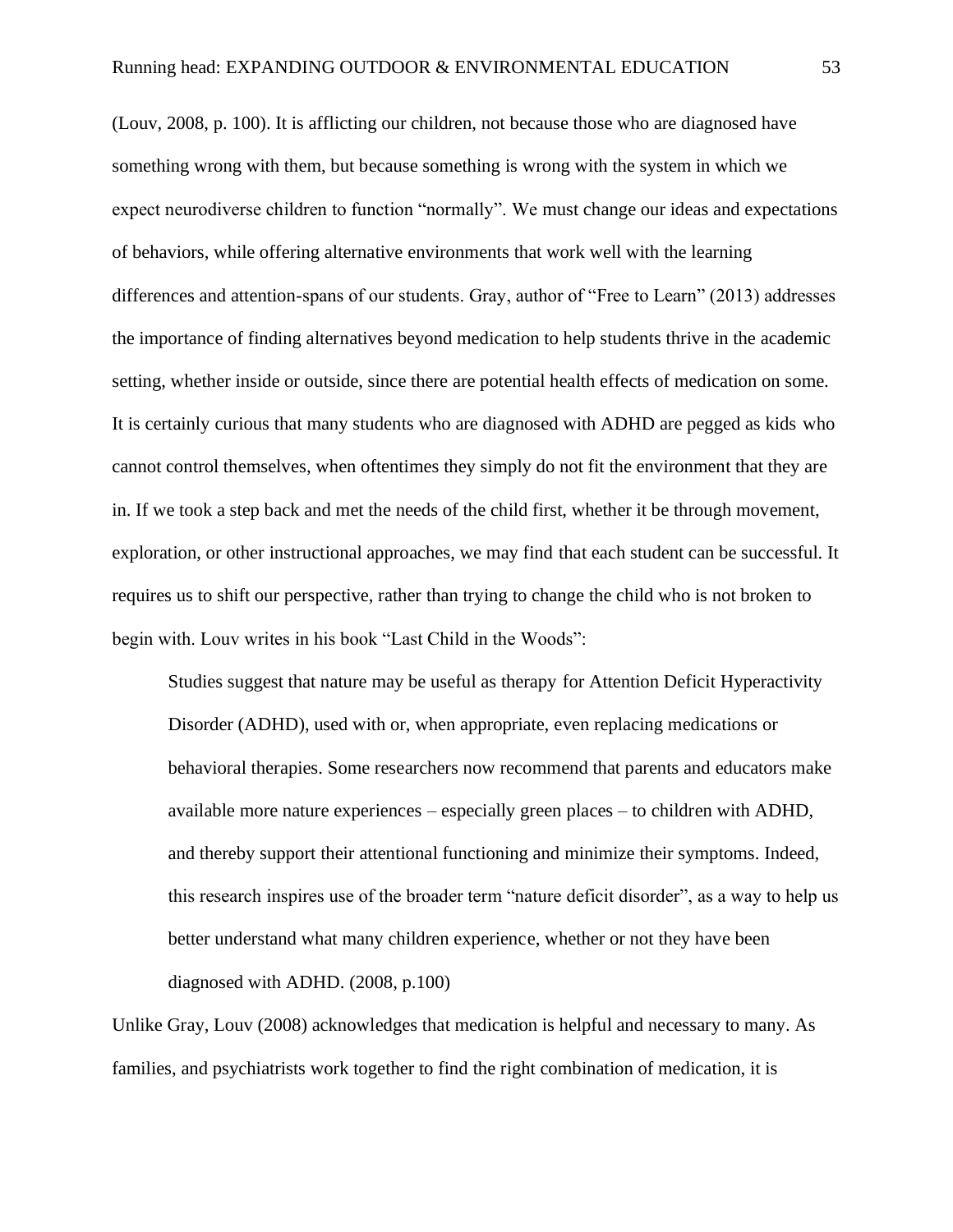powerful to think that as educators, changing our learning environment and expectations could dramatically change the way we approach and supplement ADHD treatment within schools. There is the potential to positively impact millions of children and give them the space to learn in their own unique way, while also improving academic outcomes. Not only to increase opportunities for movement, but to introduce what is called the "restorative environment" that is found in nature and beneficial to overall health (pp. 101-103).

In a national study of natural treatment for ADHD by Kuo and Taylor (2004), a sample of 452 parents of children ages 5-18 who were diagnosed with ADHD were surveyed rating effects of afterschool and weekend activities on ADHD symptoms. They compared both indoor and outdoor activities "for the sample as a whole and for each of 28 subsamples" (p. 1582). Kuo and Taylor "found the children who participated in outdoor activities, who spent structured and unstructured time in nature, appeared to have a reduction in their ADHD symptoms" and furthermore, found that "green outdoor activities significantly reduce symptoms" (p. 1583). This evidence supports Louv's idea that the restorative environment can help students' overall health.

Another issue that affects students' ability to learn, but that can be positively influenced by outdoor and environmental education is the lack of physical activity and an increase in processed foods which directly relates to the rise in obesity rates and related diseases. Our society has increasingly placed focus on easier, more convenient ways of living, and reduced the healthier, more simple options that we once relied on. This transition over time has had potential effects on student focus and achievement. Louv (2008) writes:

While children in many parts of the world endure hunger and famine, the World Health Organization warns that the sedentary lifestyle is also a global public health problem;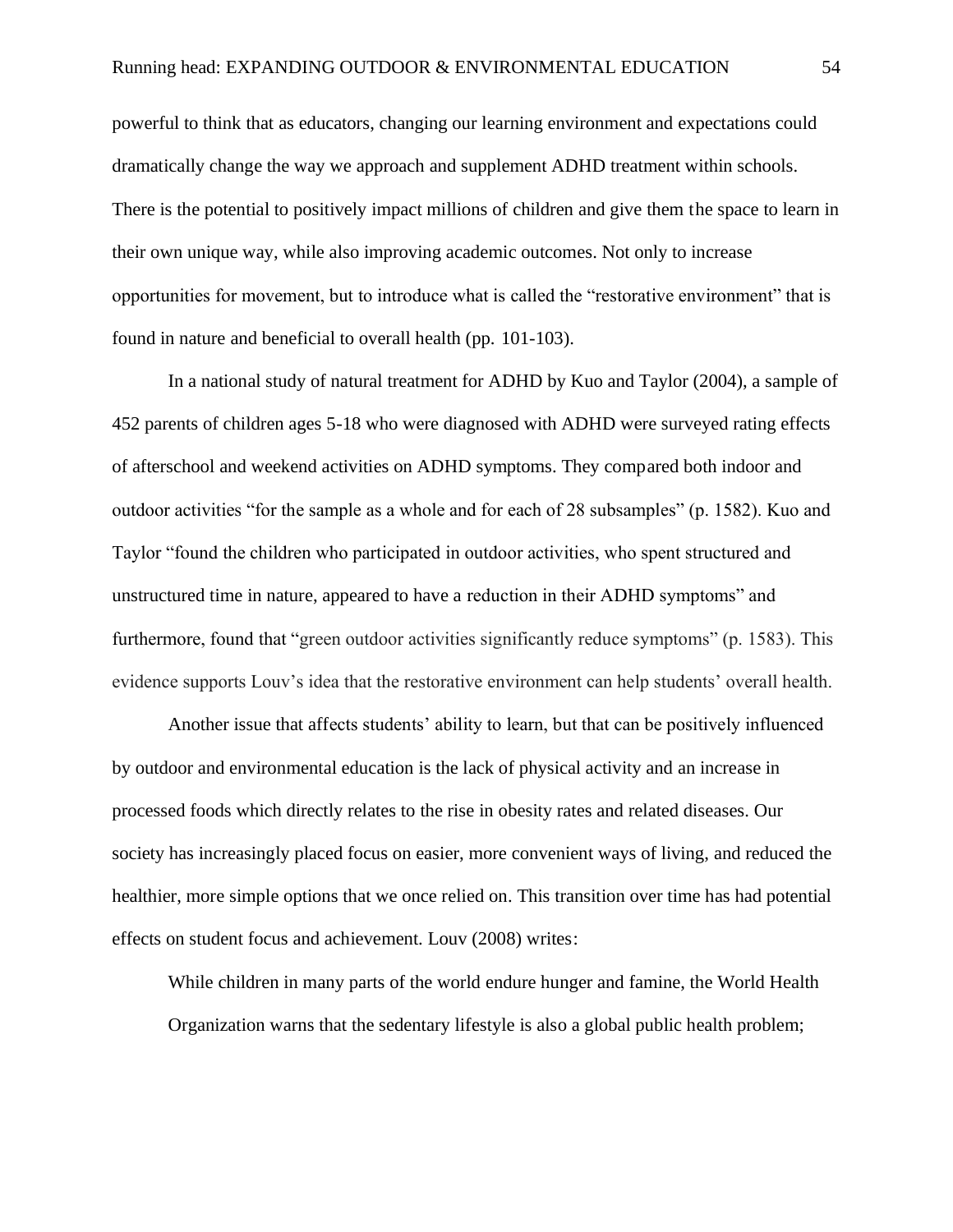inactivity is seen as a major factor in noncommunicable diseases, which cause 60 percent of global deaths and 47 percent of the burden of disease. (2008, p. 47)

The decrease in time spent outside and increase in screen time also contributes to sedentary lifestyles, thus contributing to obesity and related diseases. Increased time spent on social media or watching television also contributes to unhealthy body image issues in pre-teens to young adults. Louv (2008) also argues that the increase in organized sports, rather than unstructured playtime also contributes to this epidemic, especially when you consider the controlled environment in which sports take place, hindering children's ability to be creative, imaginative, and use their bodies in a variety of ways rather than the same perpetual motion (p. 48). These organized sports are not bad, however at times they may take over our schedules, limiting the amount of open-ended and unstructured play that children should partake in. In addition, introducing the outdoor environment to students, and giving them opportunities to grow their own food can also have a significant impact on nutritional health and food security.

Relative to sedentary lifestyles, and just as ADHD has been on the rise, is the increase in mental health issues that many, especially young children, face today. "In addition to the potential beneficial effects of physical activity, a growing body of literature also suggests that the natural environment has profound effects on well-being, particularly in children as a result of their greater plasticity" (Wells & Evans, 2003; Gustafsson et al., 2012, p. 65). With this continual increase, we need to consider what else can be done beyond medication. Louv (2008) continues in his book, "Last Child in the Woods" by stating:

Although countless children who suffer from mental illness and attention disorders do benefit from medication, the use of nature as an alternative, additional, or preventative therapy is being overlooked. In fact, new evidence suggests that the need for such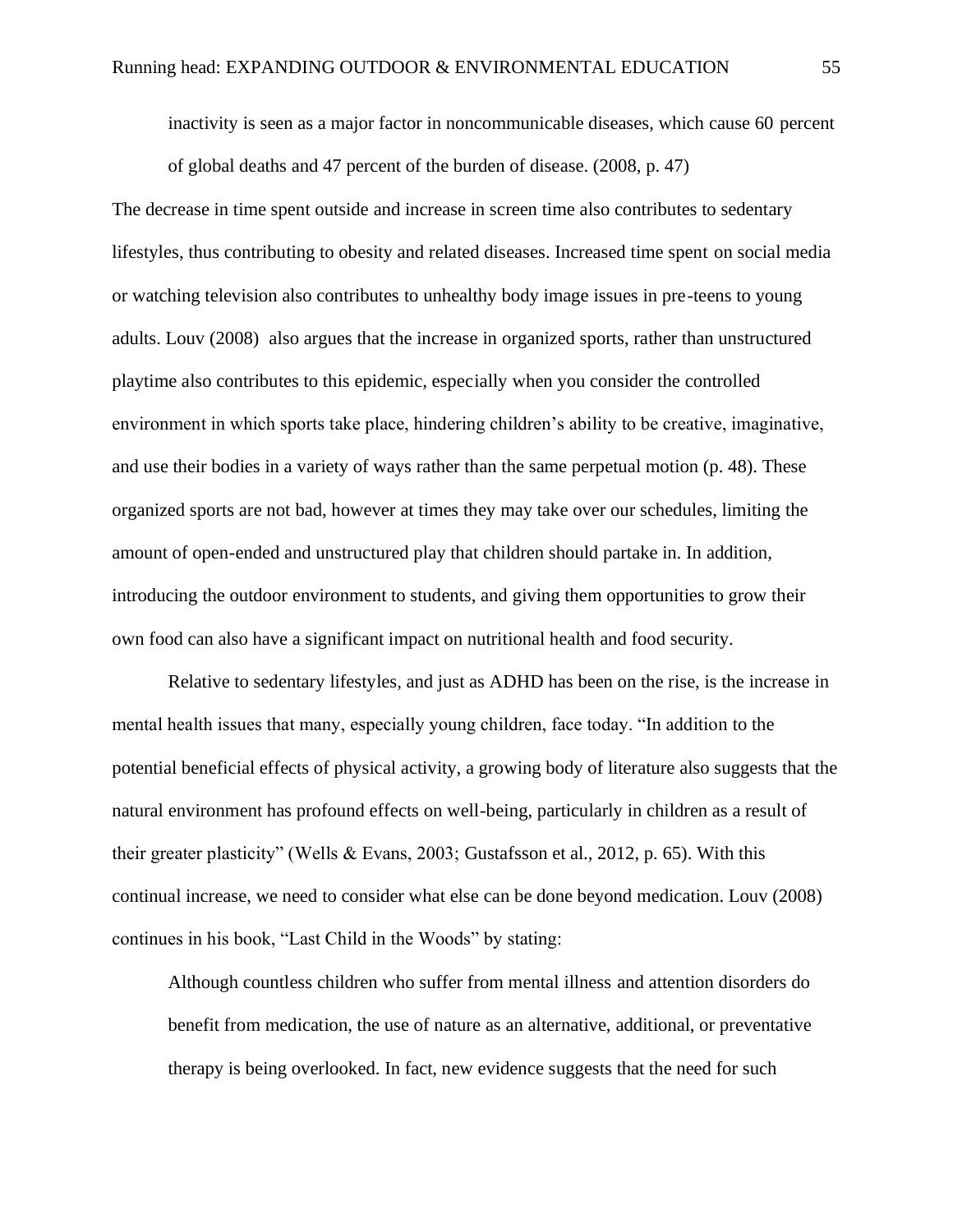medications is intensified by children's disconnection from nature. Although exposure to nature may have no impact on the most severe depressions, we do know that nature experiences can relieve some of the everyday pressures that may lead to childhood depression. (p. 50)

The restorative environment, as used by Louv, has the potential to increase positive mental health outcomes and decrease negative mental health outcomes. This restorative environment, or nature, tends to bring people back to a more peaceful and neutral state. Ultimately, nature therapy can be a beneficial supplement to medication and other forms of therapy. Gustafsson et al. (2012) point out that there are efforts to come up with programs that address the mental health of individual students, however,

Less common are interventions aimed at changing the environment, even though there are strong theoretical grounds that environment-centered interventions may produce broader psychosocial benefits for children… Instead, when new programmes… are implemented, focus is more often placed on the impact of achievement. (pp. 64-66; Brondenbrenner, 1979; Berryhill & Prinz, 2003)

With increase in physical activity, and a change in the environment, students are more likely to experience the positive effects of "stress buffering", which helps to regulate the stress tolerance of individuals. Gustafsson et al. (2012) researched the effects of outdoor education on mental health. In the study they focused on two elementary schools in Sweden over 12 months, one as the control group, and the other as the intervention group. Outdoor education pedagogy was introduced to the intervention group, while the control group remained the same. After completing a strengths and difficulties questionnaire, focusing on different aspects of mental health, and collecting data over 12 months, the authors "found a significant differential effect on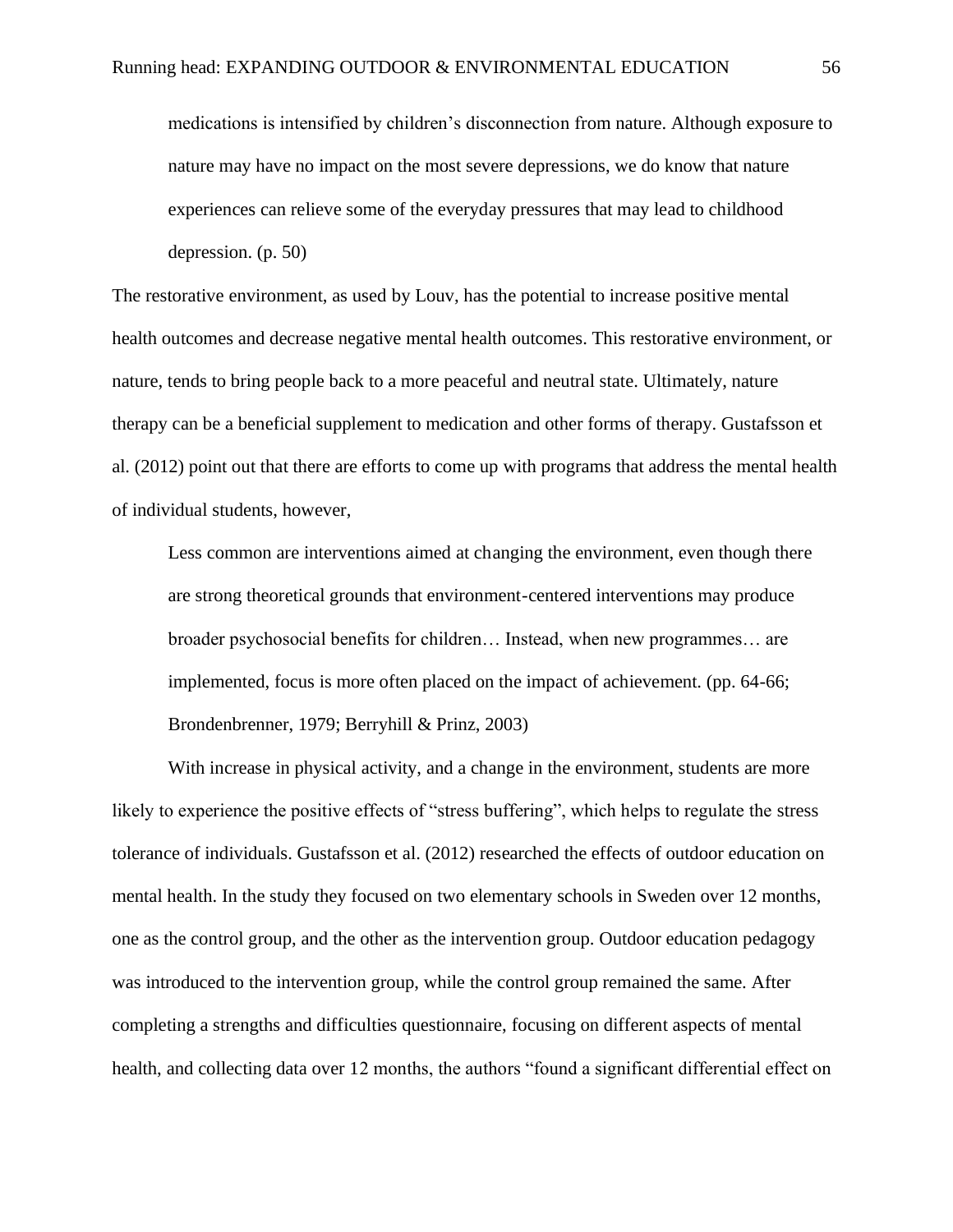boys and girls; while boys… generally displayed a decrease in mental health problems… the girls… rather showed a non-change in mental health problems" (pp. 67-69, 72).

The authors point out that gender can play a role in mental health, as well as where schools are located, whether urban, suburban, or rural. This, unfortunately, is also influenced by social-economic status and race, due to historical segregation that continues to impact where people live today, what jobs are available, and how much money they make. All of these aspects contribute to overall mental health, as well as the health-related quality of life.

Additionally, Sprague and Ekenga (2021) researched how the health-related quality of life, or HRQoL, affects youth disproportionately in the United States. "Prior studies have found that high-income youth have higher levels of HRQoL than their low-income counterparts and that non-Hispanic White youth have higher levels than their Black and Hispanic counterparts." These levels have future health impacts, which will continue to widen the disparity. Sprague and Ekenga argue that "Nature experiences have been recognized as potential health promotion interventions" (2021, p. 1). There is often also a disparity in the access to nature that low-income and Black and Hispanic children can benefit from. Because of this, we have a responsibility as educators to facilitate these experiences within our school environment, where they may have more opportunities to interact with nature daily. Even within urban areas, it is possible to create spaces for outdoor learning to exist.

Hartman, of Baltimore City schools, has been successful at creating a green space for his students, where he turned an underused section of the schoolyard into a nature-based space with wildflowers, steppingstones, picnic tables, chalkboards, and raised beds. It is sized for kids pre-k to 2nd grade, to help them be active participants in caring for and engaging with the environment. It is used for everyday class; some others use it for their classes. It leads to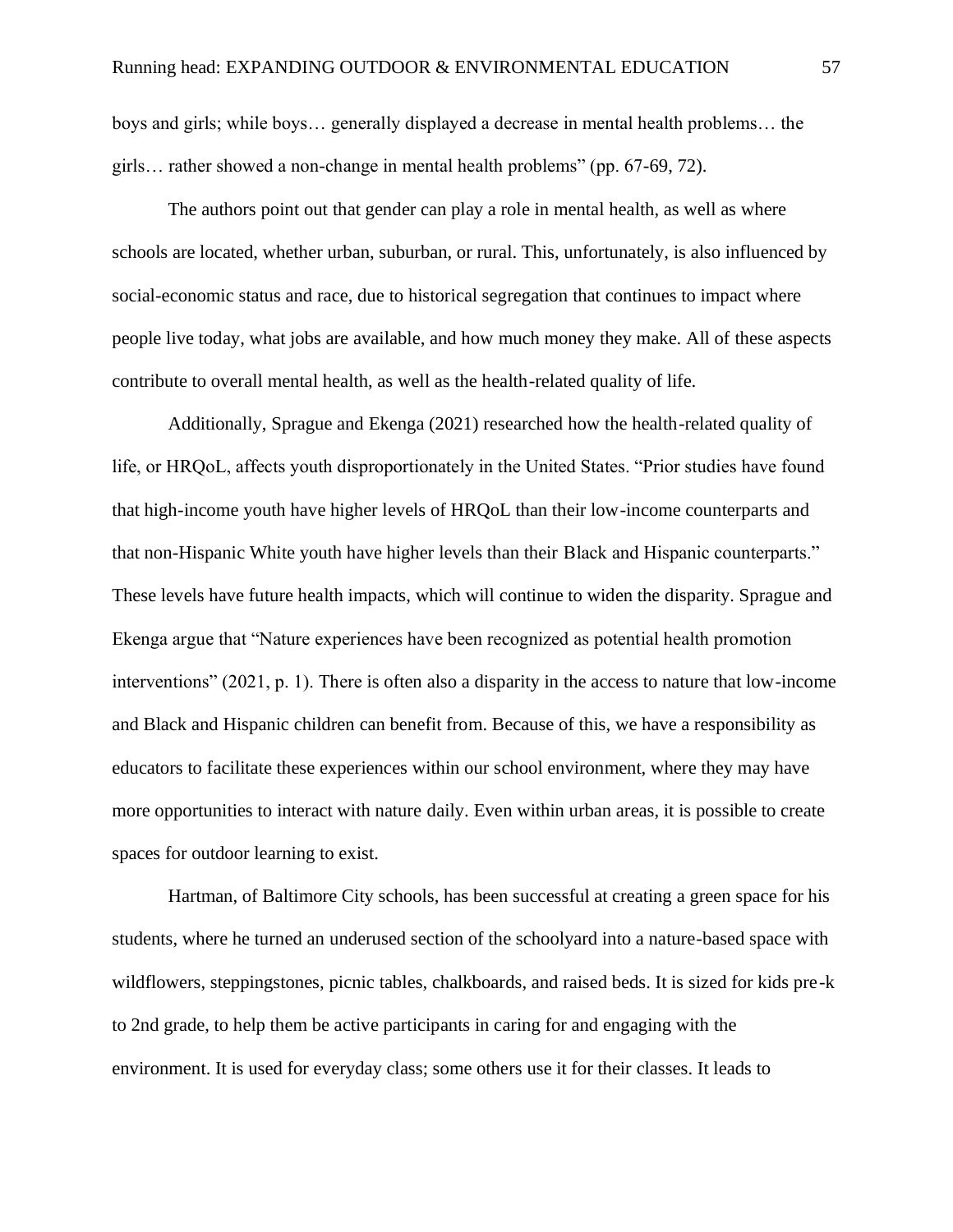authentic learning, such as when learning about Monarch butterflies firsthand. There is also a nature path that the students designed, laid it out, and planted a garden with native plants. The older kids, grades 3rd-8th, use space for cooking class using the garden and store-bought produce, connecting their cooking to a source and nutrition. Hartman says, "Kids will eat almost anything that they grow" (S. Hartman, panel interview, July 1, 2021). Following Hartman's example, we can transform even the most concrete, urban spaces into natural learning environments that foster independence, curiosity, and engagement in academic content.

To reach students who may not have access to the opportunities that those in more suburban or rural areas do, Sprague and Ekenga suggest a nature-based education, or NBE intervention to:

increase access to nature and provide mentorship and tutoring to low-income youth… also [to] promote HRQoL [health-related quality of life] in youth as it combines classroom instruction with nature experiences… The hypothesized pathways through which NBE could promote HRQoL may include increased exposure to the natural environment, the development of valuable life skills such as networking and selfadvocating, and the learning of positive health behaviors. (2021, p. 2)

Upon completion of their study and 15-week intervention of low-income youth in St. Louis, Missouri, Sprague and Ekenga (2021) found a positive correlation between NBE intervention and the health-related quality of life (HRQoL) results. The most interesting part of these results is the overall increase in emotional, school, social, and family skills rather than the physical health that is an expected outcome. This shows significant promise for supporting student needs in interpersonal relationships that are foundational for life.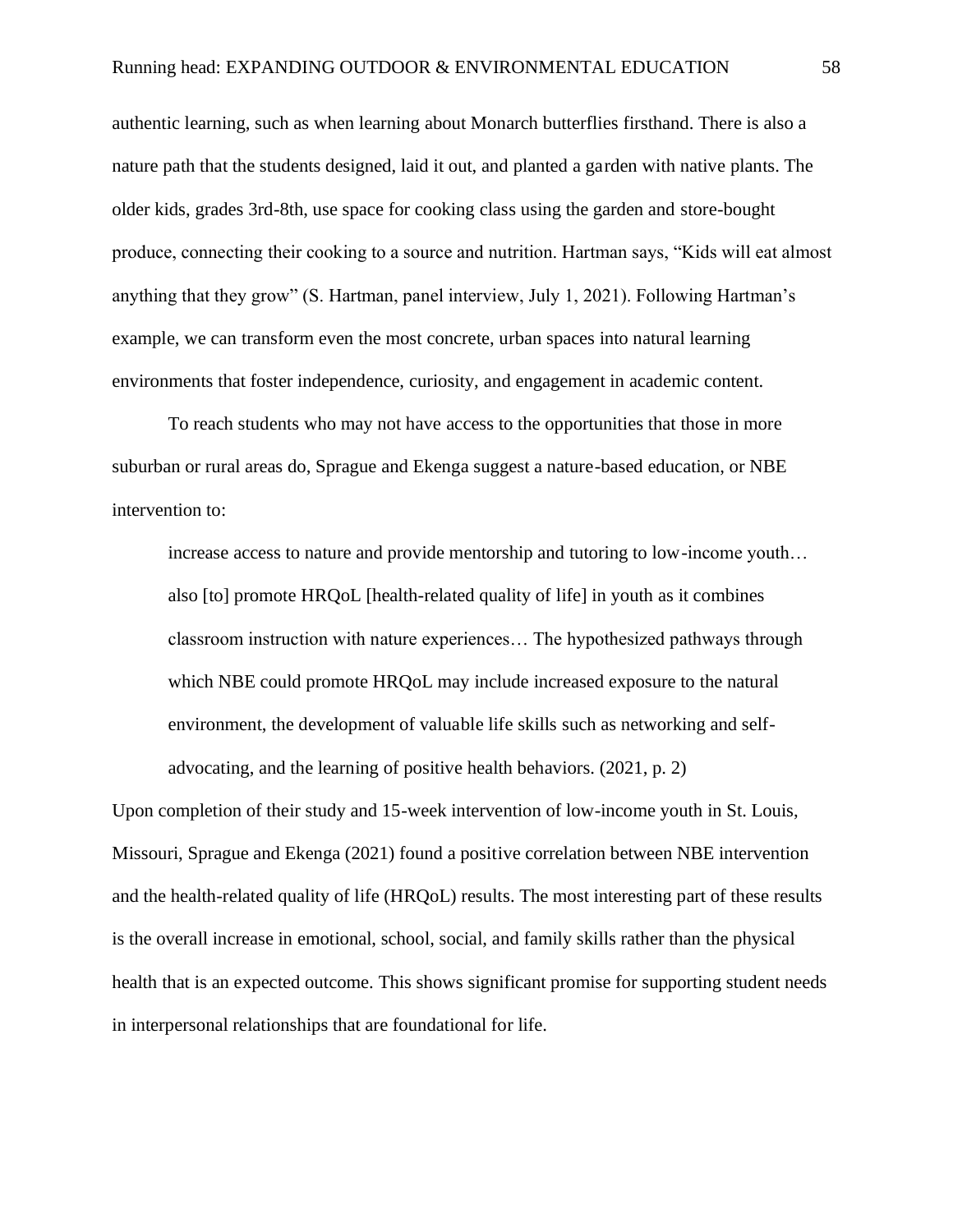An additional rising health concern that many are unaware of is myopia, or nearsightedness. It has been proven to be affected by time spent outdoors, especially with exposure to sunlight, in childhood. "We know from a 2018 study that school-based promotion of outdoor activity can decrease myopia progression, which has been on the rise at an alarming rate… Vitamin D levels are supported with more time outdoors" (Williams et al., 2020, para. 8). Researchers Lingham et al. completed a study (2021) where they:

investigated the relationship between time spent outdoors in childhood, adolescence and young adulthood and risk of myopia in young adulthood… and spending more time outdoors in later adolescence and young adulthood was associated with reduced risk of late-onset myopia. (p.1)

According to Lingham et al. (2021), it is recommended to spend more time outside to reduce the risk of future visual impairment related to myopia. If we consider the benefit of being outside, and looking further into nature, past a limited distance, while also having objects within closer view, it makes sense that being outside and having the added dose of Vitamin D, would have a positive effect on eyesight.

In addition to health concerns, there are many students who experience other disorders and disabilities, like ADHD, that may benefit from time outside. However, there are also students who have, in the past, been limited in their use of outdoor spaces. The following paragraphs highlight the importance of making outdoor spaces accessible and equitable to all. **Supporting Students with Diverse Needs**

For some students with diverse needs, bringing instruction outside can support the students in being successful by giving them more opportunities for movement, exploration, and hands-on learning experiences that they may not have within the classroom. Such students are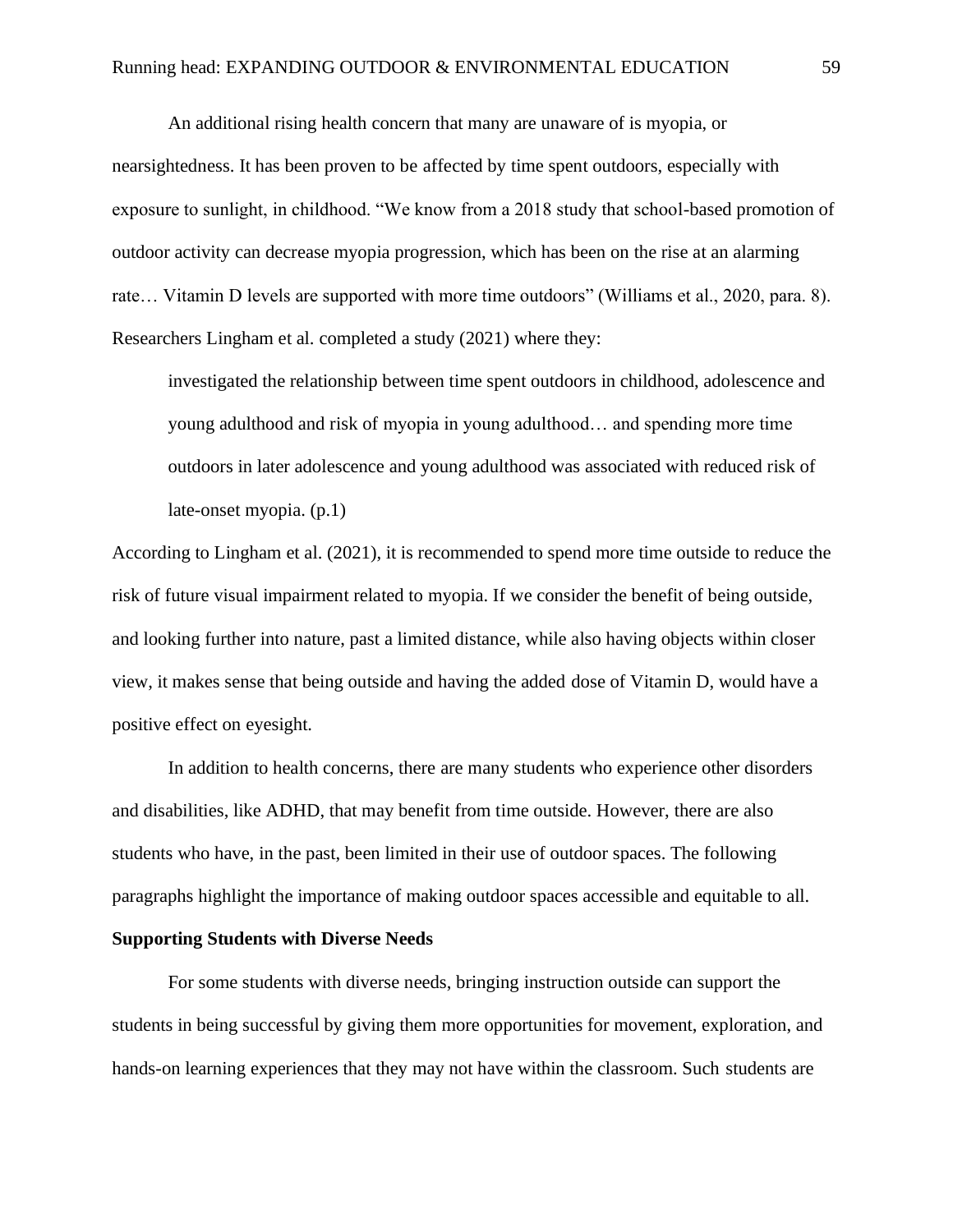those who may struggle to focus and sit still for long periods inside of the classroom. Others may need further tactile experiences to enrich their learning. One group that has been shown to benefit is those that are categorized as having emotional, cognitive, and behavioral disabilities (ECBD).

There are over 4 million students with reported emotional, cognitive, and behavioral disabilities (ECBD) in the United States… The phrasing 'emotional/behavioral/learning disability' under the Individuals with Disabilities Education Act (IDEA) includes students with… impairments-such as Attention Deficit Hyperactivity Disorder (ADHD), autism, and dyslexia. (National Center for Education Statistics, 2017; 108th Congress, 2004; Szczytko, Carrier, & Stevenson, 2018, p. 1)

Results from the study conducted by Szczytko et al. (2018) sampling 161 fifth-grade students with ECBD in North Carolina, indicated that the EE programs in which the students were participating helped to "increase attention and diminish disruptive behaviors". The treatment group sampled featured 28 teachers and 99 students from an environmental education program in southeastern U.S. This sampling also doubled as an evaluation of that program. The study required schools to "participate in the program 4 to 10 full school days throughout the school year with an average of six lessons spread across the school year" (p. 3). The results indicated "that teachers of ECBD students should consider the outdoors as a useful setting to increase attention and diminish disruptive behaviors." The authors came up with three explanations for the results; first, that although teachers went in expecting the students to be disruptive outside, the opposite was true; second, teachers' perceptions of disruptive behavior may have changed; and third, outdoor instruction helps improve these behaviors (p. 7).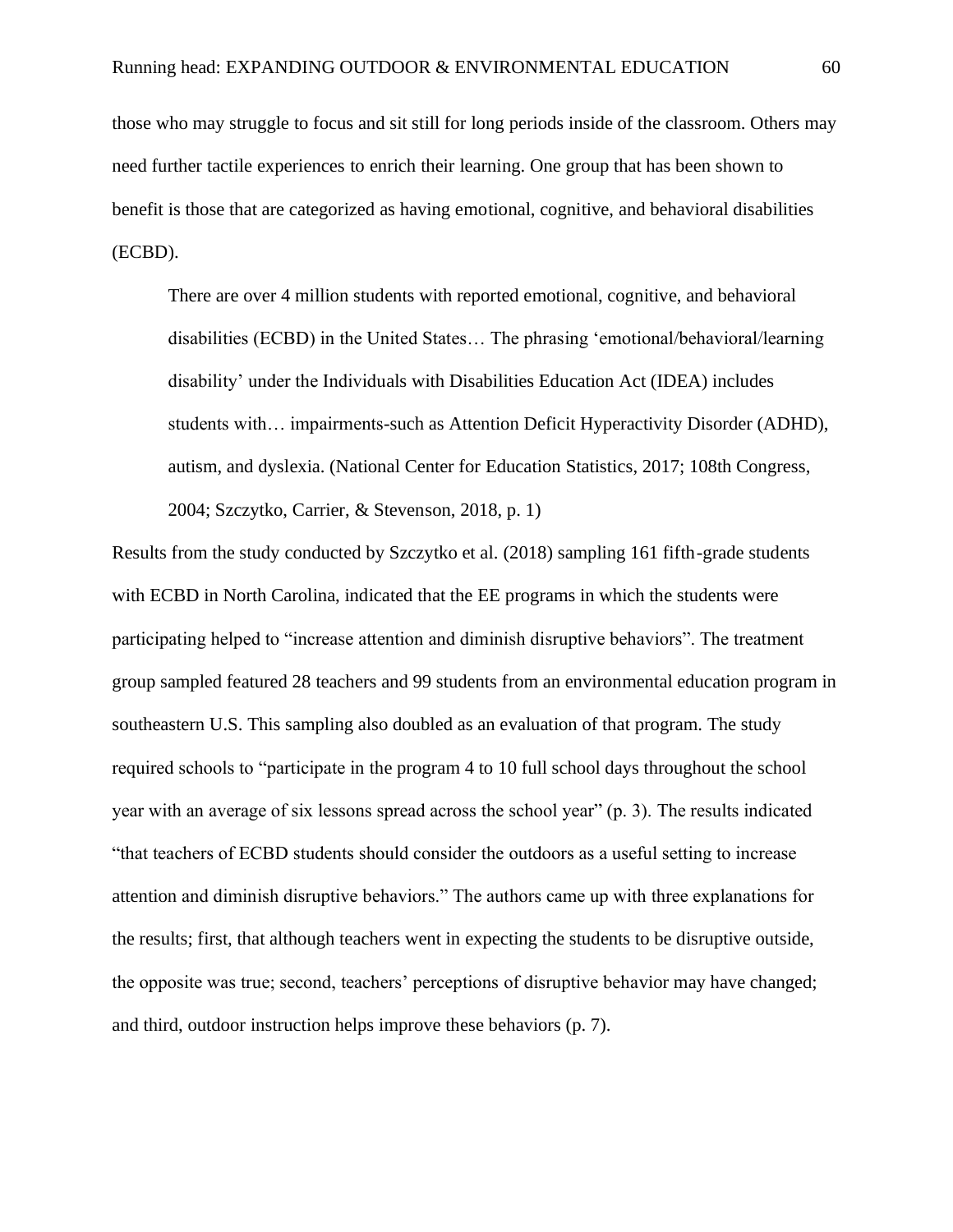Similarly, students with social, emotional, and behavioral difficulties, or SEBD, "defined as, 'a child who is in receipt of an individual plan, that contains a specific target to enhance SEL (social and emotional learning) skills', may also benefit from outdoor learning. Alan Price (2018) found evidence to support that:

participants in the year-long SEL intervention were found to have developed the socialemotional skills of; agreement, contributing, responsibility, planning, problem-solving, coping with difficult situations outside individual control and alternative perspectives… [and that] outdoor learning has the potential to be an effective medium for SEL intervention. (2018, pp. 326-327)

Taking both groups mentioned above into consideration, it is important to consider that outdoor learning may not only improve academic outcomes for all students but improve outcomes for students who need targeted intervention and that have the potential to function more successfully.

Another group of students who may be impacted by outdoor instruction, and whose needs should be carefully considered are those students with physical disabilities or impairments. Woolley (2013) addresses barriers that students with disabilities face when utilizing outdoor play spaces, such as getting on to play equipment and navigating the space. Since this article was published in 2013, many efforts have been made to protect the rights and dignity of people with disabilities, including increased awareness of the need for inclusive and accessible outdoor spaces, but there is still more needed. Woolley states:

The right to access the physical environment for all people is expressed at an international level in the United Nations Standard Rules on the Equalization of Opportunities for Persons with Disabilities. This states that 'for persons with disabilities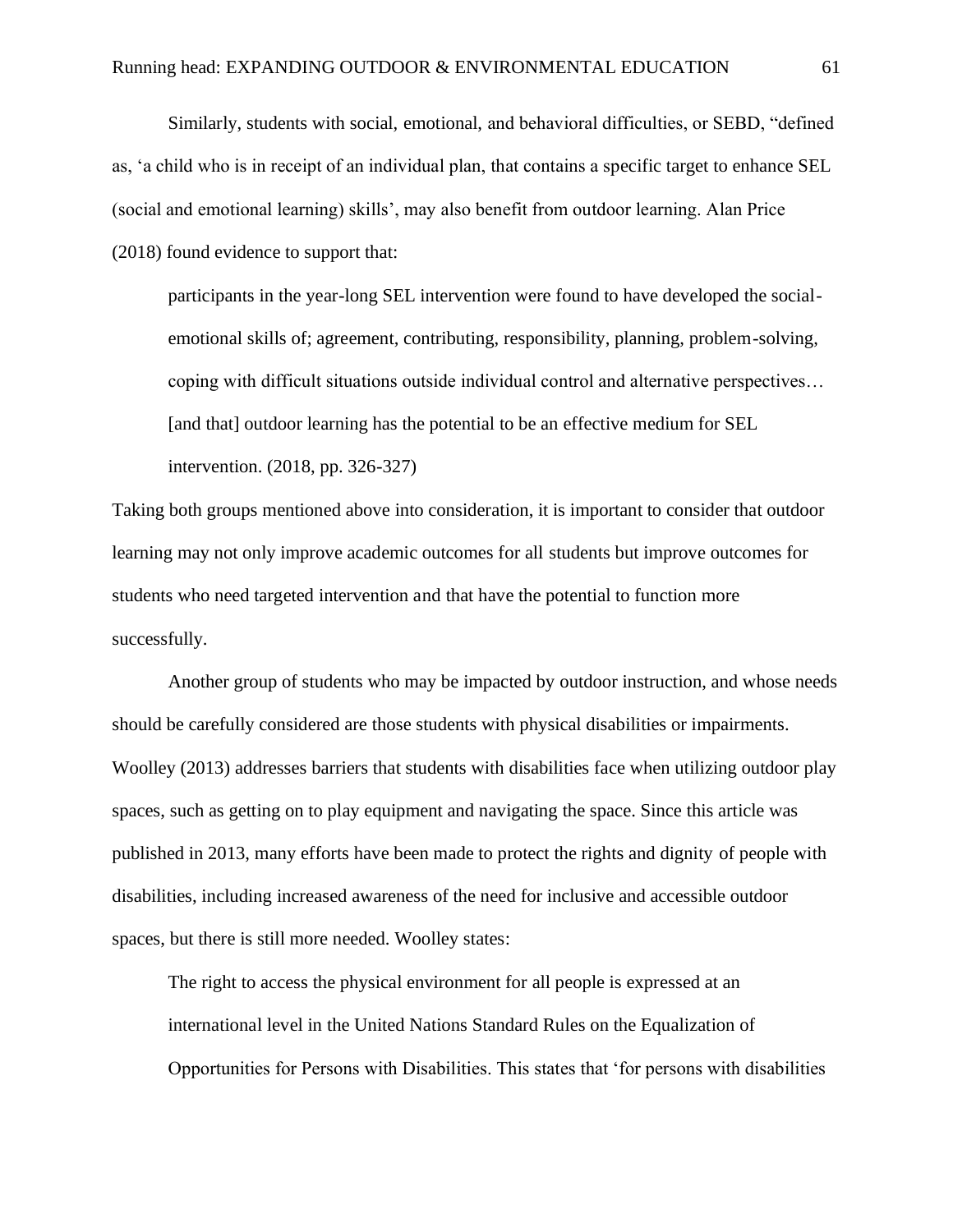of any kind, States should introduce programmes of actions to make the physical environment accessible… accessibility requirements should be included in the design and construction of the physical environment from the beginning of the design process. (p. 450)

This right is sometimes considered when designing new spaces, however when considering going into older or more natural spaces, students need assistive or adaptable technology to be able to participate and access these areas, such as wheelchairs with large wheels, pathways, or accessible features.

Other barriers include "lack of specific knowledge and understanding of the needs of [children with disabilities] by planners and designers of outdoor spaces" (Woolley, 2013, p. 451). Woolley explains how the terms 'accessible' and 'inclusive' have not always been clearly defined, resulting in some confusion about what these terms mean and how they should be used. Inclusive play spaces encourage and allow all children to play together, and for their families, who may have disabilities, to also be able to access those spaces. Accessible means that there are no barriers preventing a person from accessing the physical environment or experience that is being offered. Woolley suggests that involving children and families who are affected by disabilities and being sure design companies utilize the knowledge they are given are solutions to overcoming these barriers.

When considering groups of marginalized people in planning, we also need to include those within cities, who often do not have as much immediate access to nature as those who live outside of the city, in towns or suburbs where there are greater areas of undeveloped land and/or and natural areas. These voices are important for thinking of unconventional spaces within the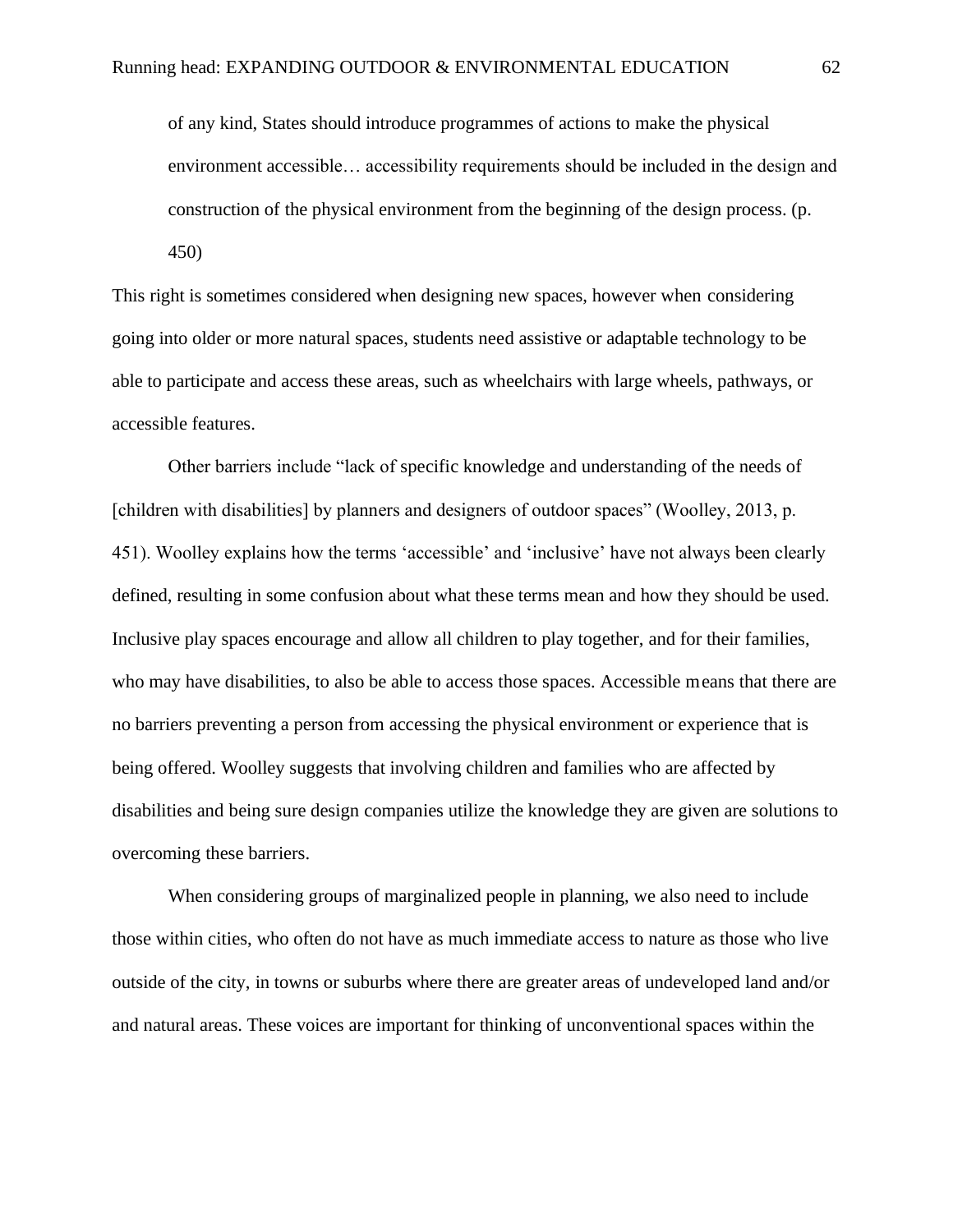city that meet both the need for natural environments for community members to enjoy, as well as access to garden spaces with sustainable food sources that address food scarcity.

However, changing systems to become more inclusive is not a simple matter… while the 'why' behind [redressing exclusion] is important and has become more commonly accepted among conservation leaders and land management agencies, the 'how-to' is often less understood and, at times, more challenging to implement (Roberts, 2008 as cited in Waite et al., 2021, p. 16).

Just as with addressing accessibility for people with disabilities, involving the people who are part of marginalized communities will help address the issue of inclusivity. Waite et al. (2021) suggests that appointing a diverse group of community members with different backgrounds, including those of different abilities, and setting up programs for youth "would enable experiential learning across communities and a meeting of minds to allow cross-cultural meaning making across more diverse sections of society" (p. 16). Investing in the youth of these communities will allow more people to participate in outdoor and environmental education, while ensuring successful futures as world changers.

## **Future Impacts**

Students who are exposed to outdoor and environmental education have a unique and powerful opportunity to become advocates and catalysts for environmentalism and conservation. In order to have an impact on our future and involve all members of our society in taking control of our future, we must make sure that outdoor and environmental education is inclusive, equitable, and accessible. We need to start developing these attitudes early on, and provide opportunities for our children to be immersed in nature. As Bailie writes: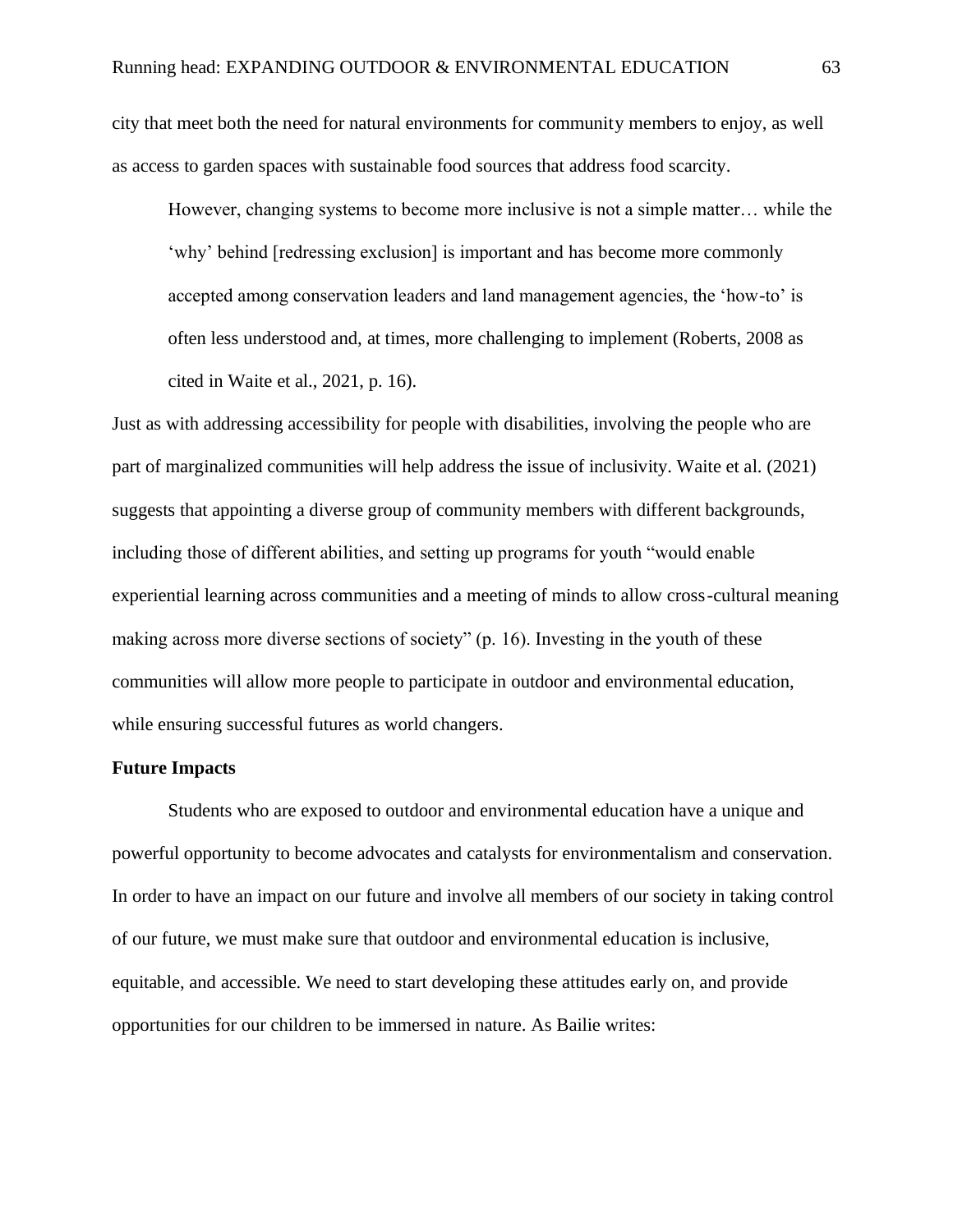'The combination of early childhood education and environmental education is more powerful together than by itself.' Such a synergistic relationship offers promise to enhance the quality of the human experience in the world with beneficial impacts for spaces and species, for generations to come. (Bailie, 2012, p. 132; Ardoin & Bowers, 2020, p. 13)

Research from Evans et al. (2018) suggests that pro-environmental attitudes begin in childhood by the amount of time spent outdoors, or are influenced by parental pro-environmental attitudes, specifically in mothers who are educated and engaged in those behaviors (p. 679). "Given the central contributions of human decision making and behavior to local, regional, and global environmental challenges, better insight into the early origins of adult environmental behavior is fundamental to understanding and ultimately changing environmentally destructive human activity" (p. 684). These origins are the experiences that children have in nature beginning early on, and the adults in their lives that shape their feelings about the natural world. Oftentimes adults will tell children how "yucky" something in nature may be, which in turn shapes the attitude they have toward the flora and fauna that play important roles in our ecosystem.

Numerous studies have associated positive childhood experiences in nature with the nascence of adult environmental concern and participation in environmental behaviors. Researchers have also investigated how environmental behavior more broadly – as well as its antecedents, such as ecological awareness, environmental attitudes, environmental consciousness, and nature relatedness – begin to develop and form in early childhood. (Ardoin & Bowers, 2020, p. 2)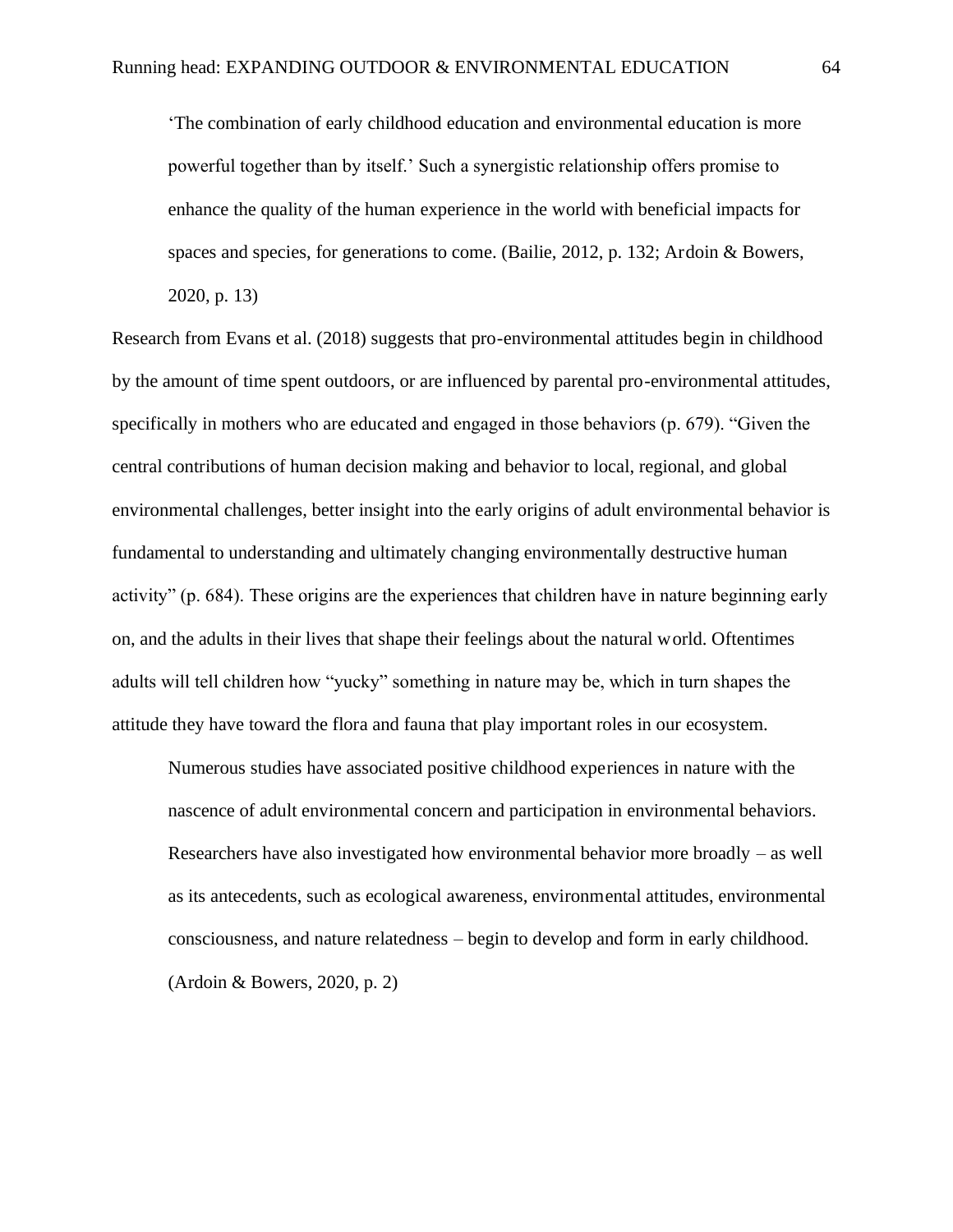We can look to current environmentalists and conservationists to determine how these experiences shape what they become, and what approaches to learning are effective in developing these attitudes moving forward.

In "Yesterday's conservationists: How were they educated about the outdoors and the environment?" Greg Place conducts a study "to discover whether there are common characteristics of early-life educational experiences in individuals who developed a desire to protect and conserve the natural environment." He looks at key figures who were considered influential in conservation and environmentalism, and studies their early experiences in their family, nature, and education. These figures are John Muir, Aldo Leopold, Rachel Carson, Theodore Roosevelt, and Henry David Thoreau. As seen below, in Figure 7, all of these people were influenced by experiences that they had with family and friends, along with their exposure to literature and education that shaped who they became.

**Figure 7.** Comparison of the life of influential figures in conservation and environmentalism.

| Name    | Residence                                        | Family                                   | OE alone                                                     | <b>OE</b> friends                            | Media                                   | Education                                                                   |
|---------|--------------------------------------------------|------------------------------------------|--------------------------------------------------------------|----------------------------------------------|-----------------------------------------|-----------------------------------------------------------------------------|
| Muir    | Dunbar shores and<br><b>Wisconsin Frontier</b>   | Father's cruelty to<br>animals           | Time would be spent with brother                             | Explore and discover with<br>brother         | Enjoyed reading<br>Audubon              | Disliked school                                                             |
| Leopold | City of Burlington, Iowa                         | Father's example of<br>sportsmanship     | Schedule courses to spend time<br>alone in outdoors          | Spent time with siblings<br>and friend Edwin | stories                                 | Loved reading outdoor Enjoyed Lawrenceville because of<br>surrounding areas |
| Carson  | City of Springdale, PA                           | Mother taught the Joy<br>of the outdoors | Great deal of time exploring the<br>farm                     | With friend would read<br>and hike           | Passionate love of<br>books and writing | Won awards for writing abilities                                            |
|         | Roosevelt New York City and<br>Oyster Bay, Maine | Multiple family<br>vacations and trips   | Sickly child who loved exploring<br>and collecting specimens | Founded a museum with<br>cousin              | Loved books on<br>natural history       | Was tutored focusing on natural<br>history                                  |
| Thoreau | City of Concord, MA                              | Close to his mother                      | Stoic and quiet child who loved to<br>explore and discover   | Most time outdoors spent<br>alone            | Would copy passages<br>from books       | Concord Academy and Harvard<br>exposed him to many books                    |

"As educators today, it is important to include 'hands-on' experience with the outdoors, which will instill environmental values to students" (Place, 2016, pp. 368-369). In Muir's experience, he disliked school, just as many children do today. When pondering why students dislike school, we should consider the pressures that they feel to be successful in academics while adhering to classroom expectations that do not fit the neurodivergence that some students experience.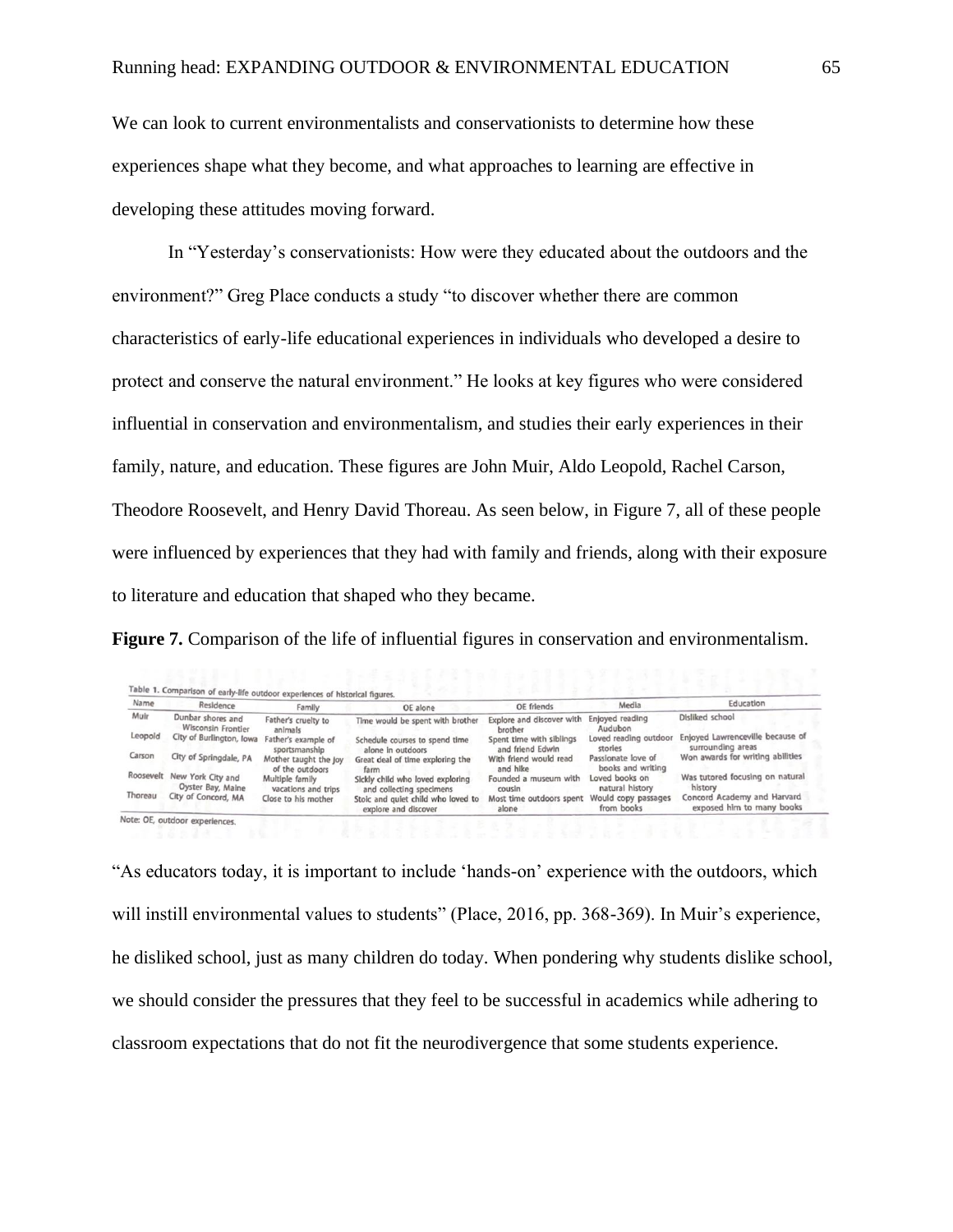The very students who are underappreciated or overlooked within the classroom have the potential to be leaders outside of the classroom. These students have the spunk that is needed to make changes within our society. If we do not make changes to our learning environments, instruction, and the opportunities we provide to students, we may never know what our students are truly capable of. We may miss out on the changes they could start making today.

I can't tell you how many teachers have come to me… and said that the troublemakers in their classrooms become the leaders when they head outside to learn. Not just better behaved. The leaders. In the coming years, we'll need more than a few good leaders. Today, they may be hiding in plain sight at the back of the classroom. Some become truly visible only when their feet touch the grass and their eyes scan the clouds. So, in itself, the cultivation of a new generation of earth-connected leaders seems reason enough to create outdoor classrooms and green schoolyards on every campus in the nation. (Louv, 2021, Para. 19)

There are many approaches we take to educating students that ultimately shape their feelings about themselves and the world around them. We have the potential to better educate young minds into adults who become free-thinkers, problem-solvers, and eco-friendly global citizens, who have compassion and empathy for even the smallest creatures, and in turn, one another.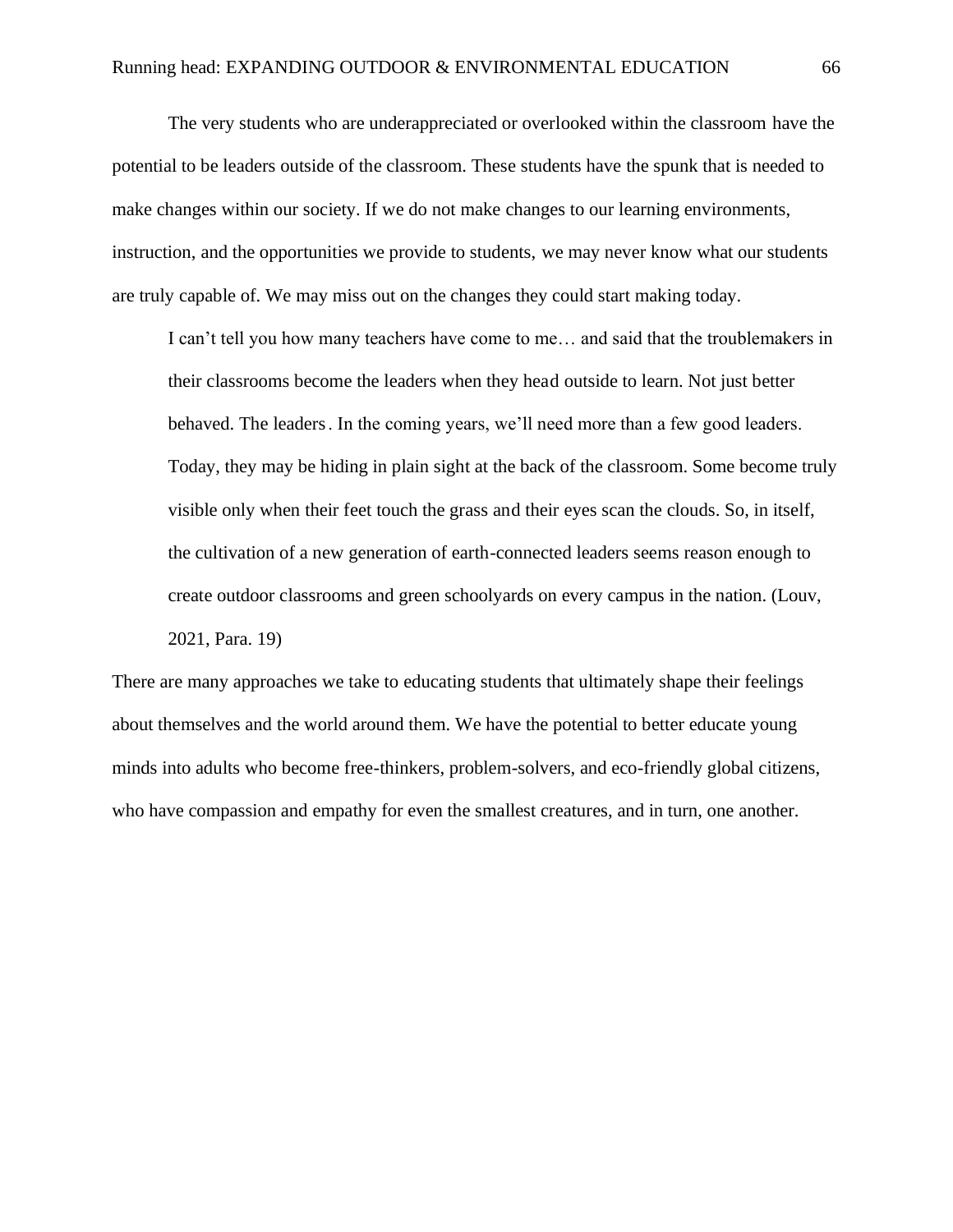## **Conclusion**

There is no time left to sit and ponder what educational approaches may be best moving forward. "It is time to pivot towards teaching and learning in outdoor environments" (Bailie et al., 2020, p. 1). The local and global impacts of outdoor and environmental education outweigh the obstacles of implementing these programs. By piloting programs in more schools, we will witness change in student attitudes, relationships, behaviors, and academic progress. We will promote healthy lifestyles that get children back outside and exploring, giving them the experiences that many of us had the privilege of experiencing in childhood. We will help students reach their fullest potential by meeting the needs of the whole child, rather than strictly academics. "Children come alive by being outdoors. It awakens their minds, centers their hearts, and gives them depth of soul. It is not an abandonment of academic work, but rather a help to it" (Arment, 2021). We will experience more creativity, exploration, observation, and inquiry as educators. Our students will grow up to be environmentalists, conservationists, and anything else they dream of, because they will witness the joy and power that comes from an empowering and engaging education experience. Thus, it is vital to take this step toward expanding outdoor and environmental education programs in our public schools.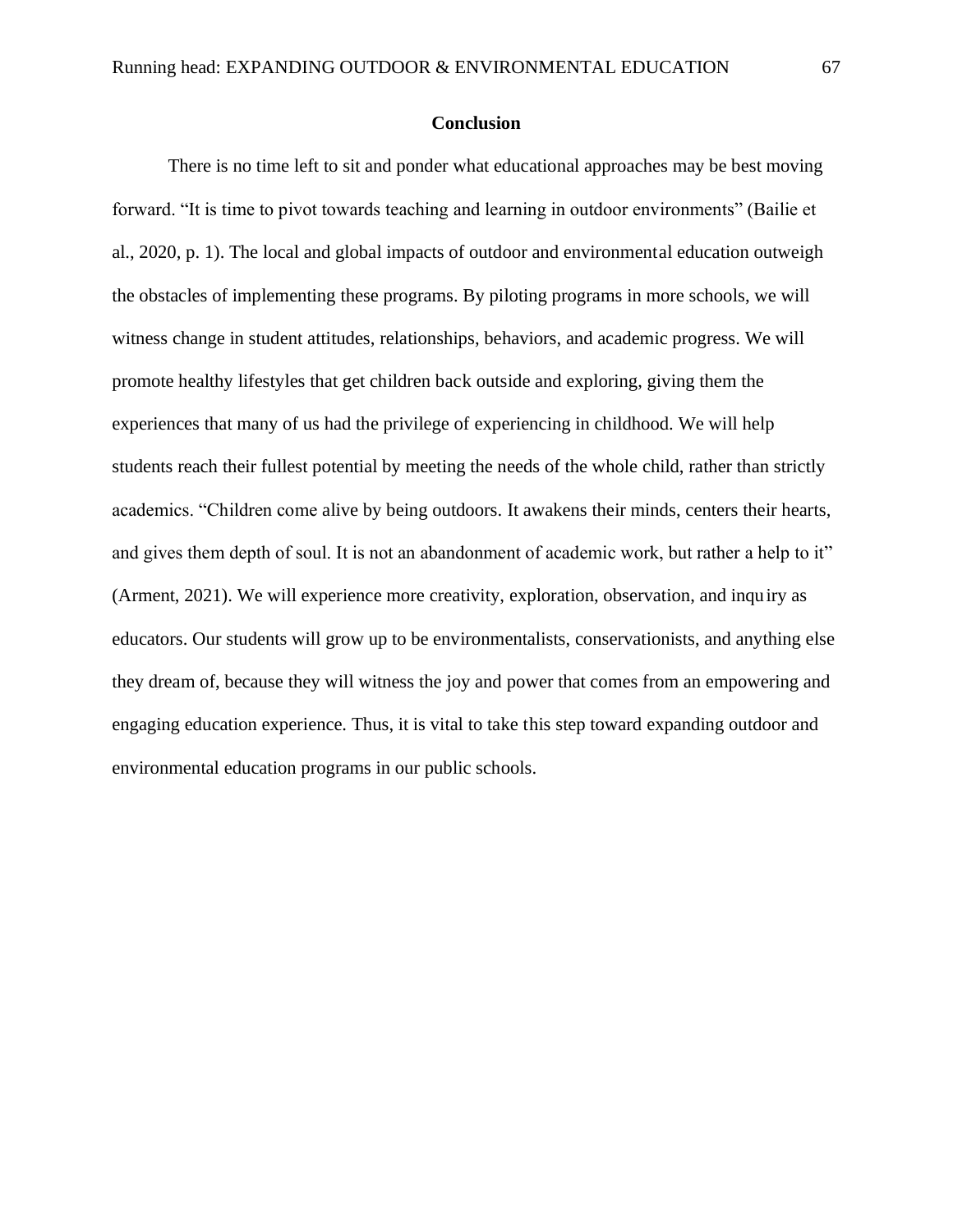### **References**

- Adam, J. A. (2011, October 2). Mathematics in nature . De Gruyter. https://www.degruyter.com/document/doi/10.1515/9781400841011/html
- American Academy of Child and Adolescent Psychiatry. (2020, February). Screen time and children. [https://www.aacap.org/AACAP/Families\\_and\\_Youth/Facts\\_for\\_Families](https://www.aacap.org/AACAP/Families_and_Youth/Facts_for_Families/FFF-Guide/Children-And-Watching-TV-054.asp) [/FFF-Guide/Children-And-Watching-TV-054.asp](https://www.aacap.org/AACAP/Families_and_Youth/Facts_for_Families/FFF-Guide/Children-And-Watching-TV-054.asp)
- Ardoin, N., & Bowers, A. (2020). Early childhood environmental education: A systematic review of the research literature. Educational Research Review, 31.Article 100353. <https://doi.org/10.1016/j.edurev.2020.100353>
- Arment, A. (2021). The call of the Wild + Free: Reclaiming the wonder in your child's education. HarperOne.
- Association of Fish and Wildlife Agencies. (2019). Teach wild. learn wild. be wild. Project WILD.<https://www.fishwildlife.org/projectwild>
- Bailie, P., Stires, A., Altobello, J., Bocko, P., Doris, E., Lowe, L., Sobel, D., Butler, A., Charles, C., Harrington, K., Minnucci, E., & Teachout, M. (2021, May). Growing benefits of outdoor learning: Lessons from COVID-19. Inside-Outside. https://static1. squarespace.com/static/5cef097070108400013b627d/t/608f412dddb68d7434ee2c25/ 1620001071987/May+%2721+Position+Statement.pdf
- Bailie, P., Stires, A., Altobello, J., Bocko, P., Doris, E., Lowe, L., Sobel, D., Butler, A., Charles, C., Harrington, K., Minnucci, E., & Teachout, M. (2020, November). Outdoor learning in cold weather: Keep moving through winter and COVID-19. Inside-Outside. [https://static1.squarespace.comstatic/5cef097070108400013b627d/t/5fc7d3c766d87000d3bf7d46](https://static1.squarespace.comstatic/5cef097070108400013b627d/t/5fc7d3c766d87000d3bf7d46/1606931399830/Outdoor+Learning+in+Winter+FINAL+113020.pdf) [/1606931399830/Outdoor+Learning+in+Winter+FINAL+113020.pdf](https://static1.squarespace.comstatic/5cef097070108400013b627d/t/5fc7d3c766d87000d3bf7d46/1606931399830/Outdoor+Learning+in+Winter+FINAL+113020.pdf)
- Ballard, H. L., Dixon, C. G. H., & Harris, E. M. (2017). Youth-focused citizen science: Examining the role of environmental science learning and agency for conservation. Biological Conservation, 208, 65–75.<https://doi.org/10.1016/j.biocon.2016.05.024>
- Barros, R. M., Silver, E. J., & Stein, R. E. (2009). School recess and group classroom behavior. Pediatrics, 123(2), 431–436. https://doi.org/10.1542/peds.2007-2825
- Bourne, B., Galinski, D., Johnson, M. B., Pearce, K., Picarello, B., Rest, M., Robinson-Boonstra, S., Russo, L., Saul, E. W., & Shrake, K. (2000). Taking inquiry outdoors: Reading, writing, and science beyond the classroom walls. Stenhouse Publishers.
- Carroll County Public Schools (CCPS). (2022). Outdoor School. Carroll County Outdoor School.<https://www.carrollk12.org/schools/middle/ods/Pages/default.aspx>
- Carter, C. (2021, June 22). Forum panelist. Getting Started in Nature-based Education Forum: Public Preschools, Virtual.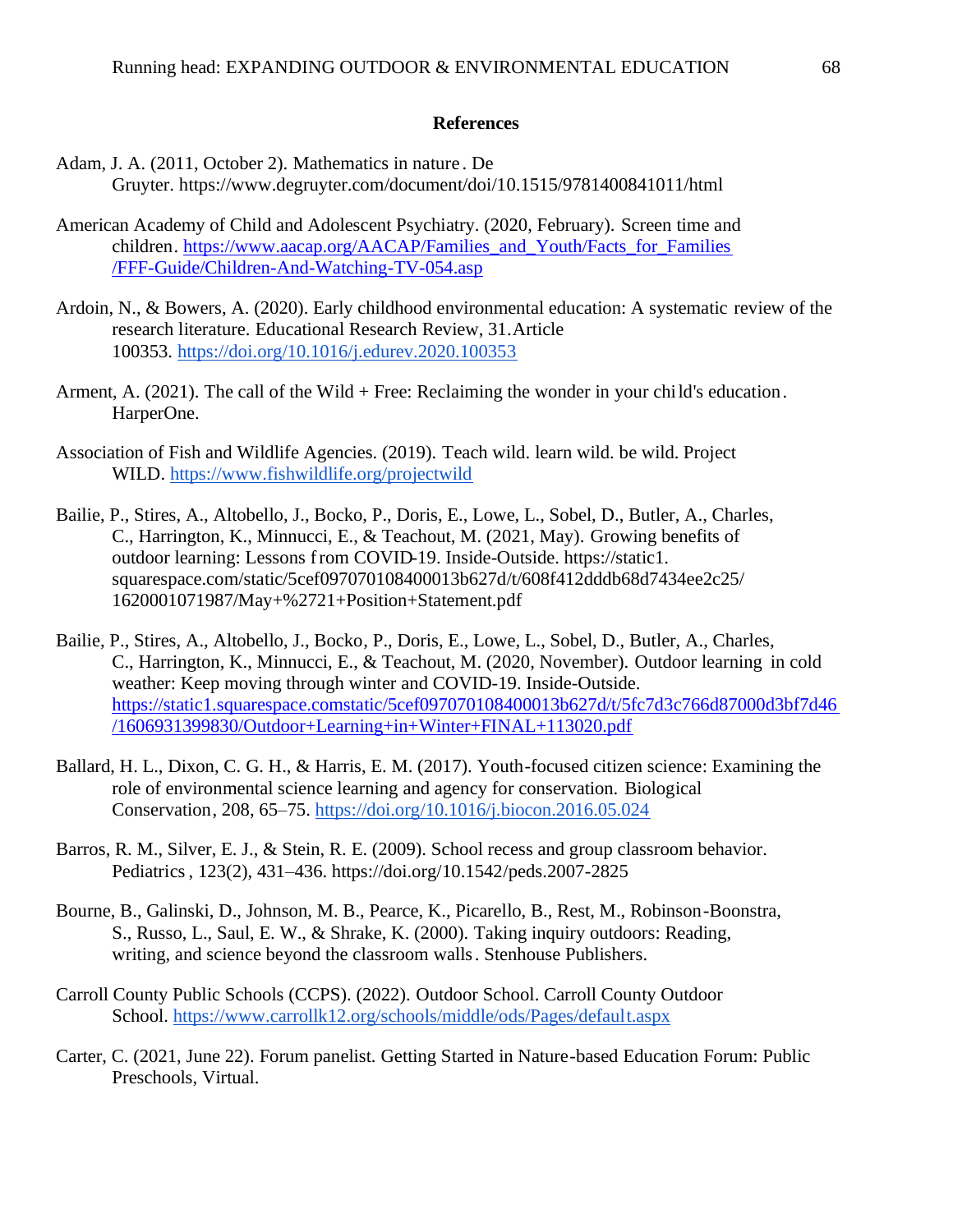- Chesapeake Bay Program. (2022). Environmental literacy. https://www.chesapeakebay.net/what/goals/environmental\_literacy
- Cohen, D. (2021, September 21). Why kids need to spend time in nature. <https://childmind.org/article/why-kids-need-to-spend-time-in-nature/>
- Collins, A., & Koechlin, E. (2012, March 27). Reasoning, learning, and creativity: Frontal lobe function and human decision-making. PLOS Biology. https://doi.org/10.1371/journal.pbio.1001293

Eastern Region Association of Forest and Nature Schools (ERAFANS). (n.d.). http://www.erafans.org/

- EE Works. (2021, September 14). Early childhood environmental education delivers many benefits for young learners. NAAEE. https://naaee.org/eepro/research/eeworks/ benefits-ee-and-nature-connections-early?fbclid=IwAR26raemSIlgWtBQDD qTAeh4-jY6ZsyLNKHpIdd751YzHkx-nZgxlJyEen8.
- Eick, C. J. (2012). Use of the outdoor classroom and nature-study to support science and literacy learning: A narrative case study of a third-grade classroom. Journal of Science Teacher Education, 23(7), 789–803. https://doi.org/10.1007/s10972-011-9236-1
- Evans, G. W., Otto, S., & Kaiser, F. G. (2018). Childhood origins of young adult environmental behavior. Psychological Science, 29(5), 679–687.<https://doi.org/10.1177/0956797617741894>
- EverWild Forest School. (2022). EverWild Forest School.<https://everwildforestschool.org/>
- Frederick County Public Schools (FCPS). (2021). FCPS Outdoor School. <https://sites.google.com/fcps.org/outdoorschool/home>
- Gray, P. (2013). Free to learn: W hy unleashing the instinct to play will make our children happier, more self-reliant, and better students for life . Basic Books.
- Gray, T., Lloyd, A., & Truong, S. (2018). Place-based outdoor learning: More than a drag and drop approach. Journal of Outdoor and Environmental Education , 21(1), 45–60. <https://doi.org/10.1007/s42322-017-0002-5>
- Gustafsson, P. E., Szczepanski, A., Nelson, N., & Gustafsson, P. A. (2012). Effects of an outdoor education intervention on the mental health of schoolchildren. Journal of Adventure Education & Outdoor Learning , 12(1), 63–79. <https://doi.org/10.1080/14729679.2010.532994>
- Hartman, S. (2021, July 1). Panel interview. Nature Nurtures 2021 Workshop Series: How to Build and Design Outdoor Learning Spaces Panel Discussion, Virtual.
- Haywood, A. (2021). Mountain to sea education . Mountain To Sea. <https://www.mountain2sea.net/>
- Kudryavtsev, A., Krasny, M. E., & Stedman, R. C. (2012). The impact of environmental education on sense of place among urban youth. Ecosphere, 3(4), 1–14.<https://doi.org/10.1890/es11-00318.1>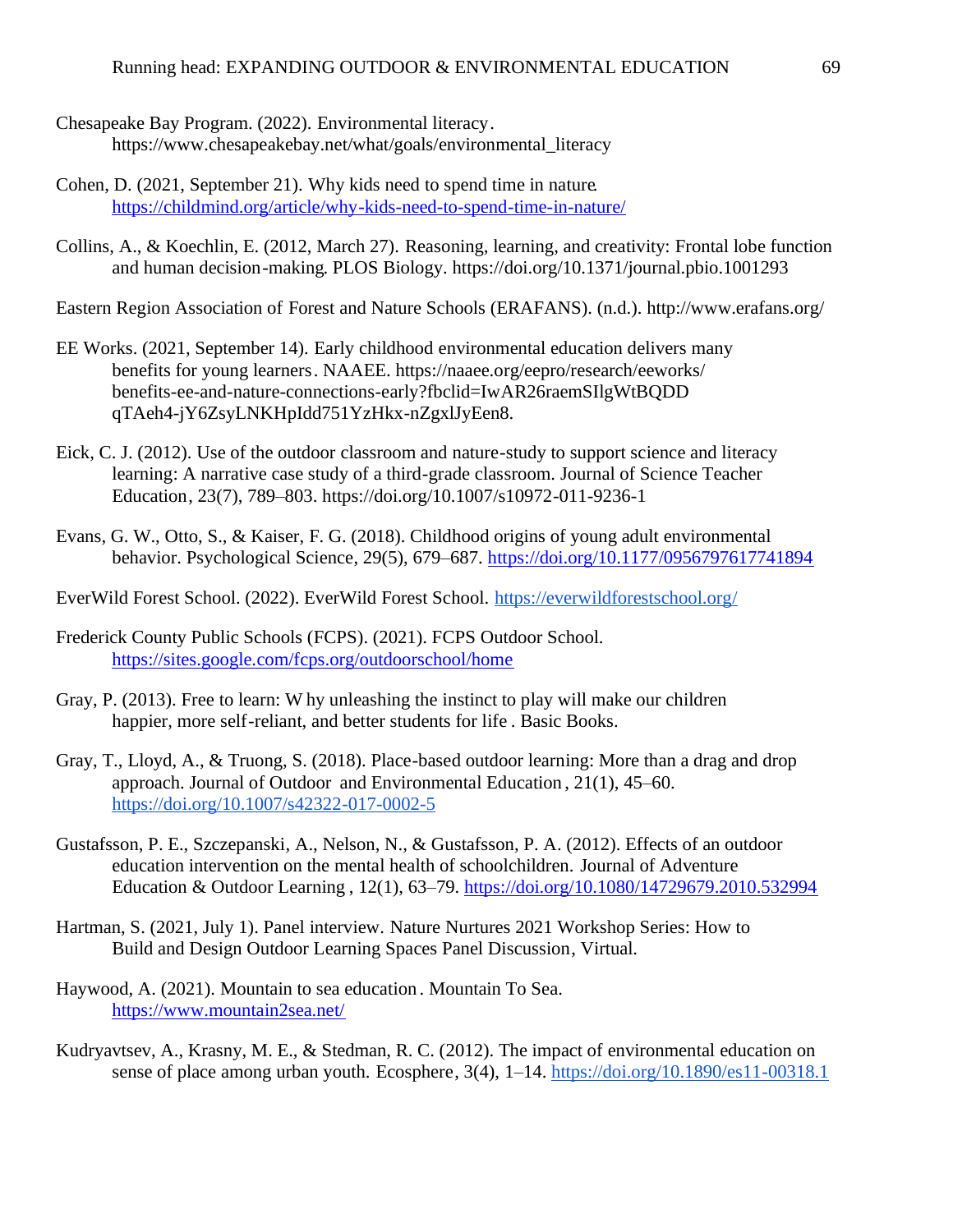- Kuo, F. E., & Taylor , A. F. (2004). A potential natural treatment for attention-deficit/hyperactivity disorder: Evidence from a national study. American Journal of Public Health , 94(9), 1580–1586. https://doi.org/https://www.ncbi.nlm.nih.gov/pmc/articles/PMC1448497/pdf/0941580.pdf
- Lieberman, G. A., & Hoody, L. L. (1998). Closing the achievement gap: Using the environment as an integrating context for learning. State Education and Environment Roundtable, 1–106.<http://www.seer.org/extras/execsum.pdf>
- Lingham, G., Yazar, S., Lucas, R. M., Milne, E., Hewitt, A. W., Hammond, C. J., MacGregor, S., Rose, K. A., Chen, F. K., He, M., Guggenheim, J. A., Clarke, M. W., Saw, S.-M., Williams, C., Coroneo, M. T., Straker, L., & Mackey, D. A. (2021, March 18). Time spent outdoors in childhood is associated with reduced risk of myopia as an adult . Nature News. <https://doi.org/10.1038/s41598-021-85825-y>
- Louv, R. (2008). Last child in the woods: Saving our children from natur e-deficit disorder. Atlantic Books.
- Louv, R. (2021, August). Learning outdoors: Keeping students and teachers safer, improving education, and bringing healing during the pandemic . [https://www.childrenandnature.org/resources/learning-outdoors-keeping-students-and-teachers](https://www.childrenandnature.org/resources/learning-outdoors-keeping-students-and-teachers-safer-improving-education-and-bringing-healing-during-the-pandemic/)[safer-improving-education-and-bringing-healing-during-the-pandemic/](https://www.childrenandnature.org/resources/learning-outdoors-keeping-students-and-teachers-safer-improving-education-and-bringing-healing-during-the-pandemic/)

Lucy School. (2021).<https://www.lucyschool.org/>

- Marchant, E., Todd, C., Cooksey, R., Dredge, S., Jones, H., Reynolds, D. . . Brophy, S. (2019). Curriculum-based outdoor learning for children aged 9-11: A qualitative analysis of pupils' and teachers' views. PLOS ONE, 14(5), 1–24.<https://doi.org/10.1371/journal.pone.0212242>
- Maryland Association for Environmental and Outdoor Education. (n.d.). https://www.maeoe.org/
- Maryland Association for Environmental & Outdoor Education. (n.d.). Maryland Green Schools Program . https://maeoe.org/green-schools-and-green-centers/green-schools-program
- Morgan, A. (2017, April 18). Maybe we should teach the way they learn. Not Just Cute. <https://notjustcute.com/2017/04/18/maybe-we-should-teach-the-way-they-learn/>
- National Geographic Society. (2022). BioBlitz and iNaturalist: Counting Species Through Citizen Science. BioBlitz and iNaturalist. https://www.nationalgeographic.org/projects/bioblitz/
- Olson, R., Mazzocco, M., & Ridge, S. W. (2021, October 1). Taking math outdoors: A natural learning environment. Development and Research in Early Math Education. https://dreme.stanford.edu/news/taking-math-outdoors-natural-learning-environment
- Pirchio, S., Passiatore, Y., Panno, A., Cipparone, M., & Carrus, G. (2021). The effects of contact with nature during outdoor environmental education on students' wellbeing, connectedness to nature and pro-sociality. Frontiers in Psychology , 12, 1–9.<https://doi.org/10.3389/fpsyg.2021.648458>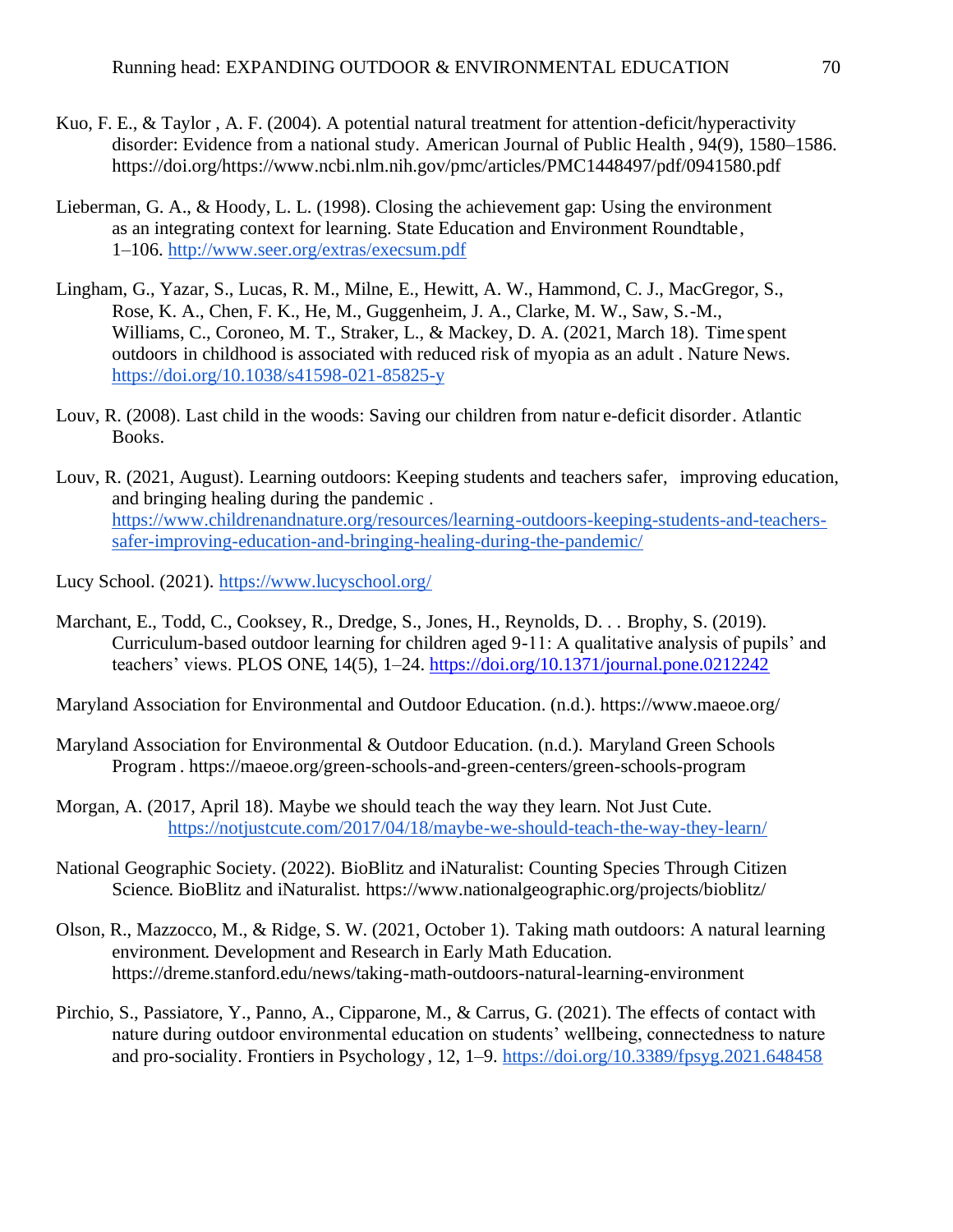- Place, G. S. (2016). Yesterday's conservationists: How were they educated about the outdoors and the environment? Journal of Adventure Education and Outdoor Learning , 16(4), 359–371. <https://doi.org/10.1080/14729679.2016.1171158>
- Price, A. (2018). Using outdoor learning to augment social and emotional learning (SEL) skills in young people with social, emotional and behavioral difficulties (SEBD). Journal of Adventure Education and Outdoor Learning , 19(4), 315–328. <https://doi.org/10.1080/14729679.2018.1548362>
- Project WET Foundation. (2020). Project WET. Project WET: Water education today. <https://www.projectwet.org/>
- Robbins, J. (2020, January 9). Ecopsychology: How immersion in nature benefits your health. Yale Environment 360. [https://e360.yale.edu/features/ecopsychology-how-immersion-in-nature](https://e360.yale.edu/features/ecopsychology-how-immersion-in-nature-benefits-your-health)[benefits-your-health](https://e360.yale.edu/features/ecopsychology-how-immersion-in-nature-benefits-your-health)
- Simmons, B., McCrea, E., Gay, M., Herrmann, L., Hutchinson, L., Pistillo, M. B., Plevyak, L. H., Rivkin, M., Ridge, S. W., Stenstrup, A., Torquati, J., Weiser, B. G., & Wirth, S. (2016). Guidelines for excellence: Early childhood environmental education programs . NAAEE. https://cdn.naaee.org/sites/default/files/final\_ecee\_guidelines\_from\_chromographics\_lo\_res.pdf
- Siskind, D., Conlin, D., Hestenes, L., Kim, S.A., Barnes, A., & Yaya-Bryson, D. (2020). Balancing technology and outdoor learning: Implications for early childhood teacher educators. Journal of Early Childhood Teacher Education , 1–17. <https://doi.org/10.1080/10901027.2020.1859024>
- Sobel, D. (2008). Childhood and nature: Design principles for educators . Stenhouse Publishers.
- Sowder, N. (2019). Wilder Bond Poem. Wilder Child Nature-Connected Parenting. https://wilderchild.com/products/wilder-bond-poem-digital-download
- Sprague, N. L., & Ekenga, C. C. (2021). The impact of nature-based education on health-related quality of life among low-income youth: Results from an intervention study. Journal of Public Health , 1–8.<https://doi.org/10.1093/pubmed/fdaa243>
- Stevenson, K. T., Peterson, M. N., Bondell, H. D., Mertig, A. G., & Moore, S. E. (2013). Environmental, institutional, and demographic predictors of environmental literacy among middle school children. PLoS ONE, 8(3), 1–11.<https://doi.org/10.1371/journal.pone.0059519>
- Stevenson, K. T., Szczytko, R. E., Carrier, S. J., & Peterson, M. N. (2021). How outdoor science education can help girls stay engaged with science. International Journal of Science Education, 43(7), 1090–1111.<https://doi.org/10.1080/09500693.2021.1900948>

Sustainable Forestry Initiative. (2019). Project Learning Tree.<https://www.plt.org/>

Szczytko, R., Carrier, S. J., & Stevenson, K. T. (2018). Impacts of outdoor environmental education on teacher reports of attention, behavior, and learning outcomes for students with emotional,